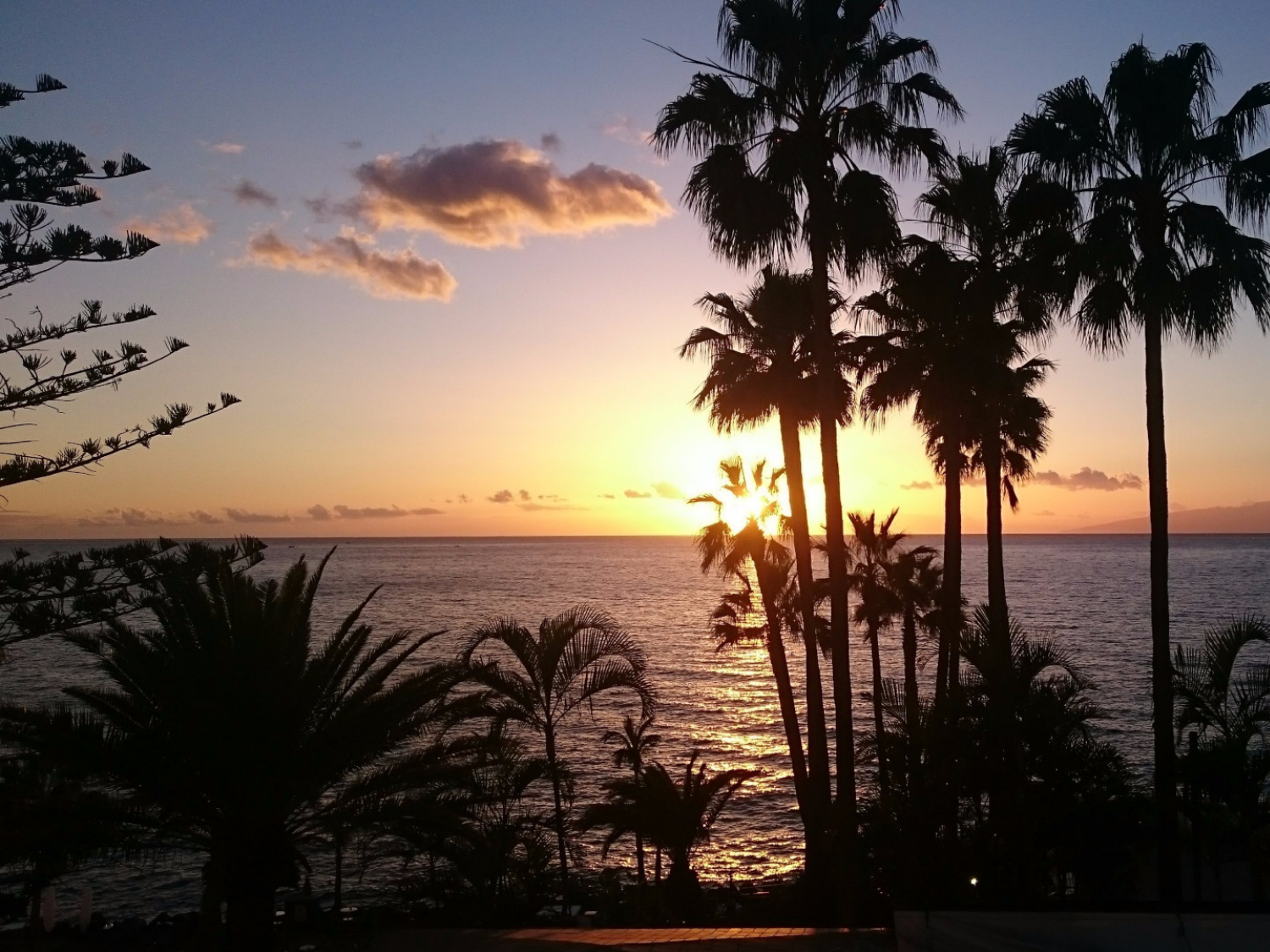# CSIDH: An Efficient Post-Quantum Commutative Group Action

Wouter Castryck<sup>1</sup> Tanja Lange<sup>2</sup> Chloe Martindale<sup>2</sup> Lorenz Panny<sup>2</sup> Joost Renes<sup>3</sup>

<sup>1</sup>KU Leuven <sup>2</sup>TU Eindhoven <sup>3</sup>Radboud Universiteit

Brisbane, 6 December 2018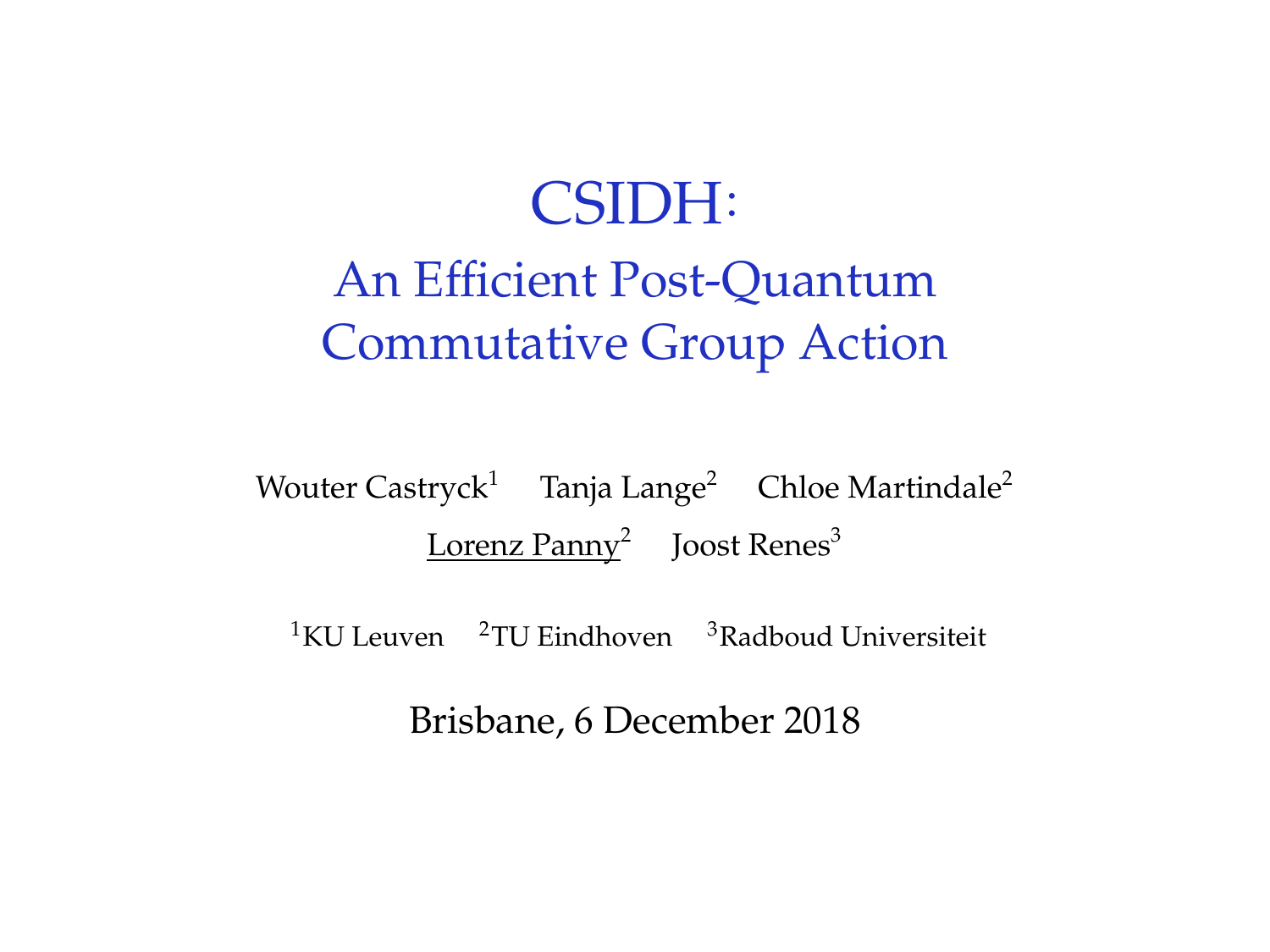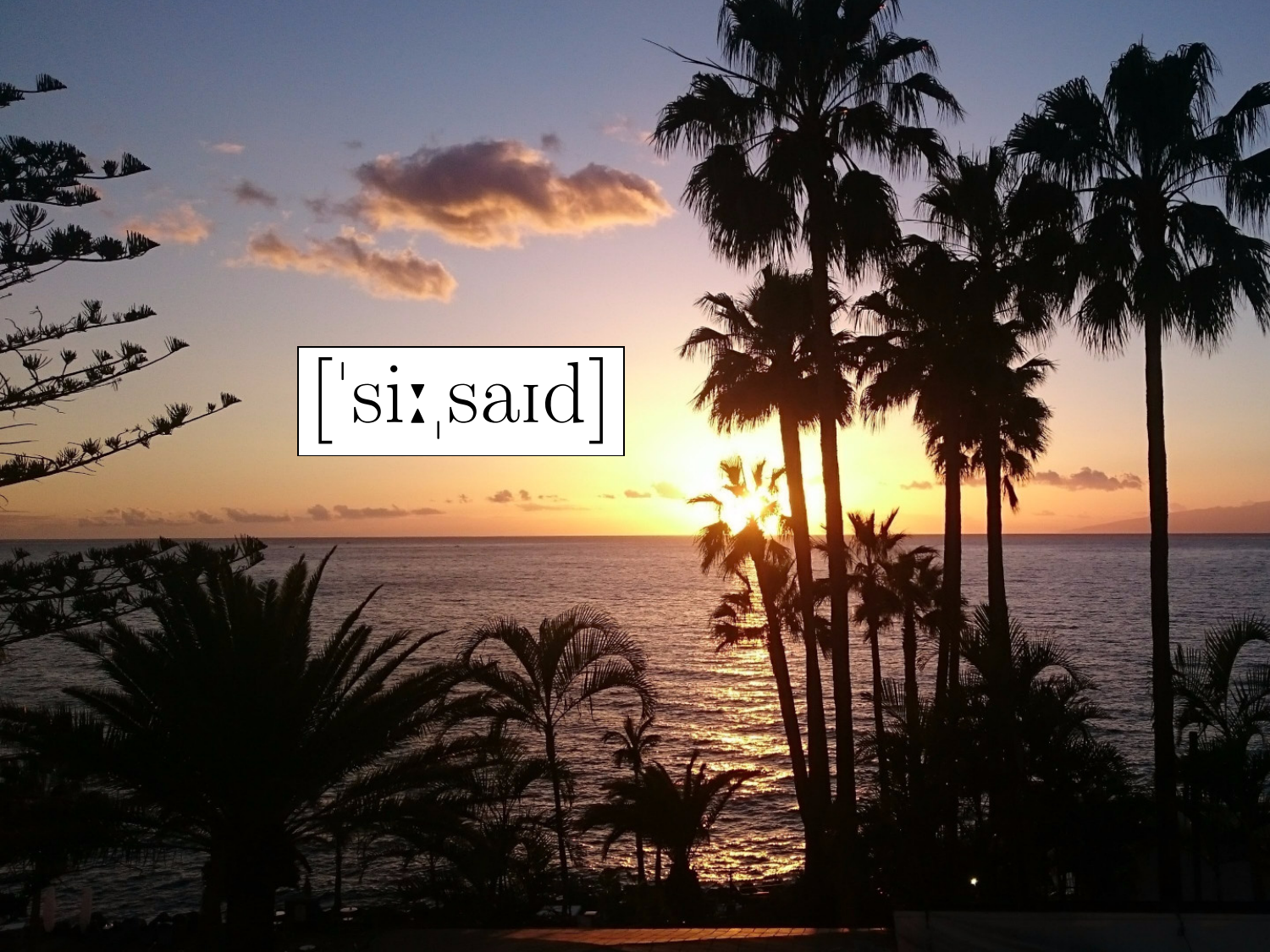▶ Drop-in post-quantum replacement for (EC)DH.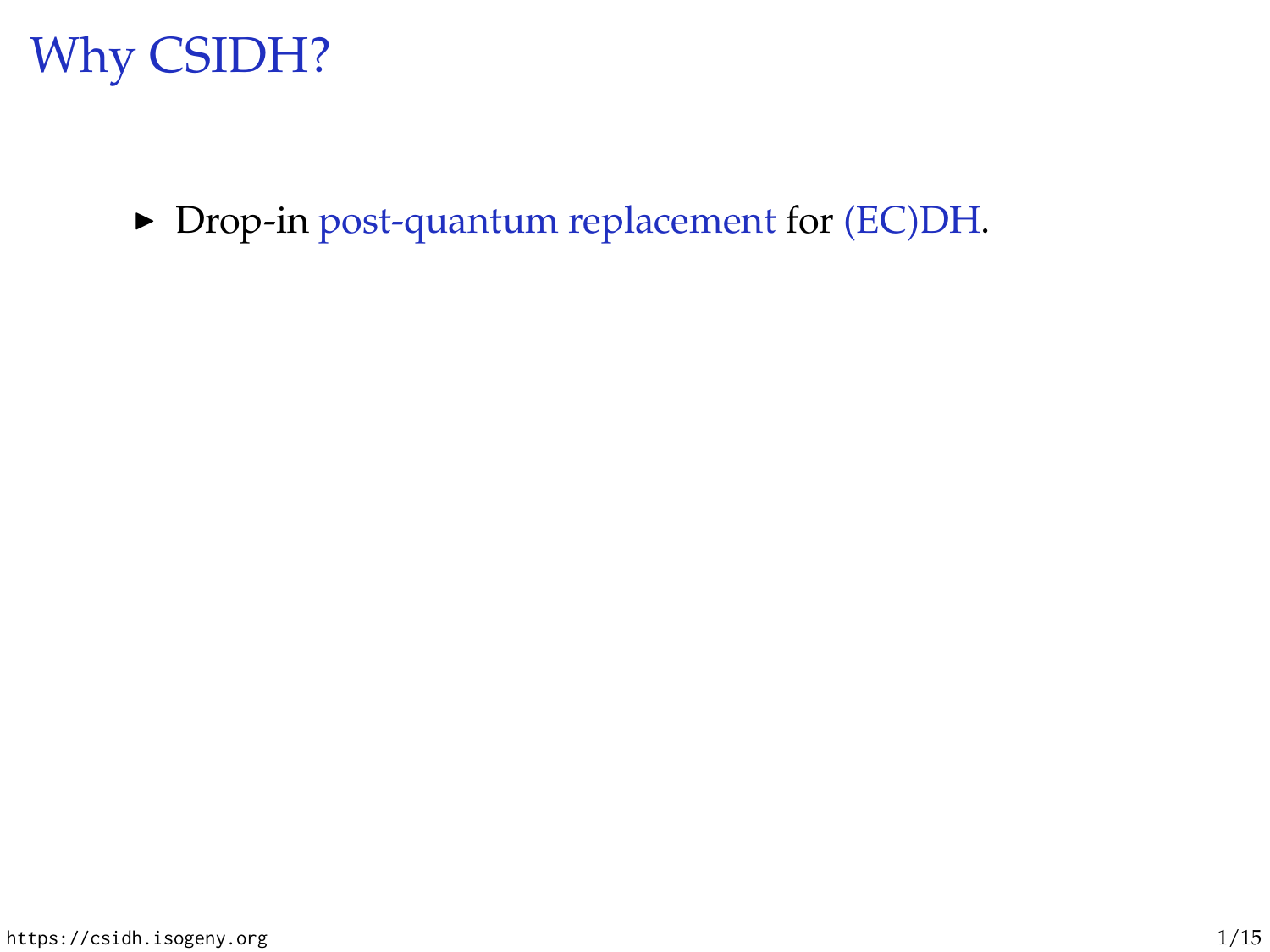- ▶ Drop-in post-quantum replacement for (EC)DH.
- Non-interactive key exchange (full public-key validation); previously only slow solutions post-quantumly.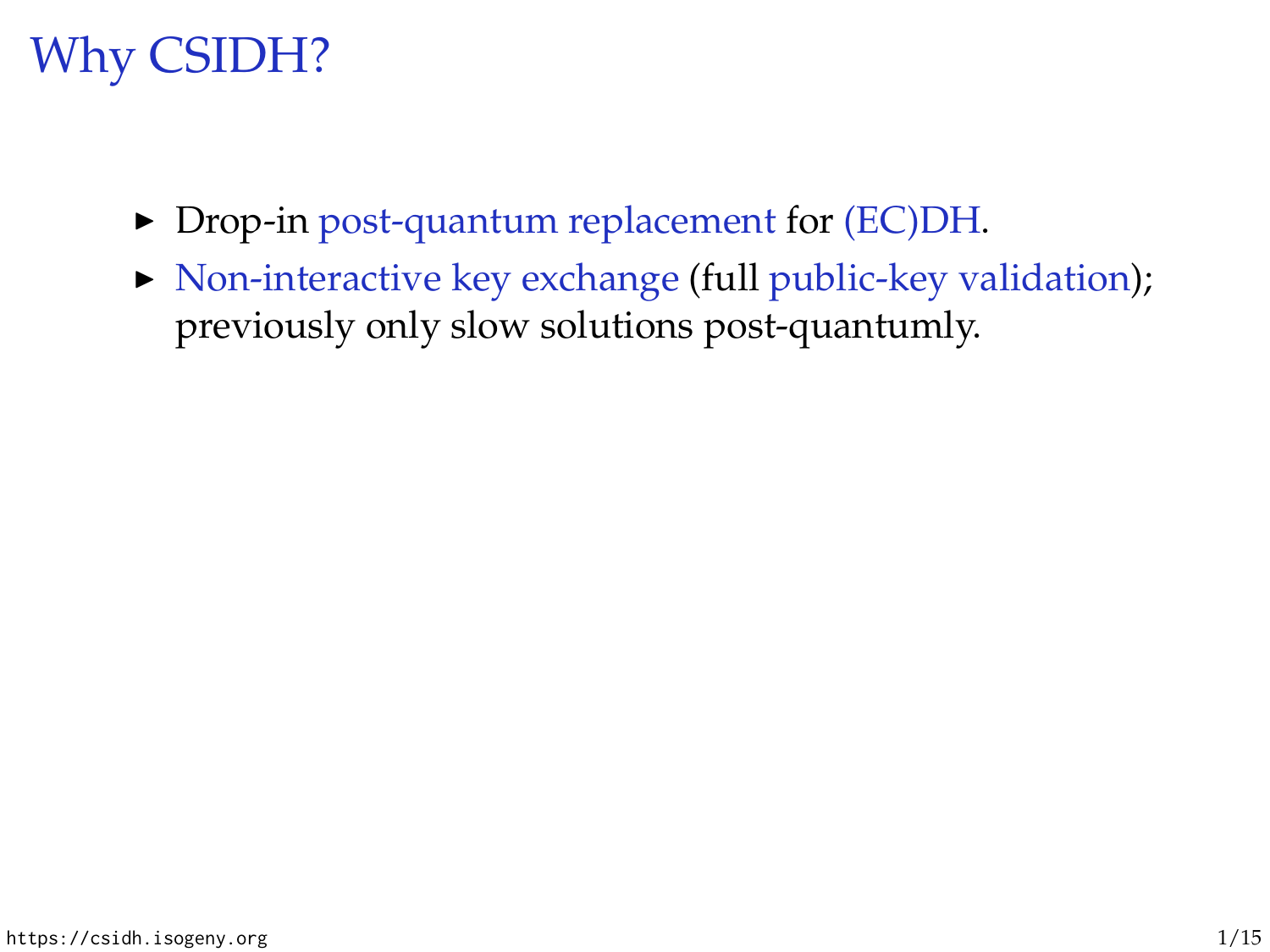- ▶ Drop-in post-quantum replacement for (EC)DH.
- Non-interactive key exchange (full public-key validation); previously only slow solutions post-quantumly.
- Small keys: 64 bytes at conjectured AES-128 security level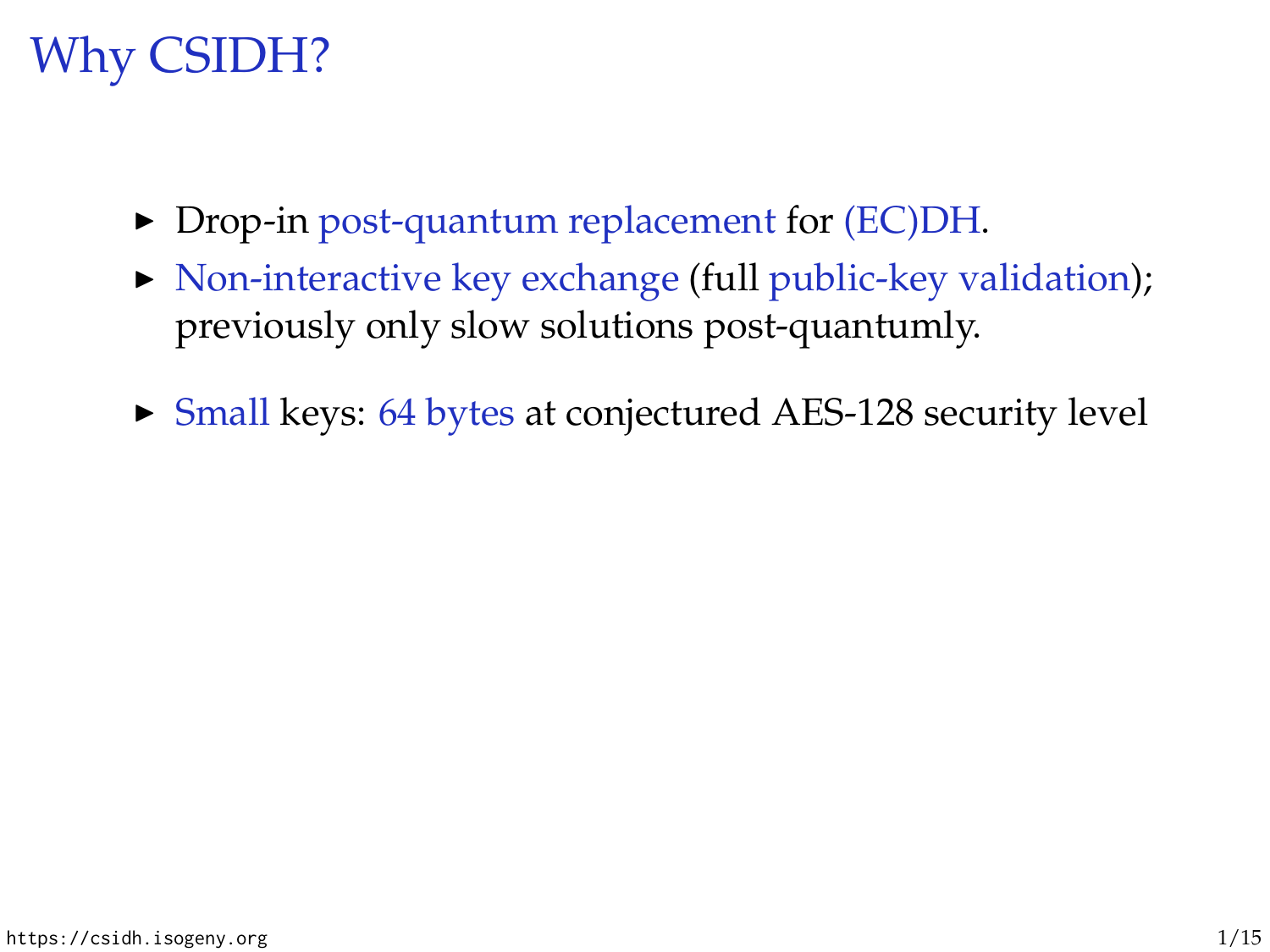- ▶ Drop-in post-quantum replacement for (EC)DH.
- $\triangleright$  Non-interactive key exchange (full public-key validation); previously only slow solutions post-quantumly.
- Small keys: 64 bytes at conjectured AES-128 security level
- ► Competitive speed:  $\sim$  35 ms per operation. (Skylake i5 w/ TurboBoost)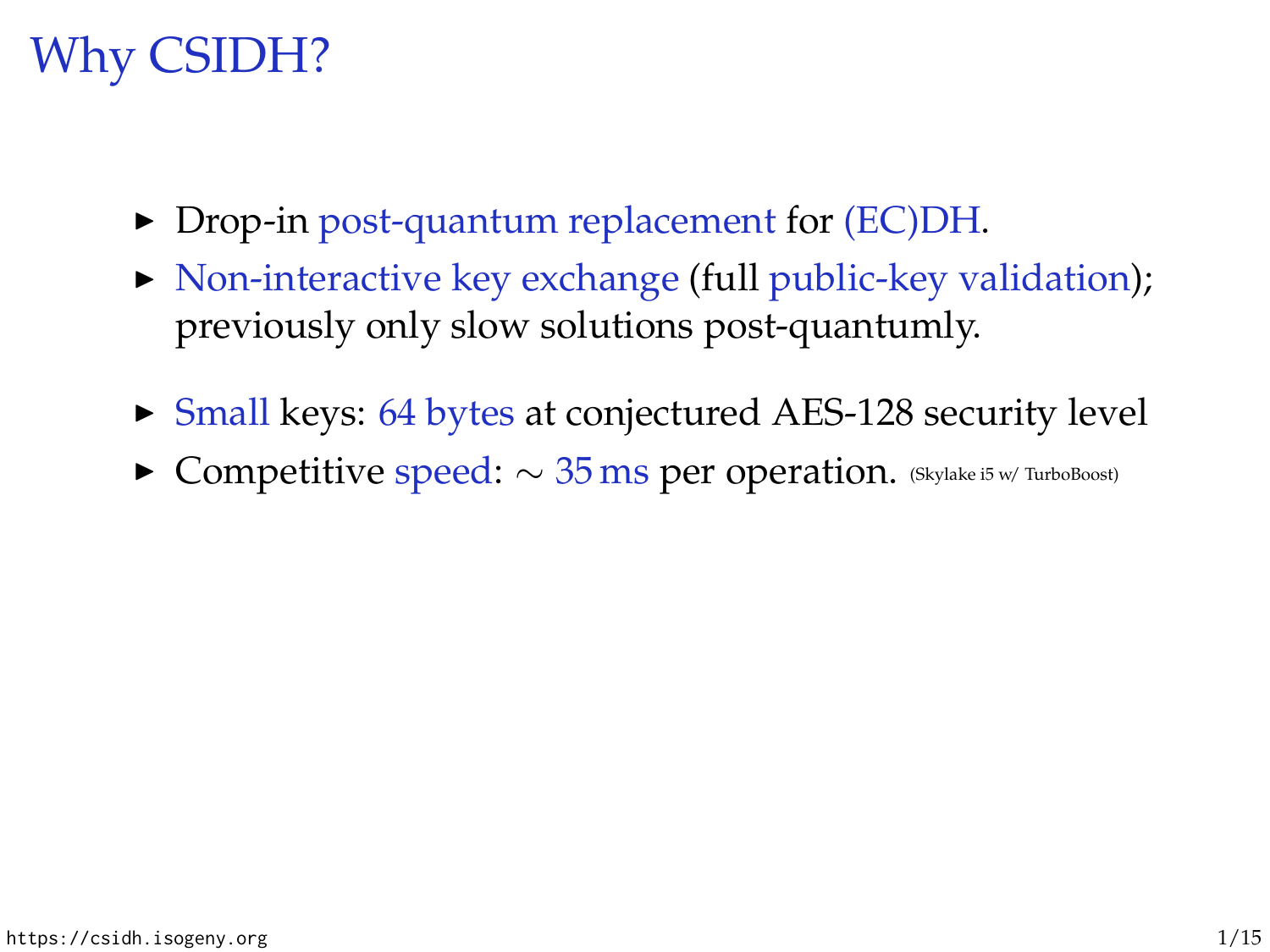- ▶ Drop-in post-quantum replacement for (EC)DH.
- Non-interactive key exchange (full public-key validation); previously only slow solutions post-quantumly.
- Small keys: 64 bytes at conjectured AES-128 security level
- $\triangleright$  Competitive speed:  $\sim$  35 ms per operation. (Skylake i5 w/ TurboBoost)
- $\triangleright$  Clean mathematical structure: a true group action. (No noise, no auxiliary points, no compromises.)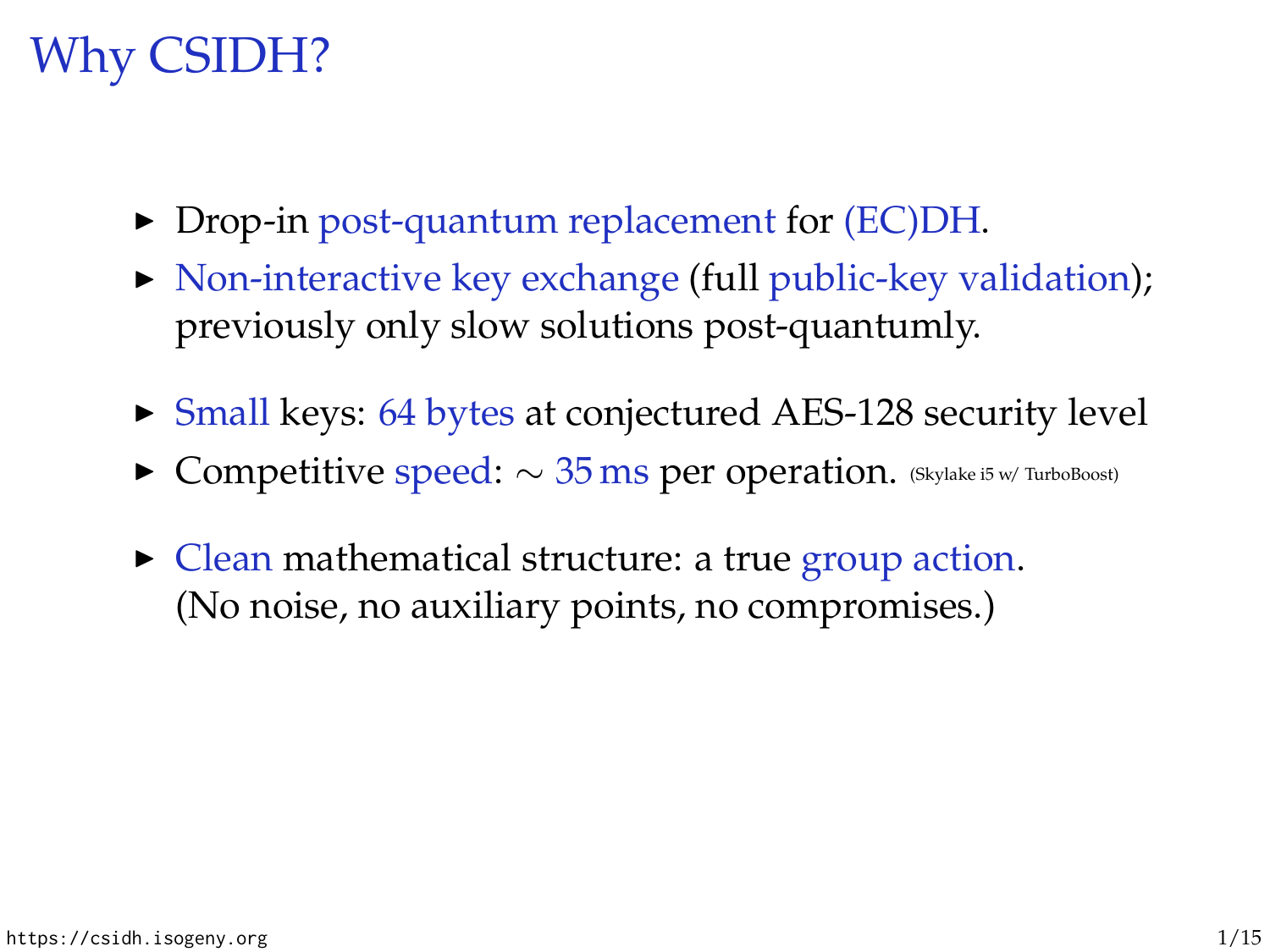- ▶ Drop-in post-quantum replacement for (EC)DH.
- $\triangleright$  Non-interactive key exchange (full public-key validation); previously only slow solutions post-quantumly.
- Small keys: 64 bytes at conjectured AES-128 security level
- $\triangleright$  Competitive speed:  $\sim$  35 ms per operation. (Skylake i5 w/ TurboBoost)
- $\triangleright$  Clean mathematical structure: a true group action. (No noise, no auxiliary points, no compromises.)
- ► By the way: not 'better' or 'worse' than SIDH. It's simply different and likely to be useful for different applications.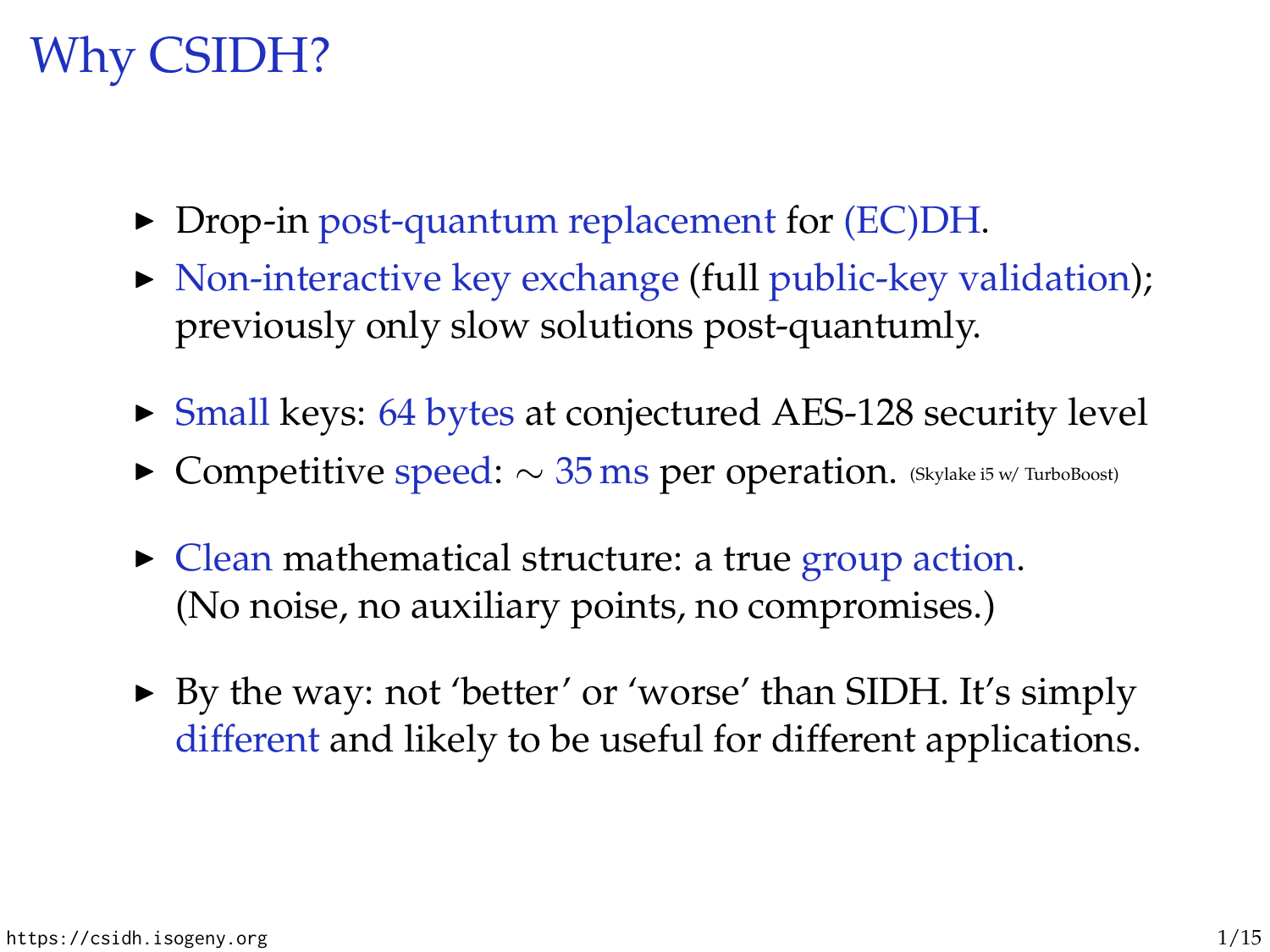# Ordinary isogeny graphs

Nodes: Ordinary elliptic curves defined over *k* up to  $\cong$ <sub>k</sub>. Edges: 3-, 5-, and 7-isogenies defined over *k* up to  $\cong_k$ .

Components look something like this:

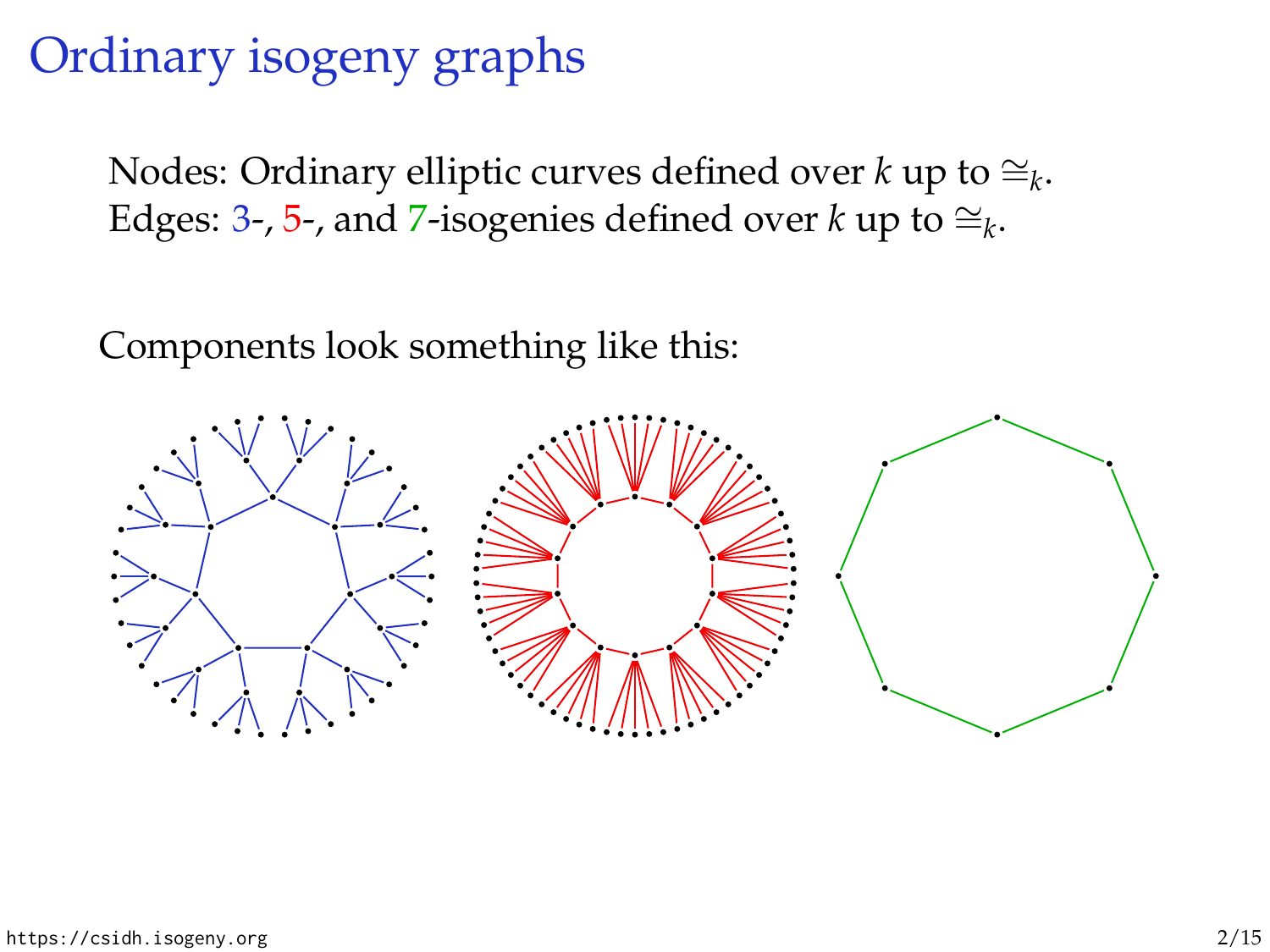# Ordinary isogeny graphs (cycles)

Nodes: Ordinary elliptic curves defined over *k* up to  $\cong$ <sub>k</sub>. Edges: 3-, 5-, and 7-isogenies defined over *k* up to  $\cong_k$ .

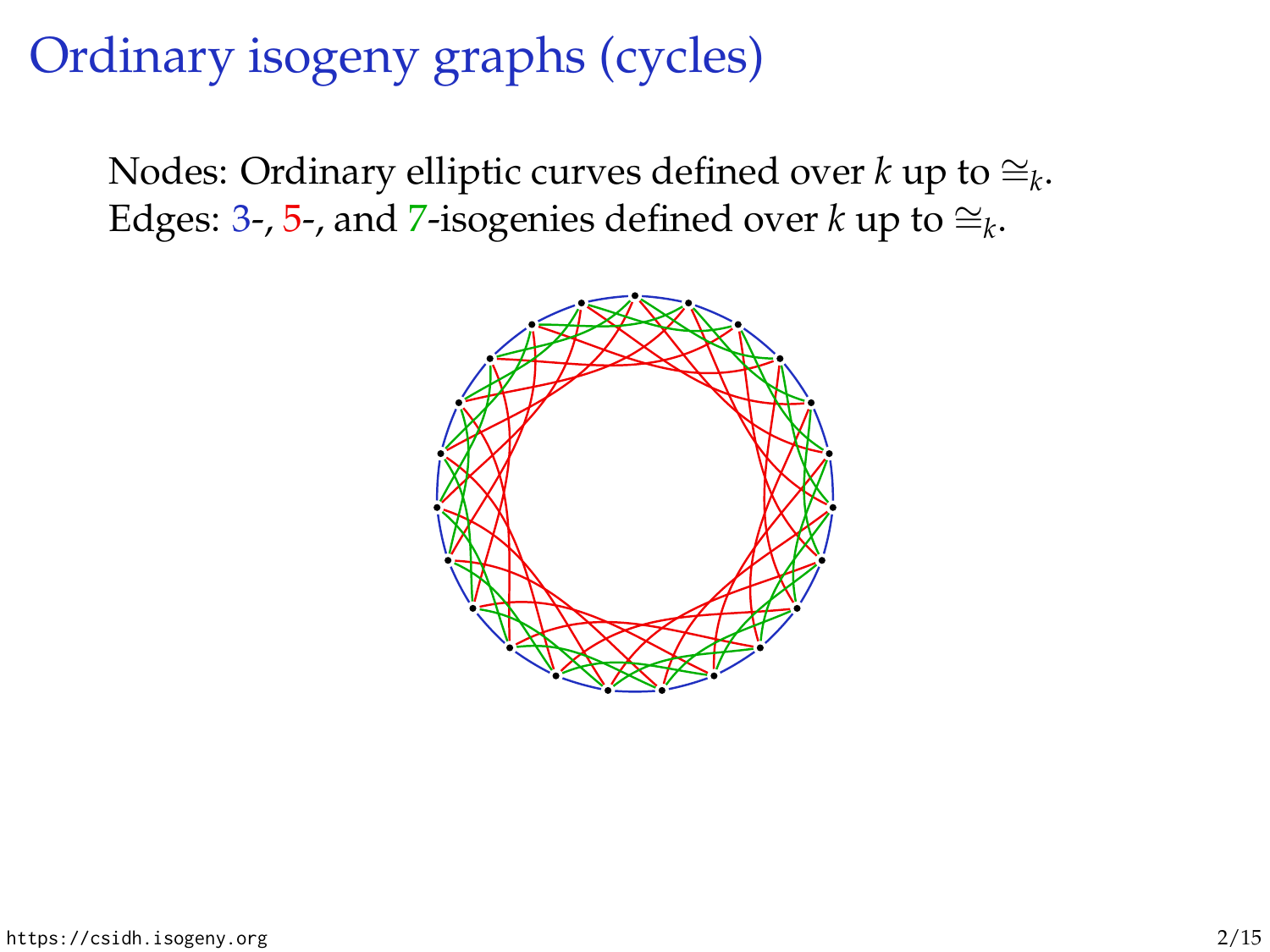# Ordinary isogeny graphs (cycles)

Nodes: Ordinary elliptic curves defined over *k* up to  $\cong$ <sub>k</sub>. Edges: 3-, 5-, and 7-isogenies defined over *k* up to  $\cong_k$ .



Easy: Compute a random path, output the final node. Hard problem: Find a path between two given nodes.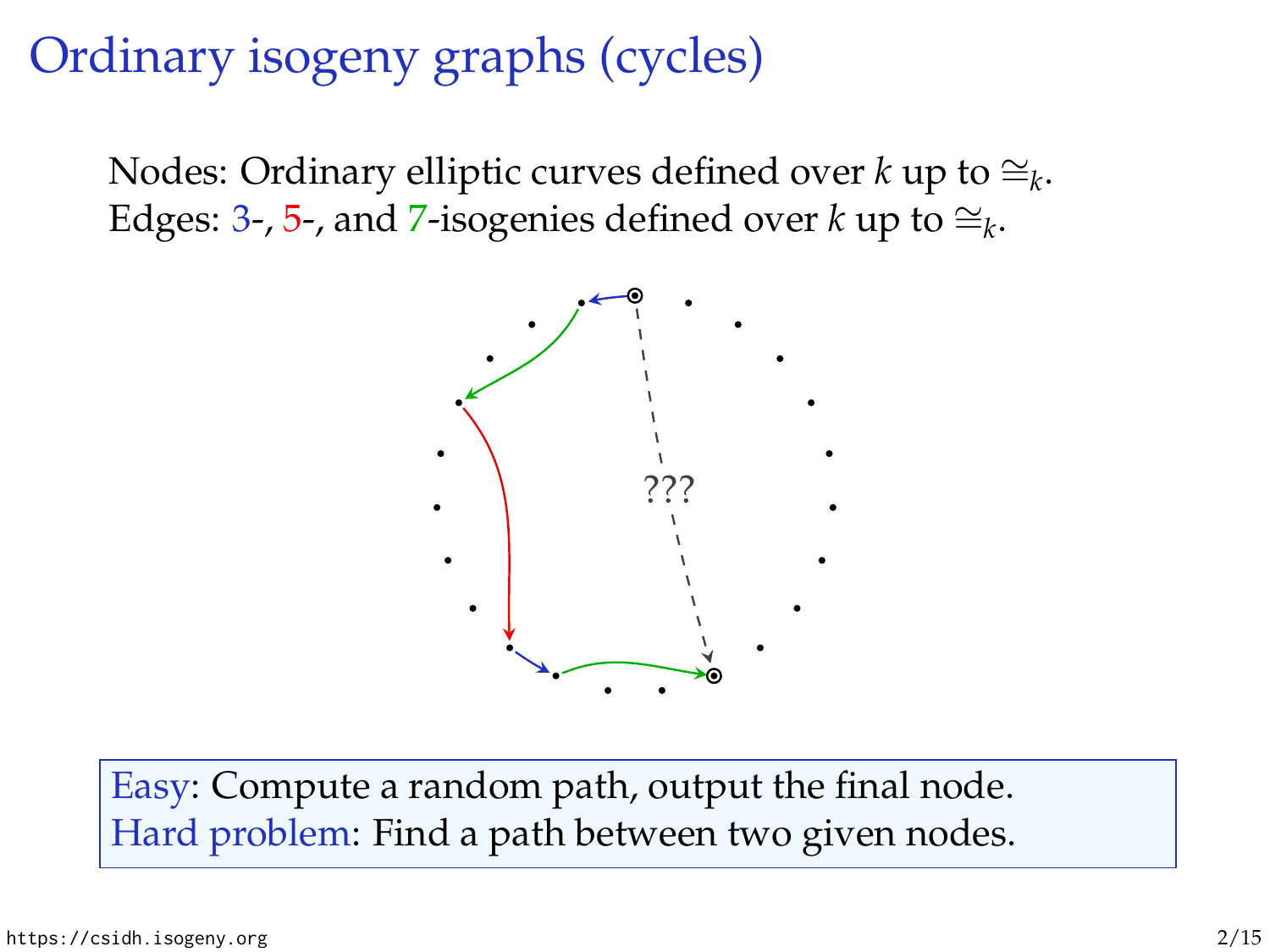#### Alice vs. Eve



#### Intuition: Combining edges from different cycles allows taking shortcuts to remote parts of the graph!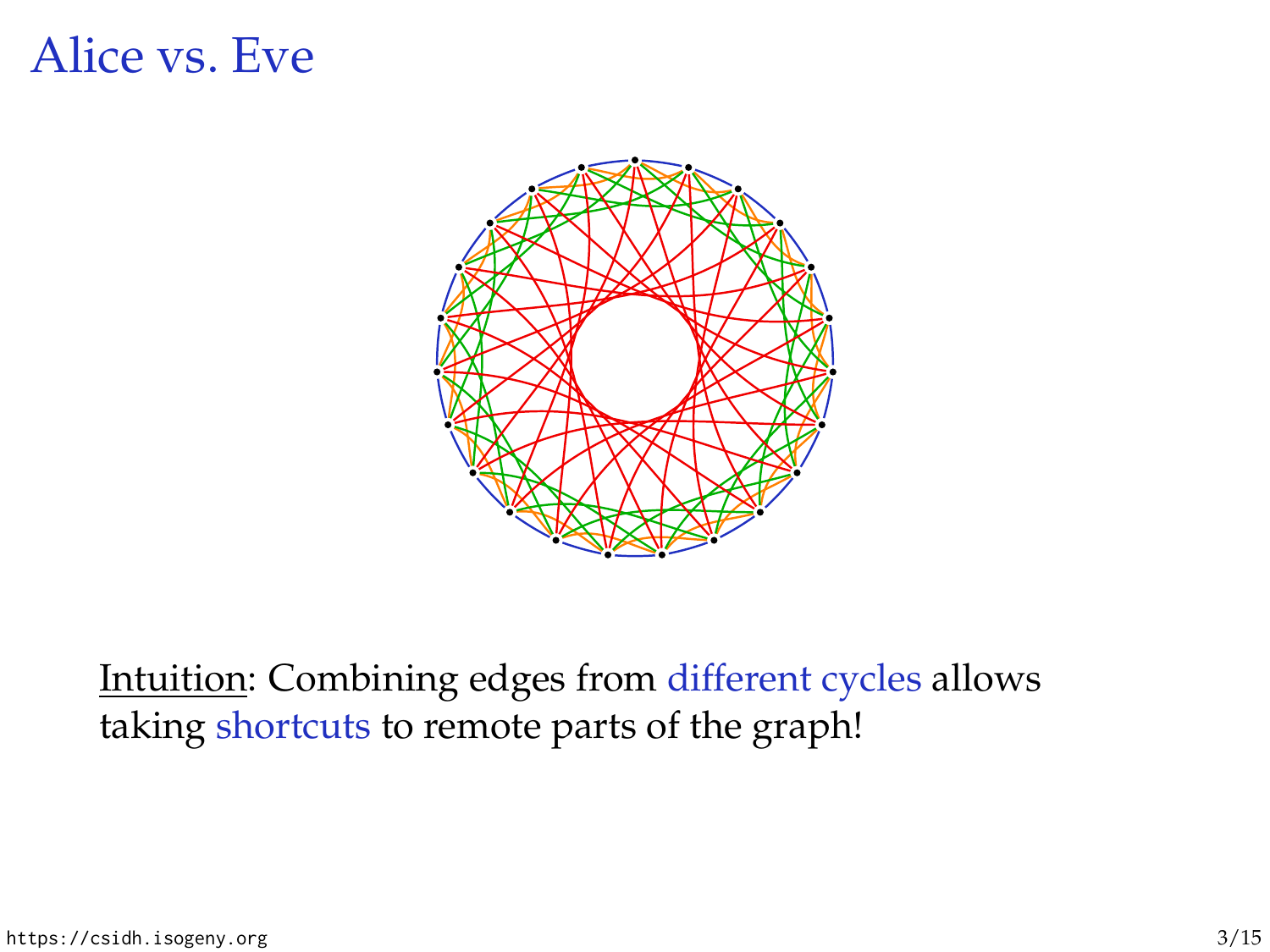#### Alice vs. Eve



Intuition: Combining edges from different cycles allows taking shortcuts to remote parts of the graph!

cf. Square-&-Multiply: Alice gets an advantage over Eve.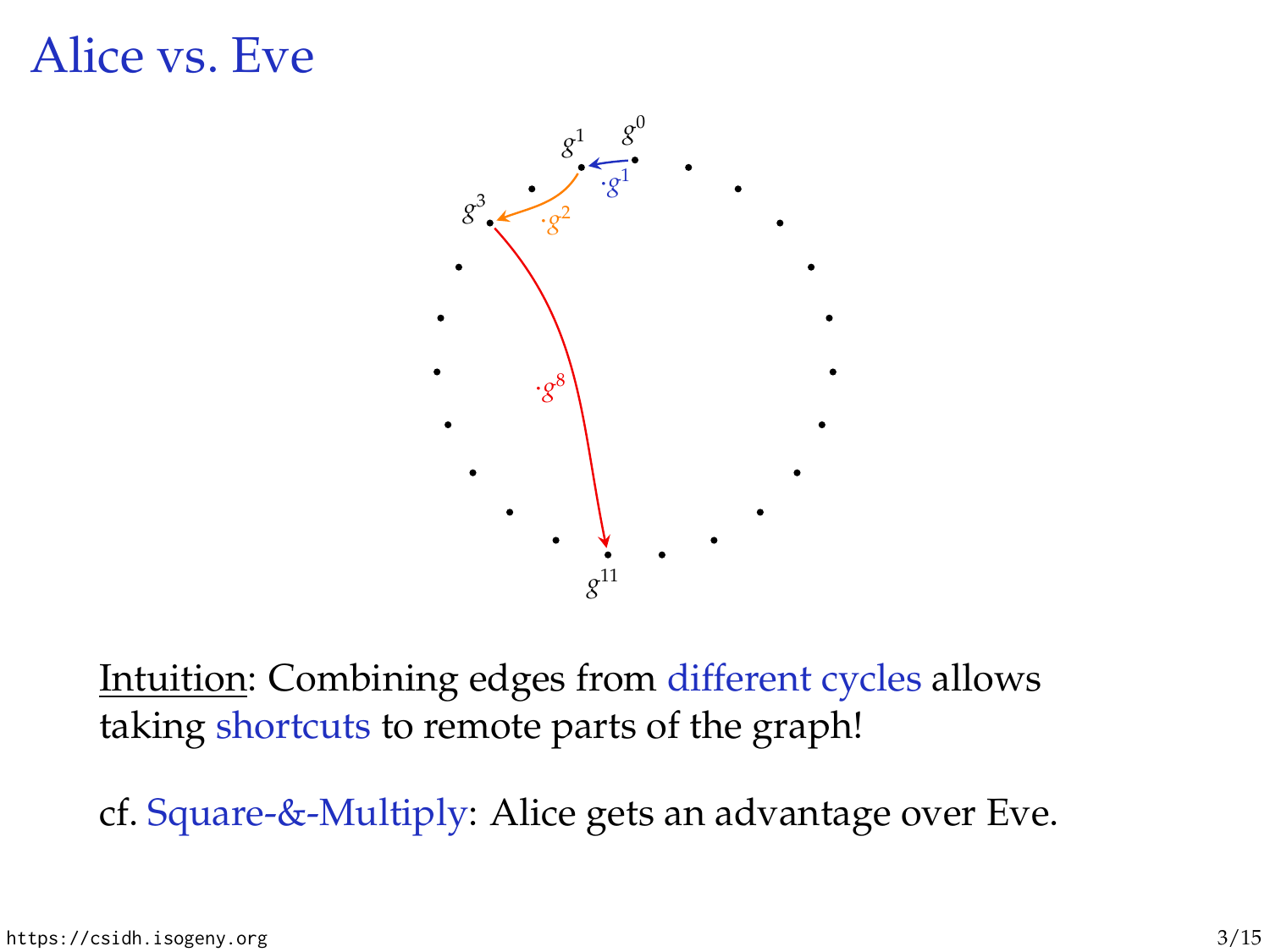## Point counting

#### De Feo–Kieffer–Smith want an ordinary curve  $E/\mathbb{F}_q$  with many small primes  $\ell \mid E(\mathbb{F}_q)$ .

This seems difficult.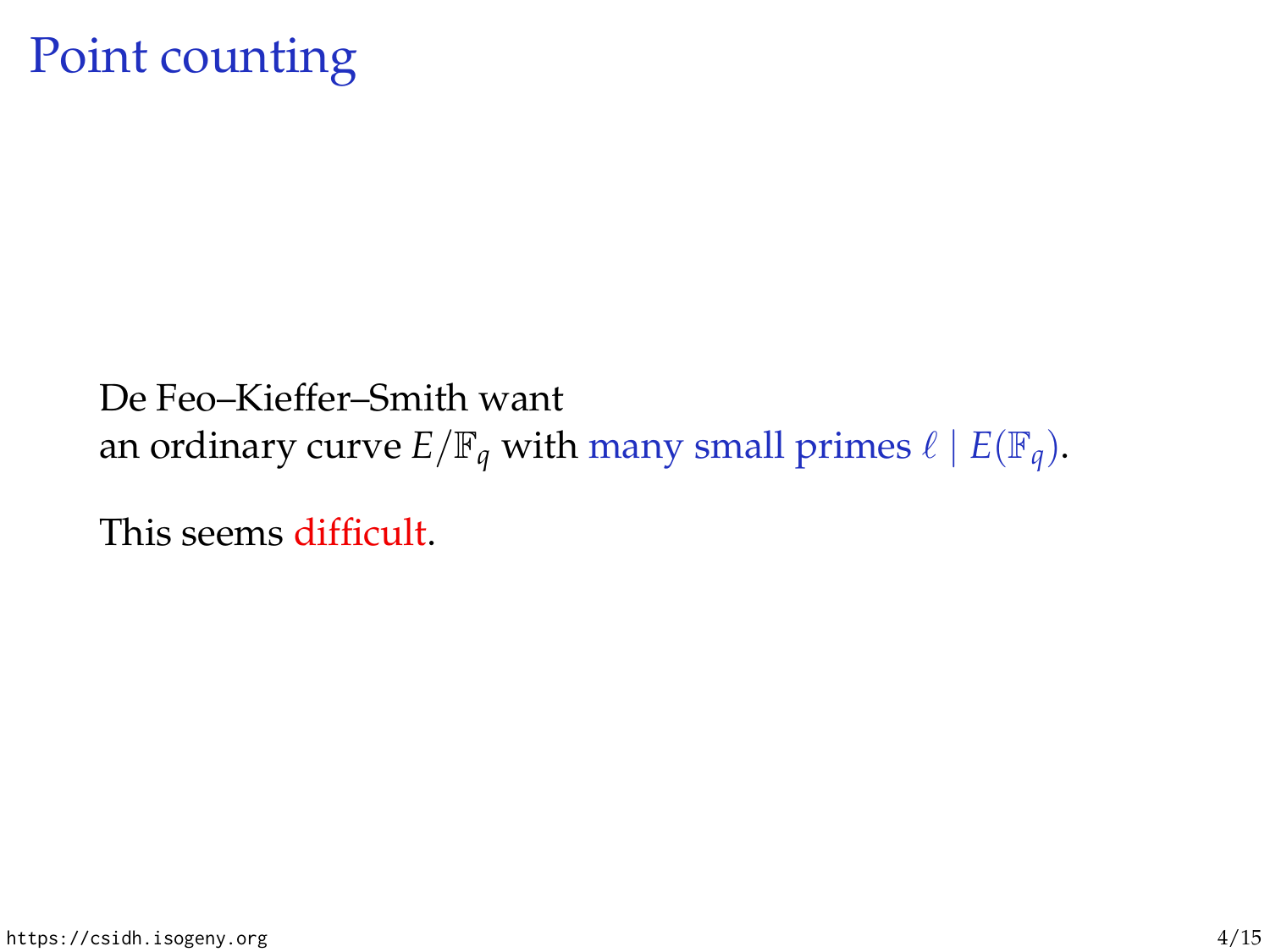

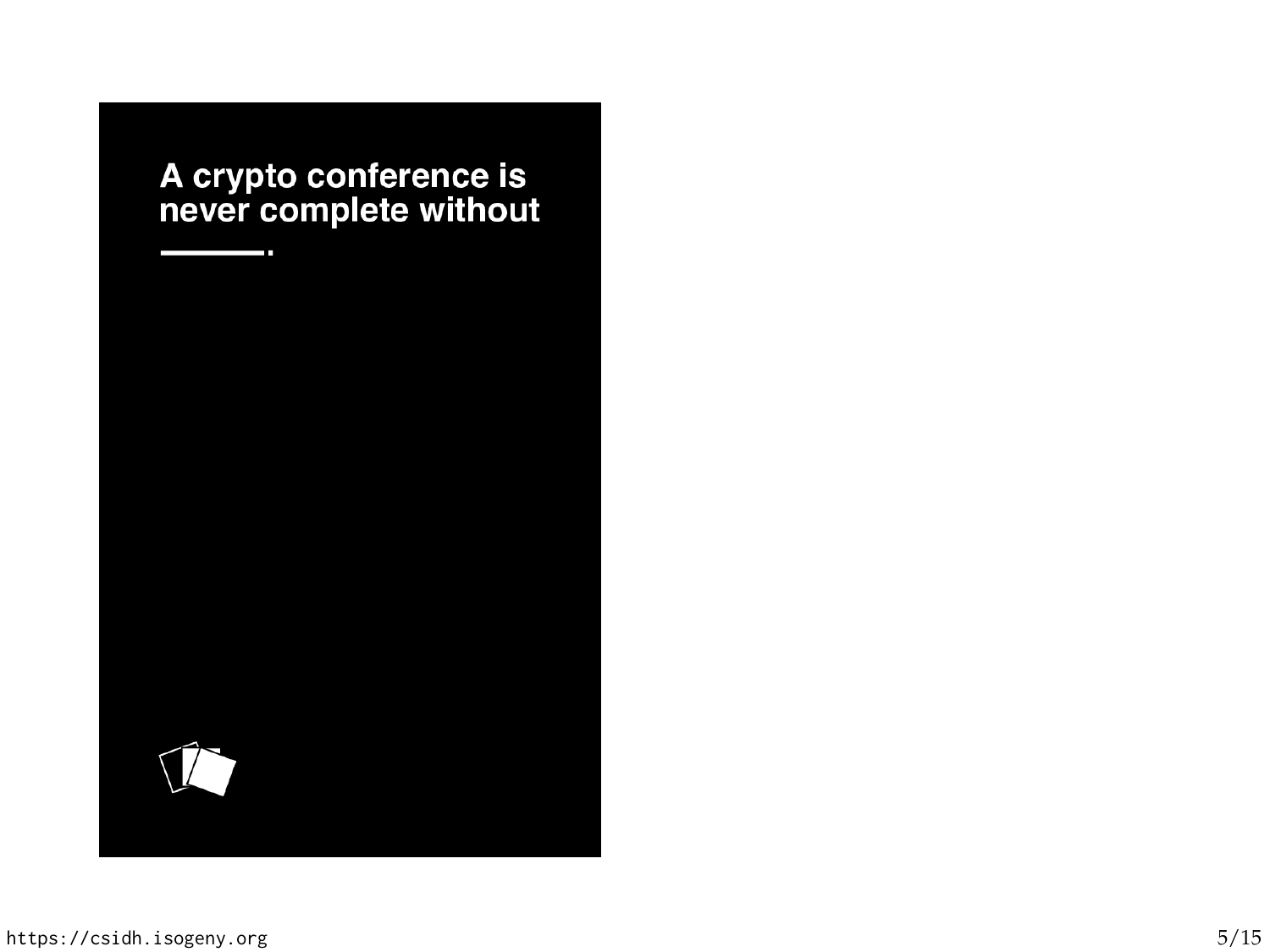A crypto conference is<br>never complete without

\_\_



Citing personal<br>communication.



Pictures: <https://github.com/CardsAgainstCryptography>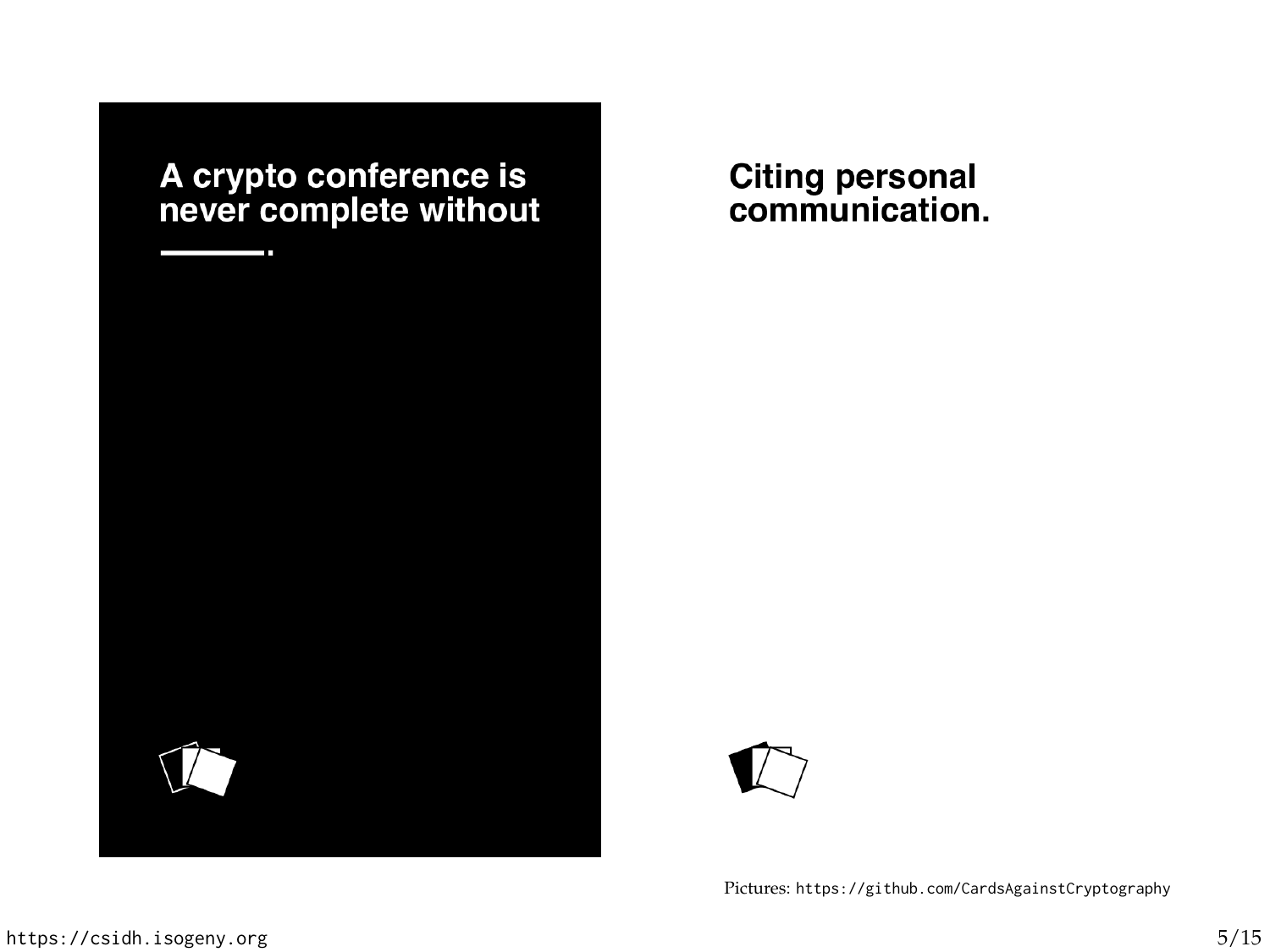A crypto conference is never complete without **Citing personal** communication.

*I've been experimenting with supersingular curves in this context, because they have all the properties Kieffer was looking for. Are there any security issues with using supersingular curves? Hope I did not overlook anything stupid here!* — an anonymous CSIDH coauthor





Pictures: <https://github.com/CardsAgainstCryptography>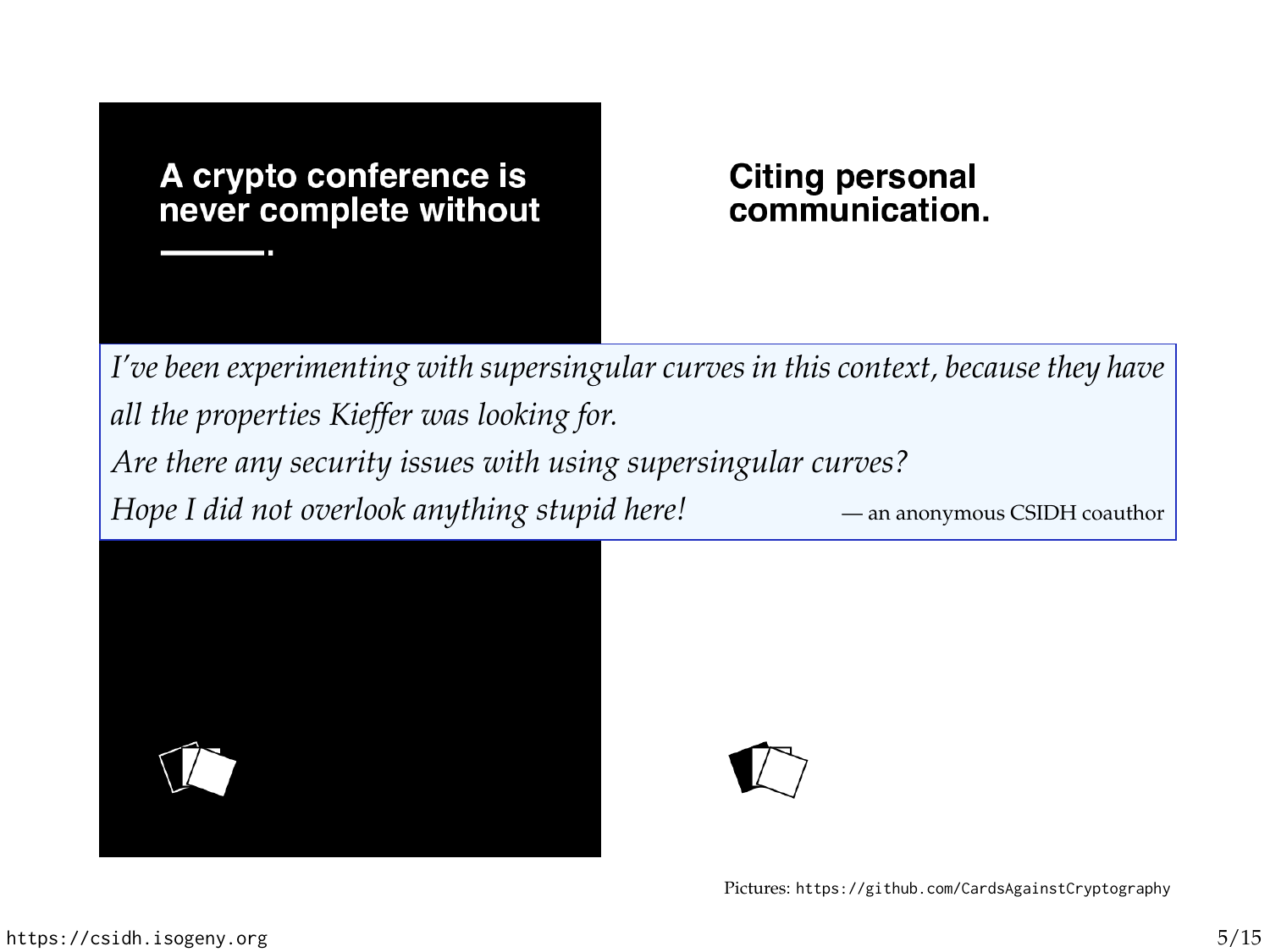A crypto conference is never complete without **Citing personal** communication.

*I've been experimenting with supersingular curves in this context, because they have all the properties Kieffer was looking for. Are there any security issues with using supersingular curves? Hope I did not overlook anything stupid here!* — an anonymous CSIDH coauthor *Wouter, you are a genius!* — me



Pictures: <https://github.com/CardsAgainstCryptography>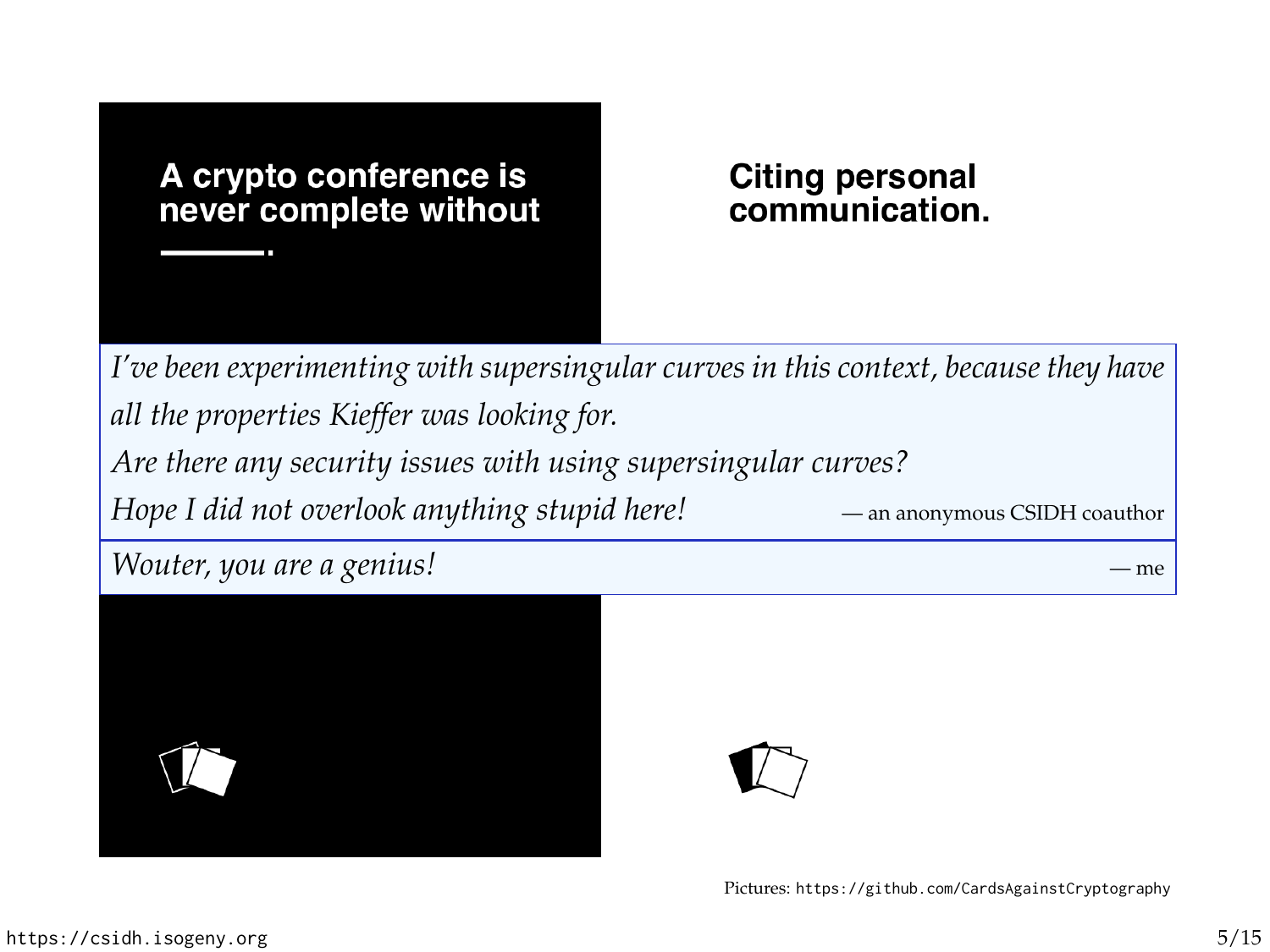Nodes: Supersingular elliptic curves defined over *k* up to  $\cong_k$ . Edges: 3-, 5-, and 7-isogenies defined over *k* up to  $\cong_k$ .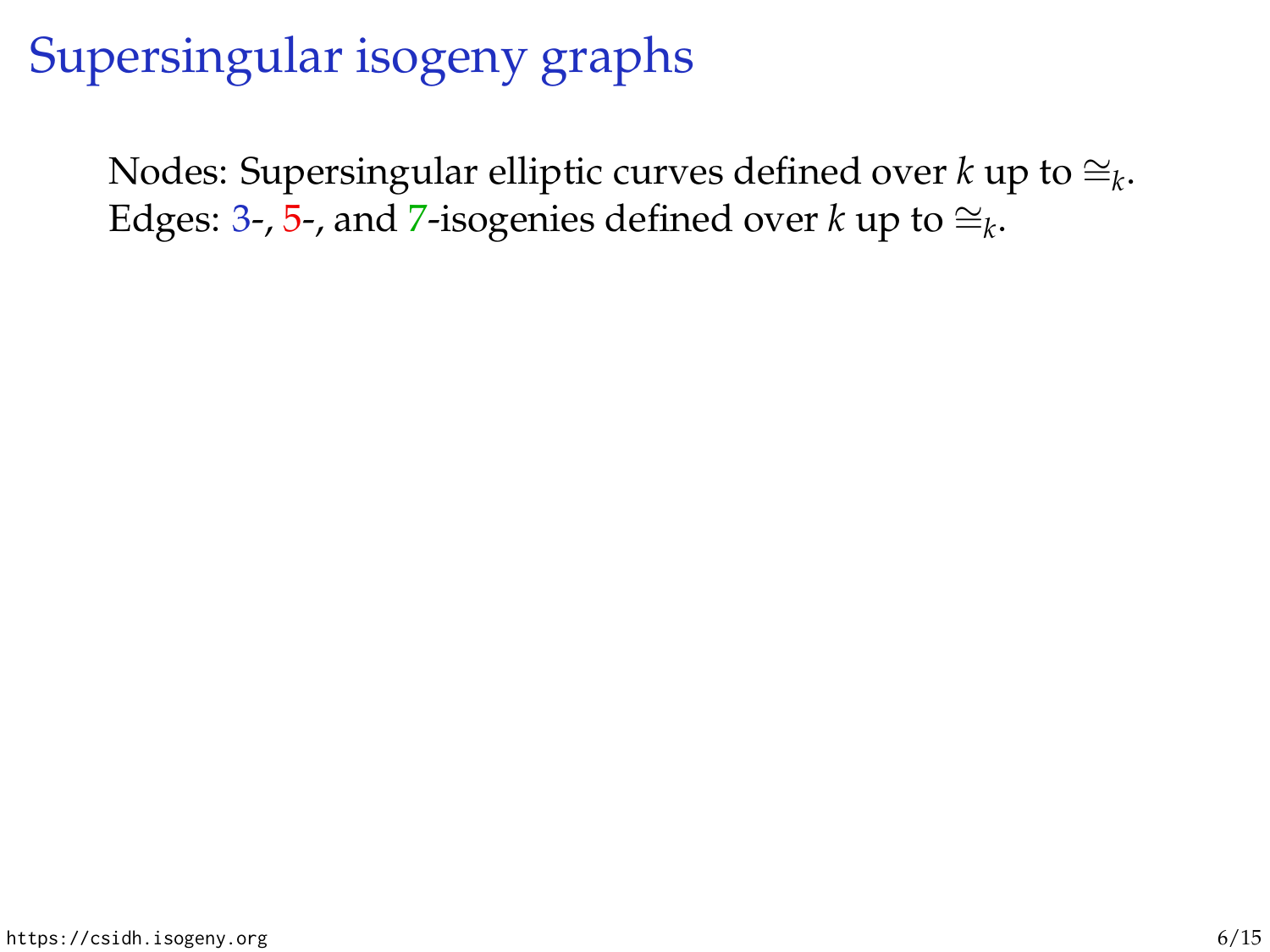Nodes: Supersingular elliptic curves defined over *k* up to  $\cong_k$ . Edges: 3-, 5-, and 7-isogenies defined over *k* up to  $\cong_k$ .

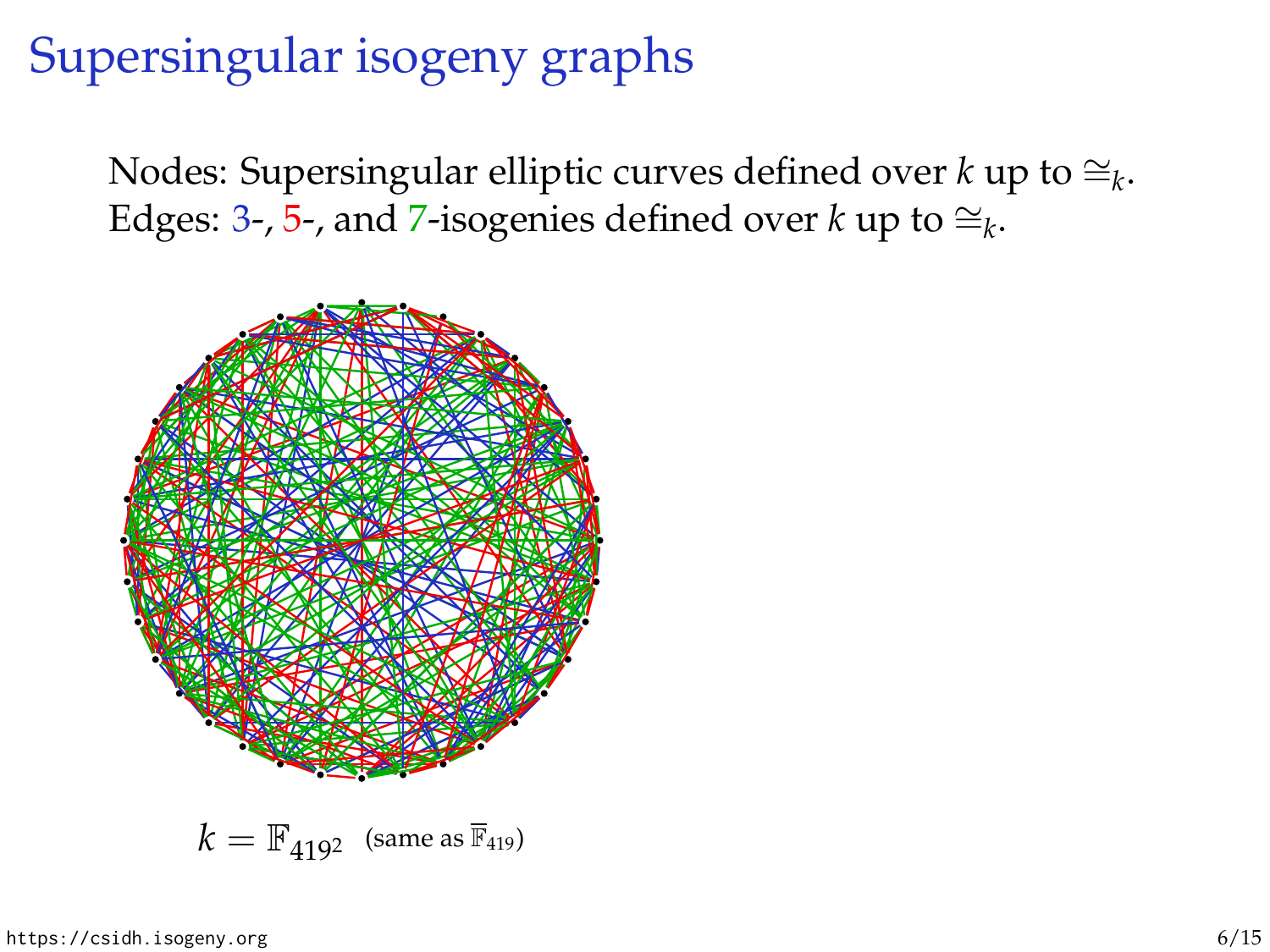Nodes: Supersingular elliptic curves defined over *k* up to  $\cong_k$ . Edges: 3-, 5-, and 7-isogenies defined over *k* up to  $\cong_k$ .

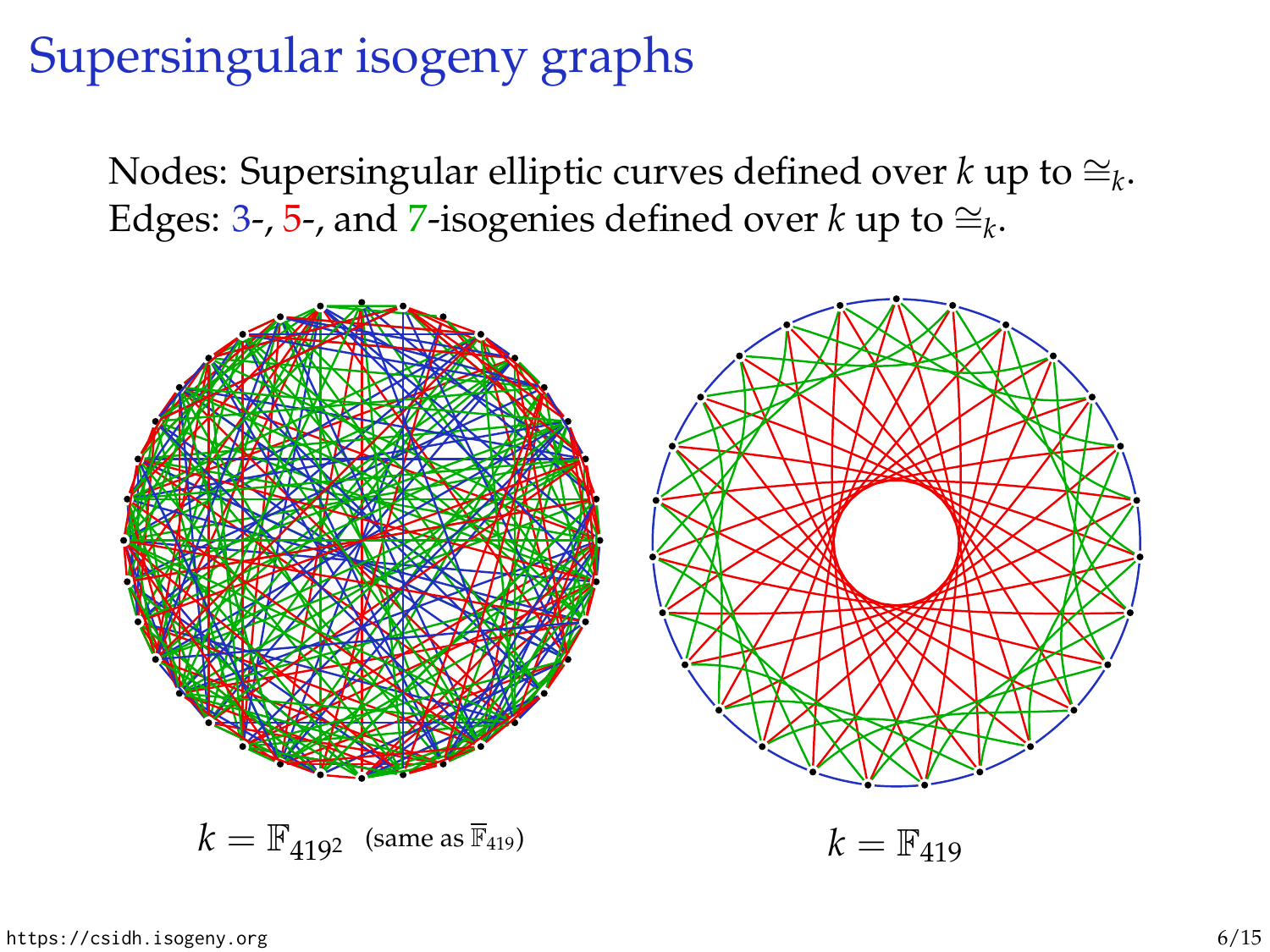**Theorem.** The  $\mathbb{F}_p$ -rational endomorphism ring of an elliptic curve defined over  $\mathbb{F}_p$  is an imaginary quadratic order.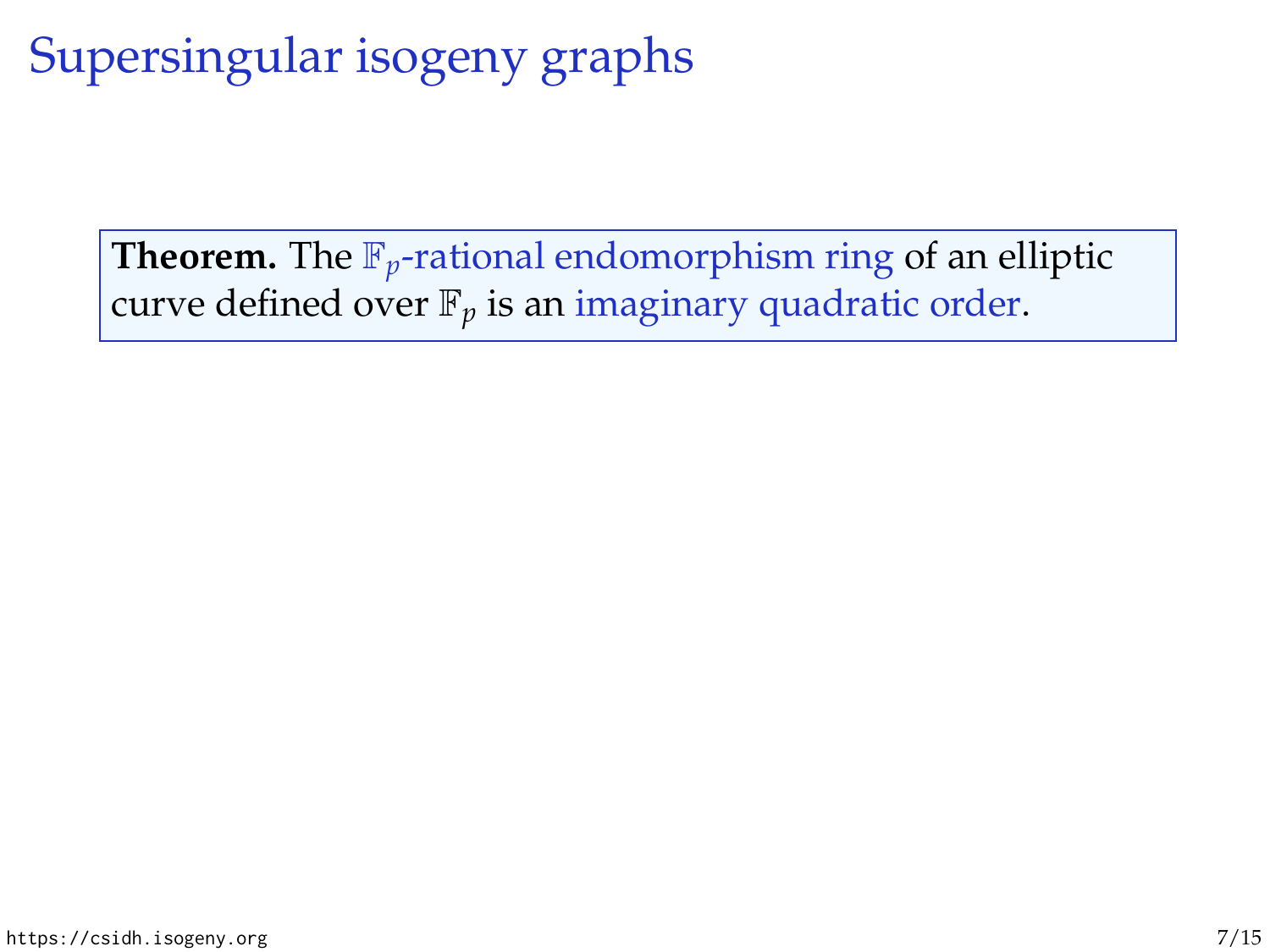**Theorem.** The  $\mathbb{F}_p$ -rational endomorphism ring of an elliptic curve defined over  $\mathbb{F}_p$  is an imaginary quadratic order.

# ...even in the supersingular case!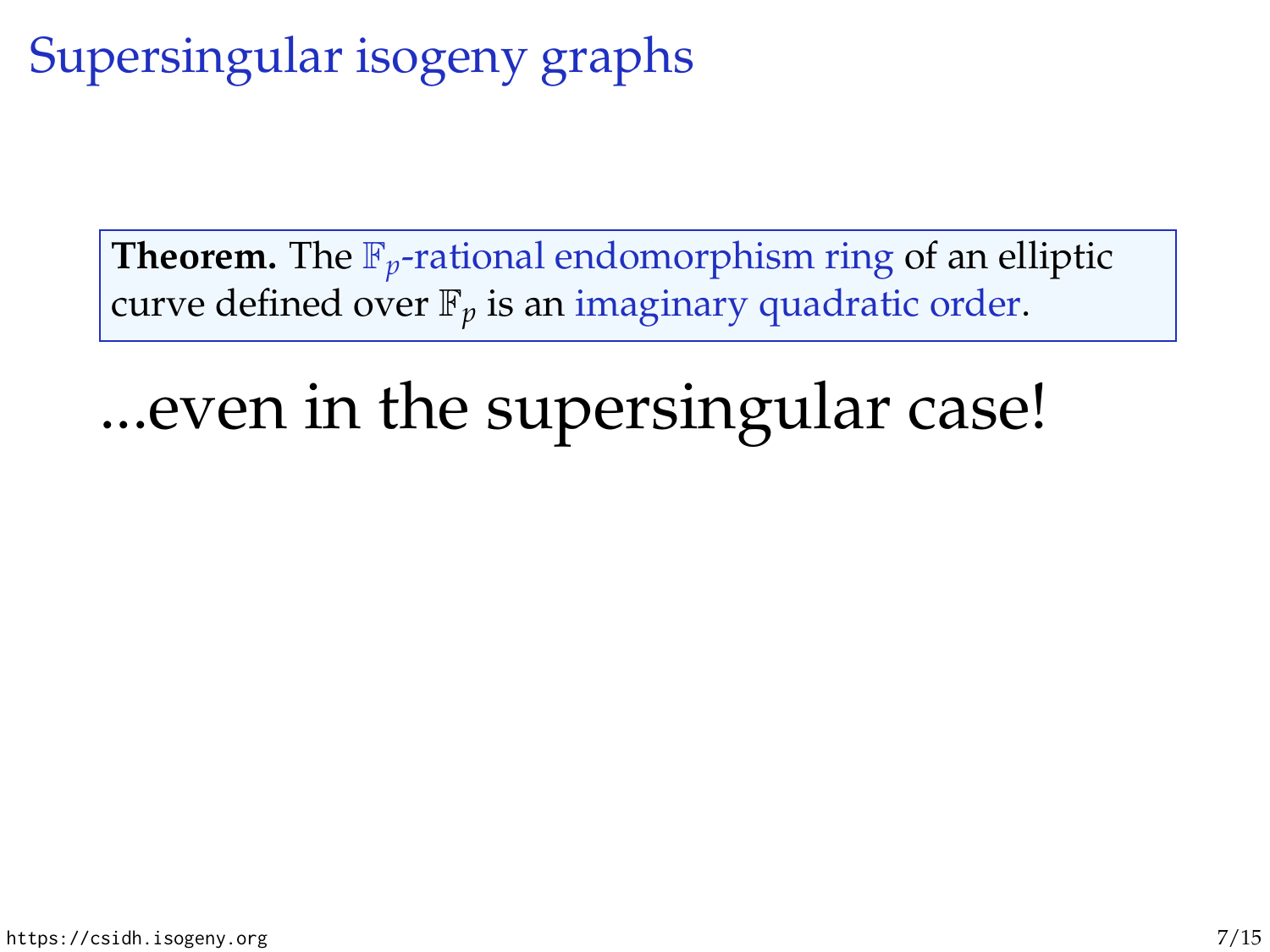**Theorem.** The  $\mathbb{F}_p$ -rational endomorphism ring of an elliptic curve defined over  $\mathbb{F}_p$  is an imaginary quadratic order.

# ...even in the supersingular case!

**Theorem/fact/definition.** Let  $p > 3$ . An elliptic curve *E* over  $\mathbb{F}_p$ is supersingular if and only if  $#E(\mathbb{F}_p) = p + 1$ .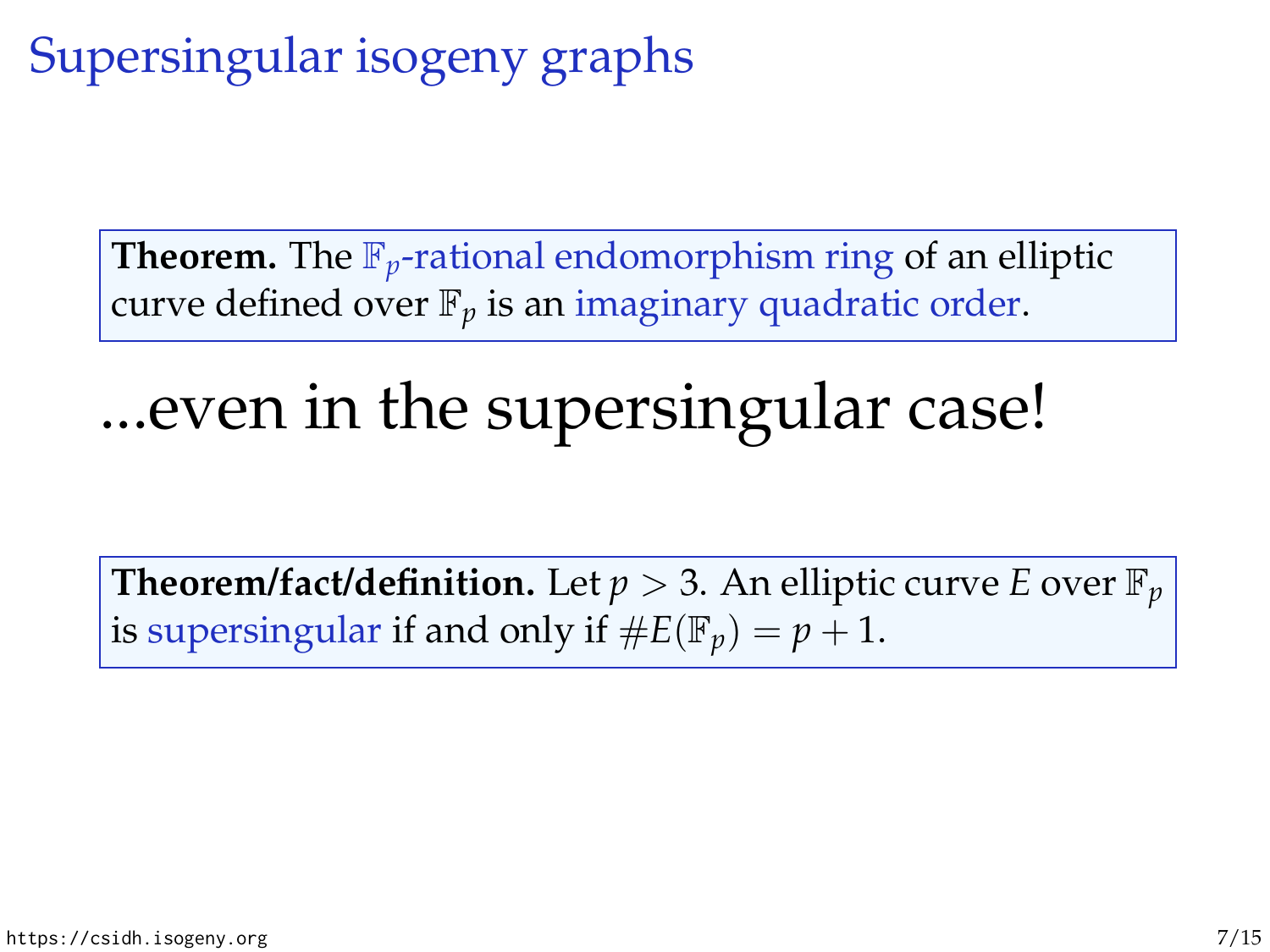**Theorem.** The  $\mathbb{F}_p$ -rational endomorphism ring of an elliptic curve defined over  $\mathbb{F}_p$  is an imaginary quadratic order.

# ...even in the supersingular case!

**Theorem/fact/definition.** Let  $p > 3$ . An elliptic curve *E* over  $\mathbb{F}_p$ is supersingular if and only if  $#E(\mathbb{F}_p) = p + 1$ .

 $\Rightarrow$  We can simply craft a curve with a good number of points.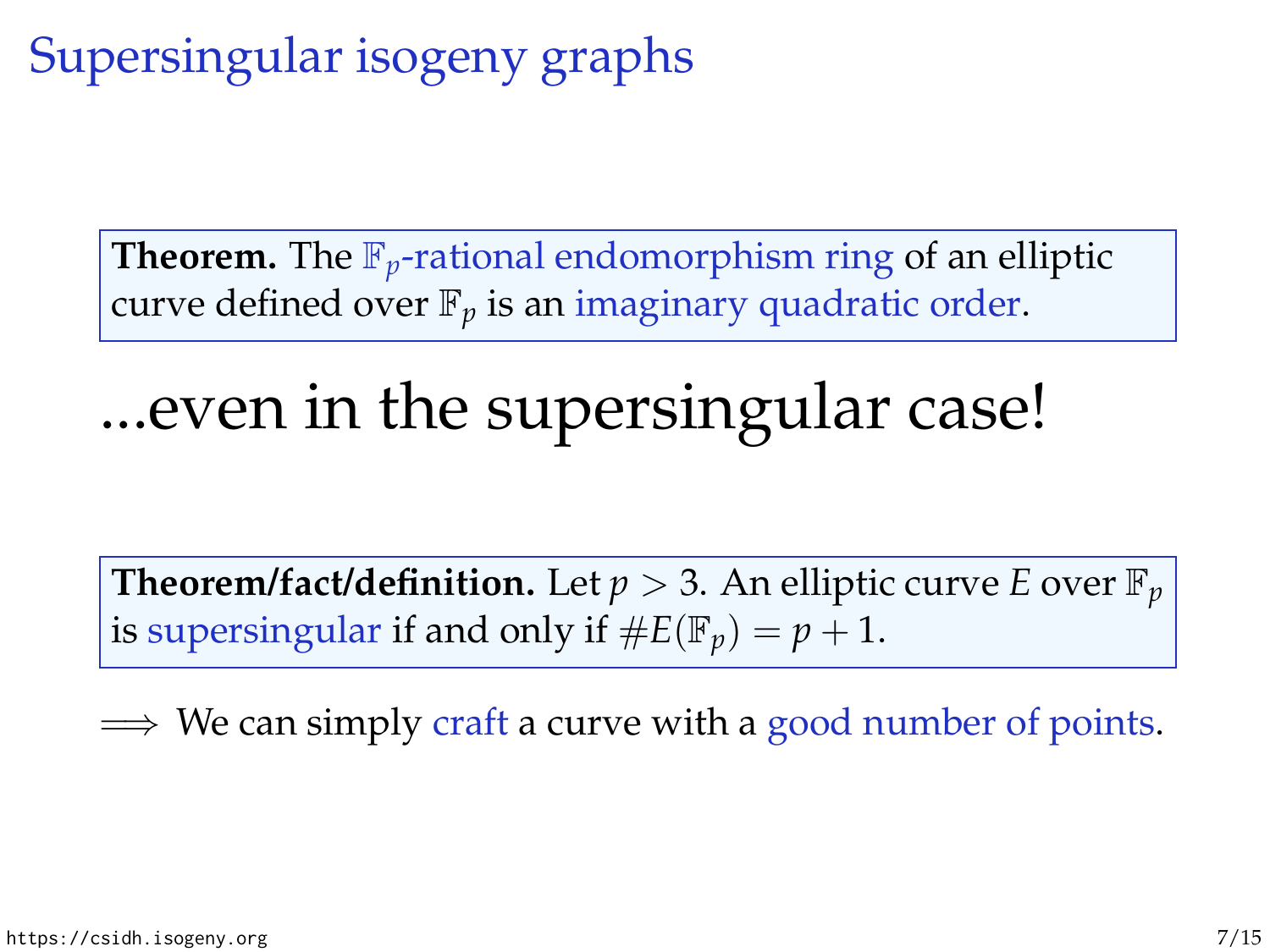#### Reminder

The class group action is defined as follows:

liputs:

An elliptic curve *E* with endomorphism ring O, an ideal  $\mathfrak{a} \subseteq \mathcal{O}$  of prime norm  $\ell$ .

► Output:

The elliptic curve [a]*E*.

- 1. Compute the subgroup  $E[\mathfrak{a}]=\bigcap_{\alpha\in\mathfrak{a}}\ker \alpha$  killed by  $\mathfrak{a}$ .
- 2. Compute an  $\ell$ -isogeny  $E \longrightarrow E'$  with kernel  $E[\mathfrak{a}]$ .
- 3. Output *E'*.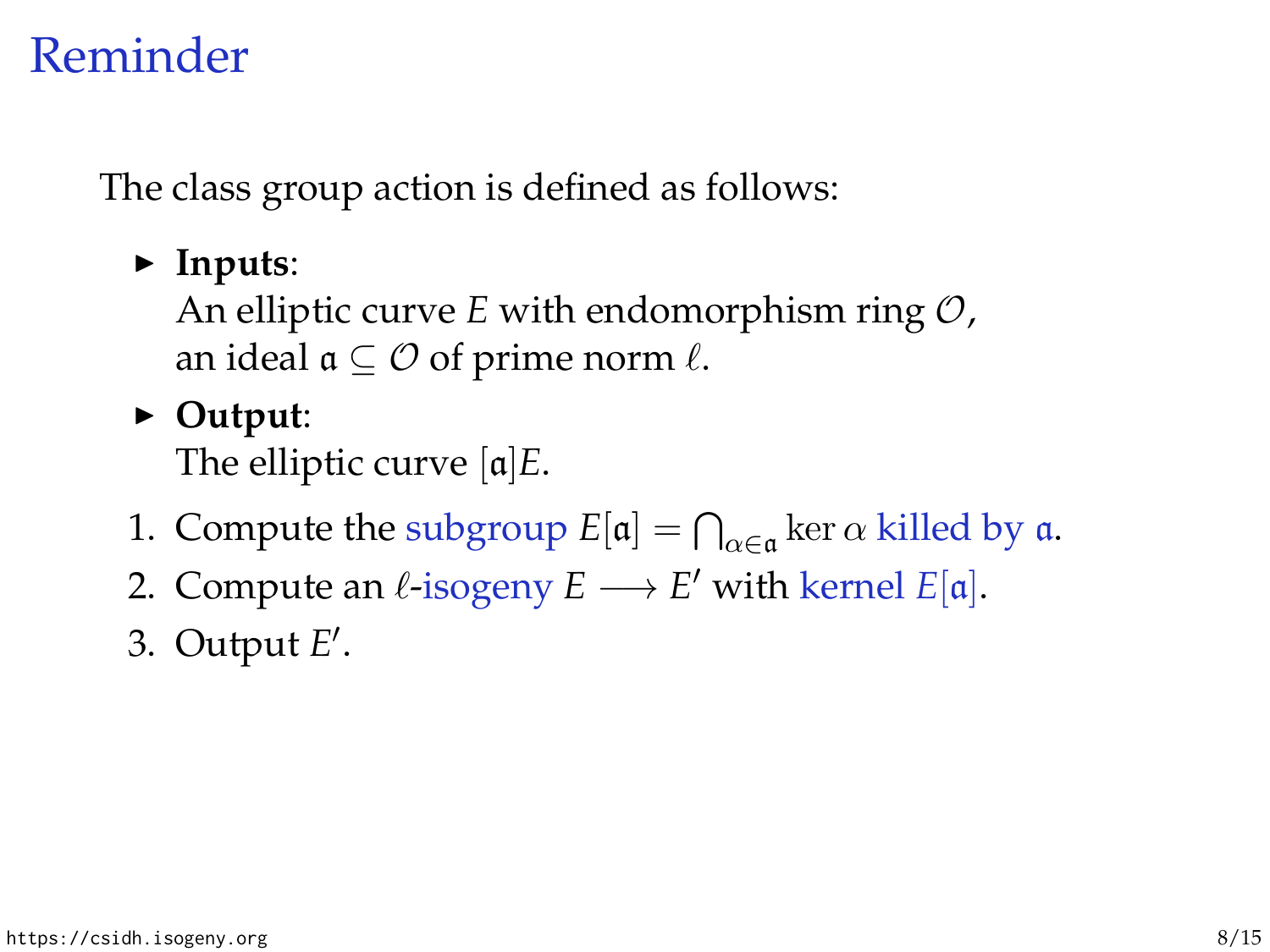#### Reminder

The class group action is defined as follows:

lieur<u>ique</u>s:

An elliptic curve *E* with endomorphism ring O, an ideal  $\mathfrak{a} \subset \mathcal{O}$  of prime norm  $\ell$ .

► Output:

The elliptic curve [a]*E*.

- 1. Compute the subgroup  $E[\mathfrak{a}]=\bigcap_{\alpha\in\mathfrak{a}}\ker \alpha$  killed by  $\mathfrak{a}$ .
- 2. Compute an  $\ell$ -isogeny  $E \longrightarrow E'$  with kernel  $E[\mathfrak{a}]$ .
- 3. Output *E'*.

Typically *E*[a] is only defined over  $\mathbb{F}_{q^m}$  for  $m \approx \ell$ . =⇒ Complexity of computing with *E*[a] is exponentia`... : (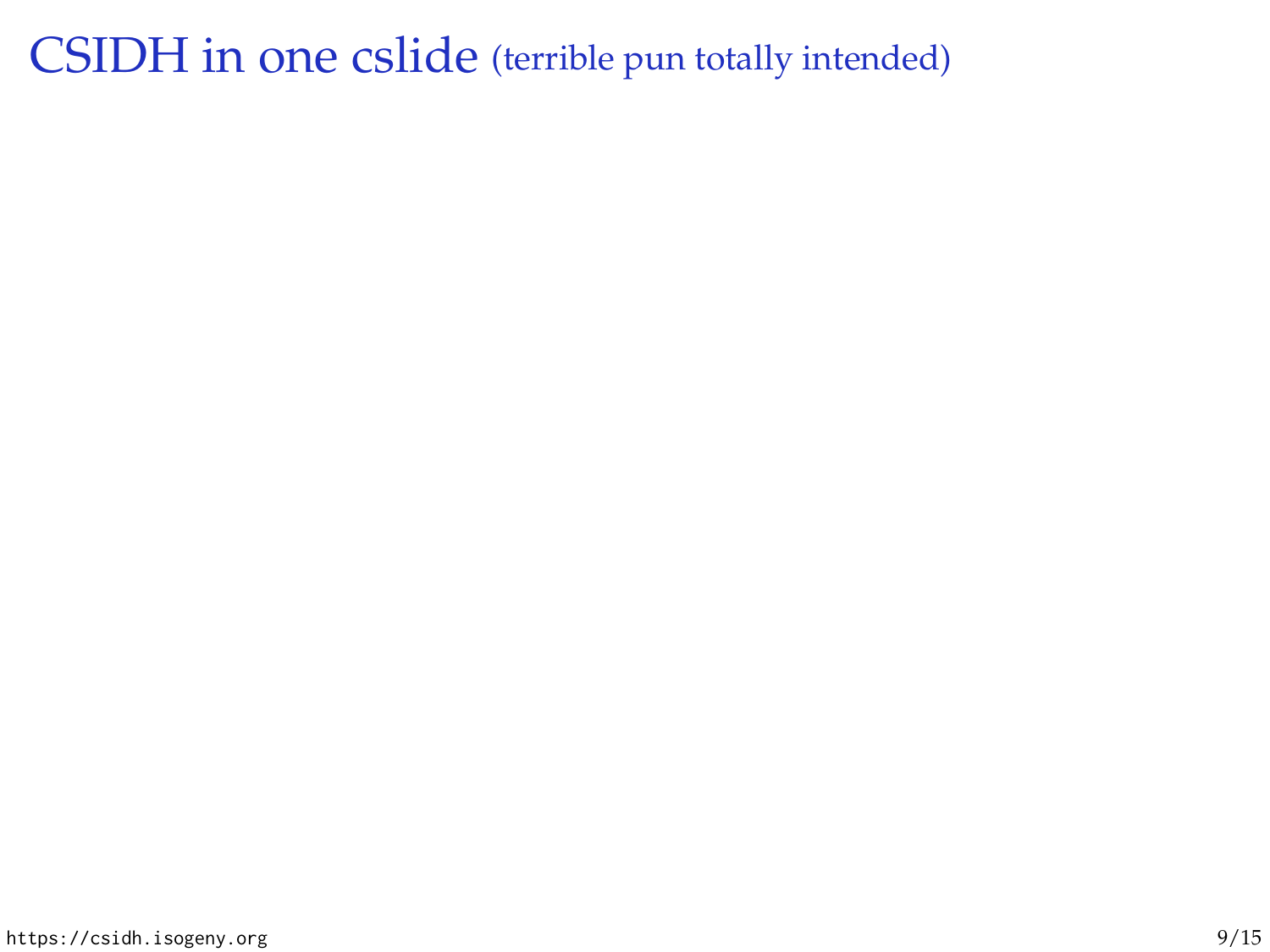- 1.  $\blacktriangleright$  Choose some small odd primes  $\ell_1, ..., \ell_n$ .
	- $\triangleright$  Make sure  $p = 4 \cdot \ell_1 \cdots \ell_n 1$  is prime.
	- ► Let *X* = {supersingular  $y^2 = x^3 + Ax^2 + x$  defined over  $\mathbb{F}_p$ }.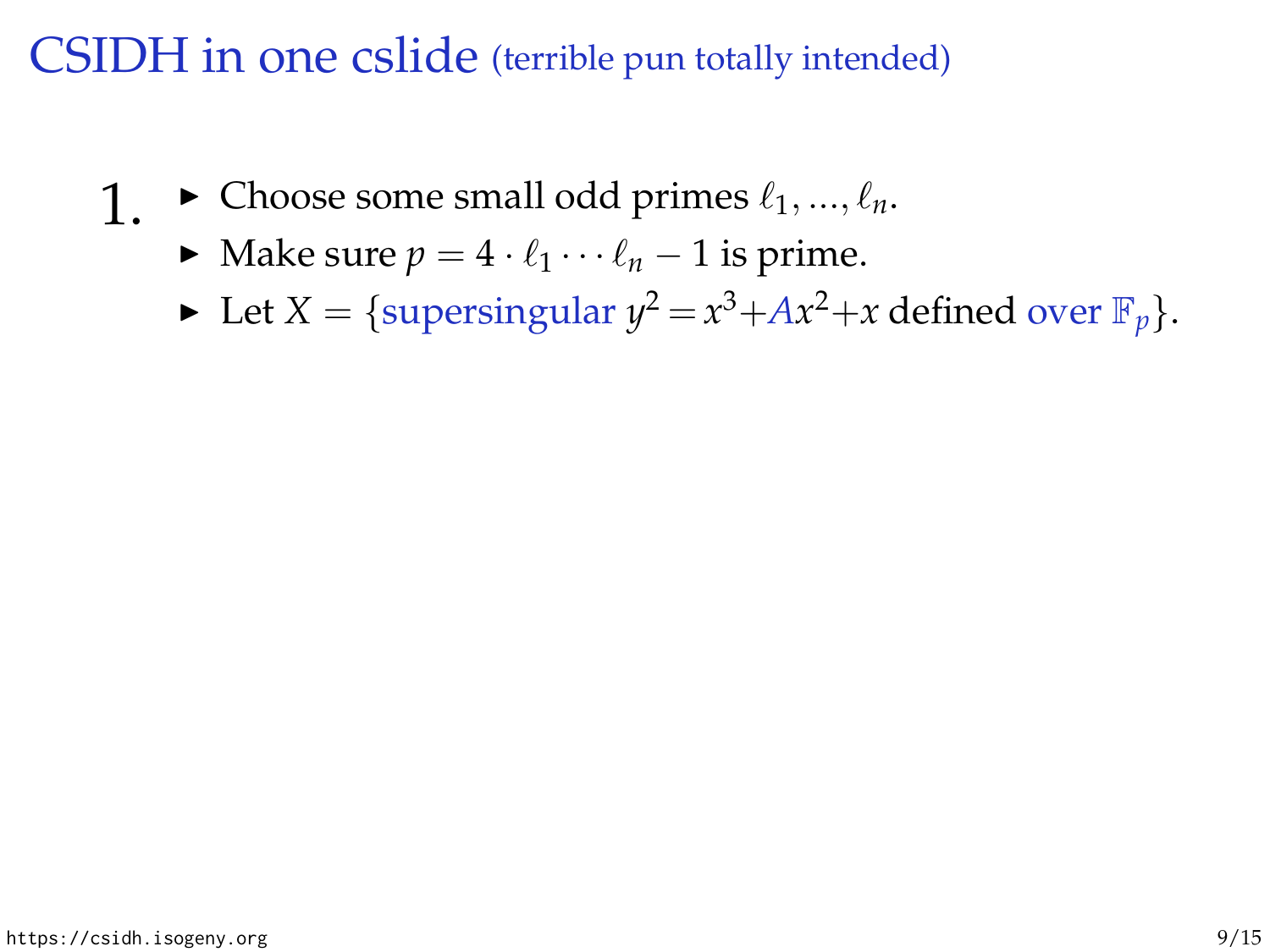- **1**  $\blacktriangleright$  Choose some small odd primes  $\ell_1, ..., \ell_n$ .
	- $\blacktriangleright$  Make sure  $p = 4 \cdot \ell_1 \cdots \ell_n 1$  is prime.
	- ► Let *X* = {supersingular  $y^2 = x^3 + Ax^2 + x$  defined over  $\mathbb{F}_p$ }.
- 2. All curves in *X* have  $\mathbb{F}_p$ -endomorphism ring  $\mathcal{O} = \mathbb{Z}[\sqrt{p}]$ . Define the ideals  $\mathfrak{l}_i = (\ell_i, \pi - 1)$  of  $\mathcal{O}$ .
	- ► Let  $K = \{[\ell_1^{e_1} \cdots \ell_n^{e_1}] | (e_1, ..., e_n) \text{ is 'short'}\} \subseteq \text{cl}(\mathcal{O}).$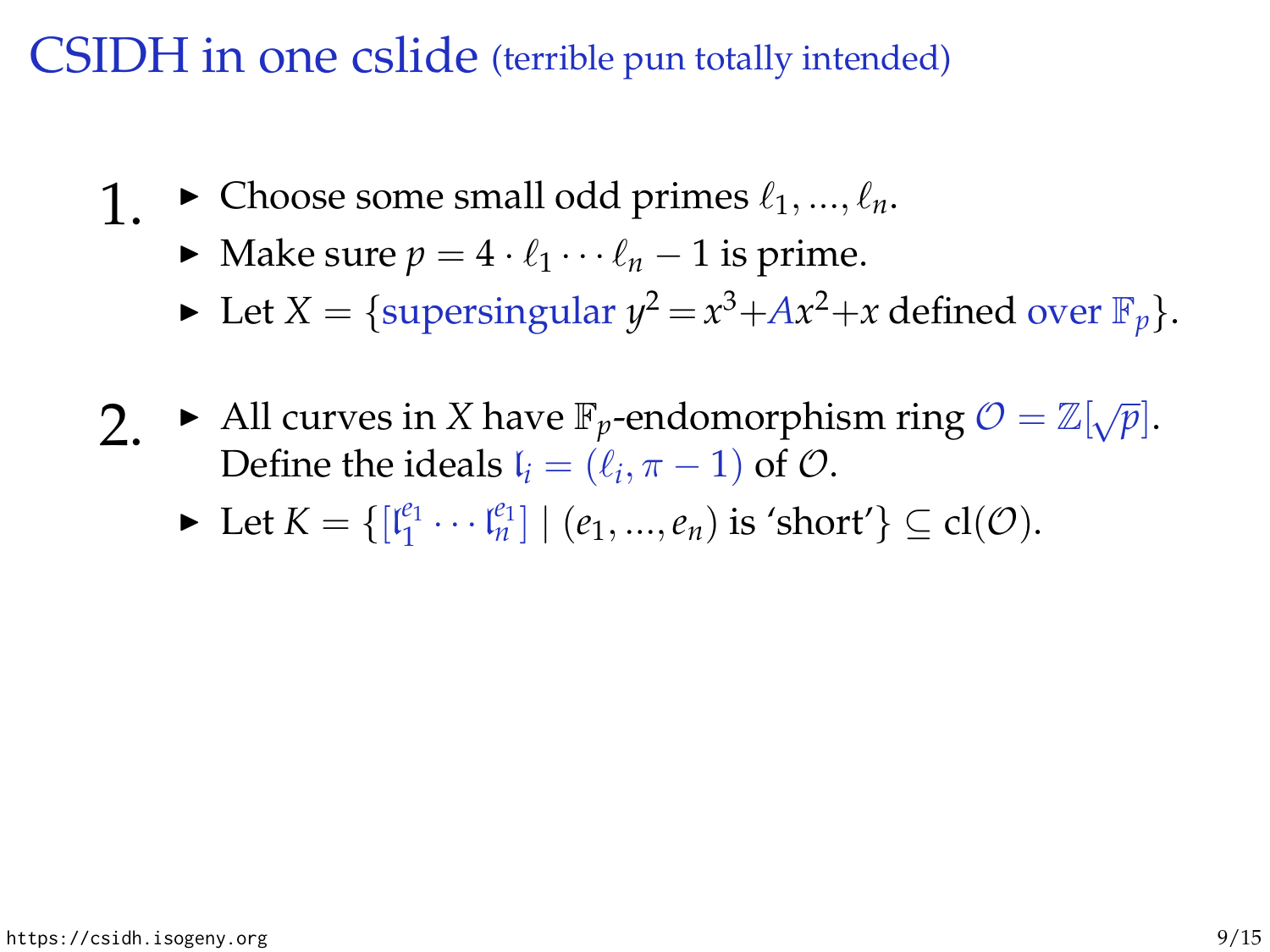- 1.  $\blacktriangleright$  Choose some small odd primes  $\ell_1, ..., \ell_n$ .
	- $\blacktriangleright$  Make sure  $p = 4 \cdot \ell_1 \cdots \ell_n 1$  is prime.
	- ► Let *X* = {supersingular  $y^2 = x^3 + Ax^2 + x$  defined over  $\mathbb{F}_p$ }.
- 2. All curves in *X* have  $\mathbb{F}_p$ -endomorphism ring  $\mathcal{O} = \mathbb{Z}[\sqrt{p}]$ . Define the ideals  $\mathfrak{l}_i = (\ell_i, \pi - 1)$  of  $\mathcal{O}$ .
	- ► Let  $K = \{[\ell_1^{e_1} \cdots \ell_n^{e_1}] | (e_1, ..., e_n) \text{ is 'short'}\} \subseteq \text{cl}(\mathcal{O}).$



∗ see next slides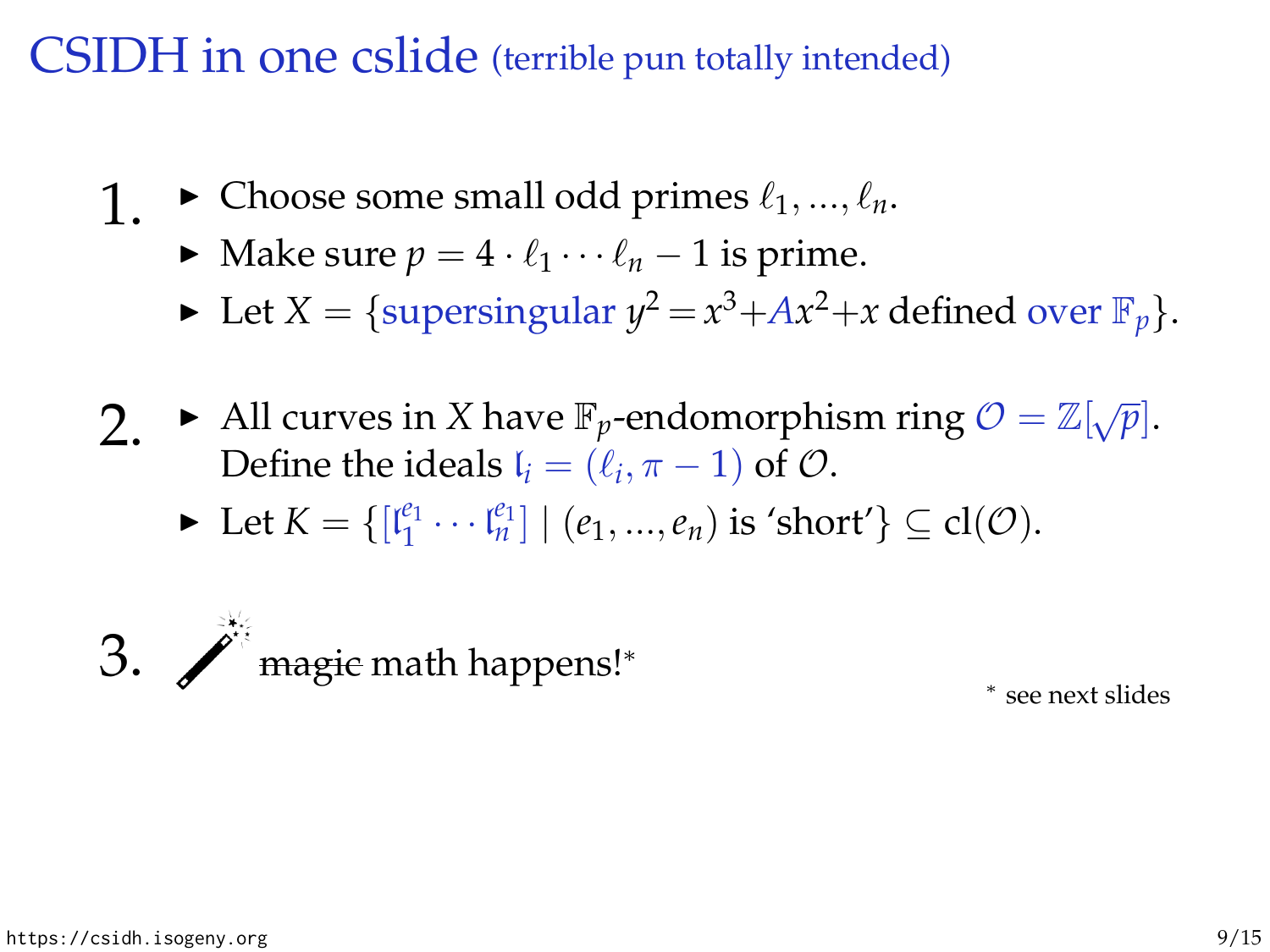- 1.  $\blacktriangleright$  Choose some small odd primes  $\ell_1, ..., \ell_n$ .
	- $\blacktriangleright$  Make sure  $p = 4 \cdot \ell_1 \cdots \ell_n 1$  is prime.
	- ► Let *X* = {supersingular  $y^2 = x^3 + Ax^2 + x$  defined over  $\mathbb{F}_p$ }.
- 2. All curves in *X* have  $\mathbb{F}_p$ -endomorphism ring  $\mathcal{O} = \mathbb{Z}[\sqrt{p}]$ . Define the ideals  $\mathfrak{l}_i = (\ell_i, \pi - 1)$  of  $\mathcal{O}$ .
	- ► Let  $K = \{[\ell_1^{e_1} \cdots \ell_n^{e_1}] | (e_1, ..., e_n) \text{ is 'short'}\} \subseteq \text{cl}(\mathcal{O}).$



∗ see next slides

#### $4. \rightarrow$  cl(O) acts on *X* and the action of *K* is very efficient!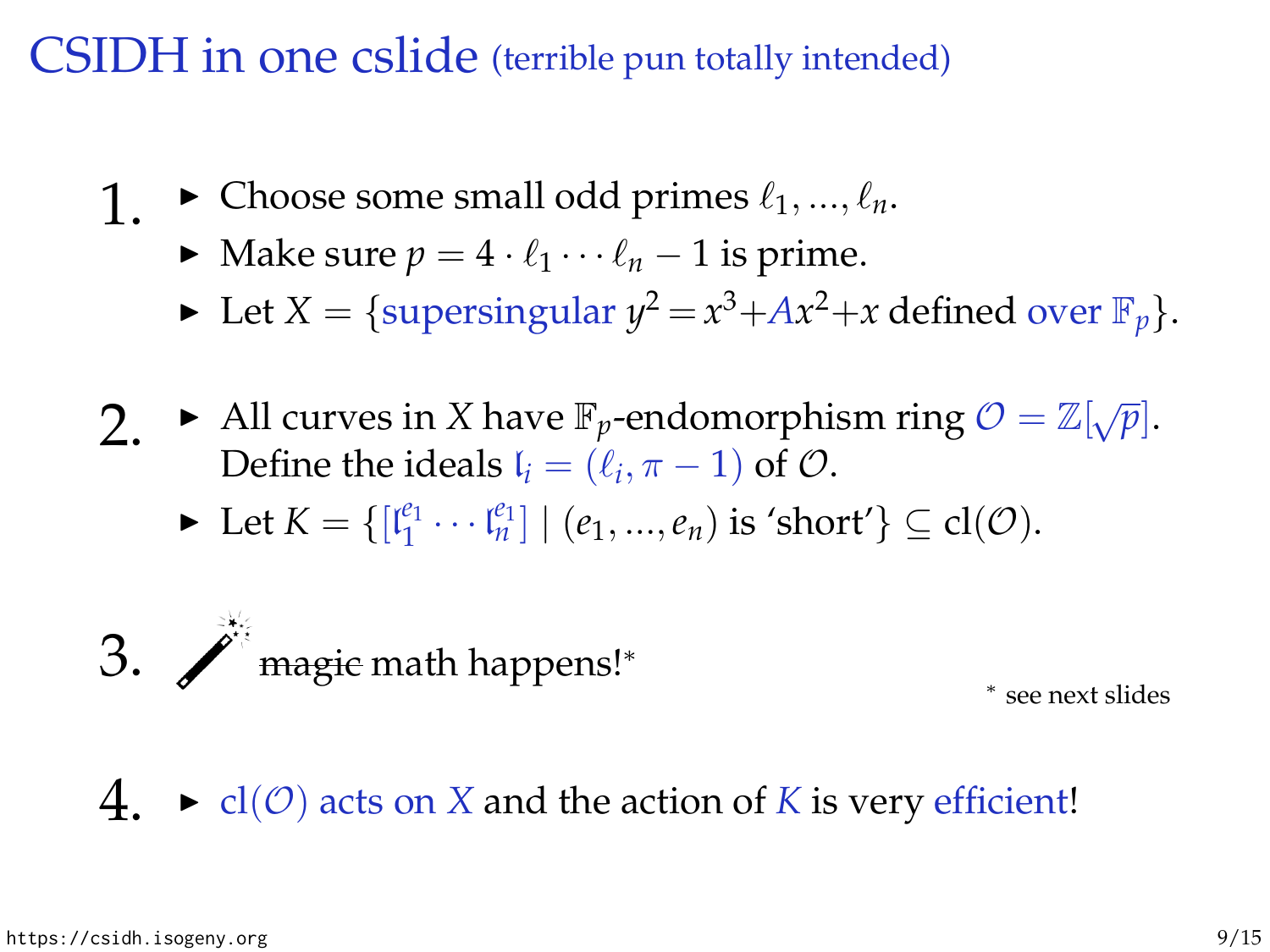All the ideals  $\ell_i \mathcal{O}$  split as  $\mathfrak{l}_i \cdot \mathfrak{l}_i$  where  $\mathfrak{l}_i = (\ell_i, \pi - 1)$ .  $\implies$  We can use all  $\ell_i$  we started with (generally: about 1/2).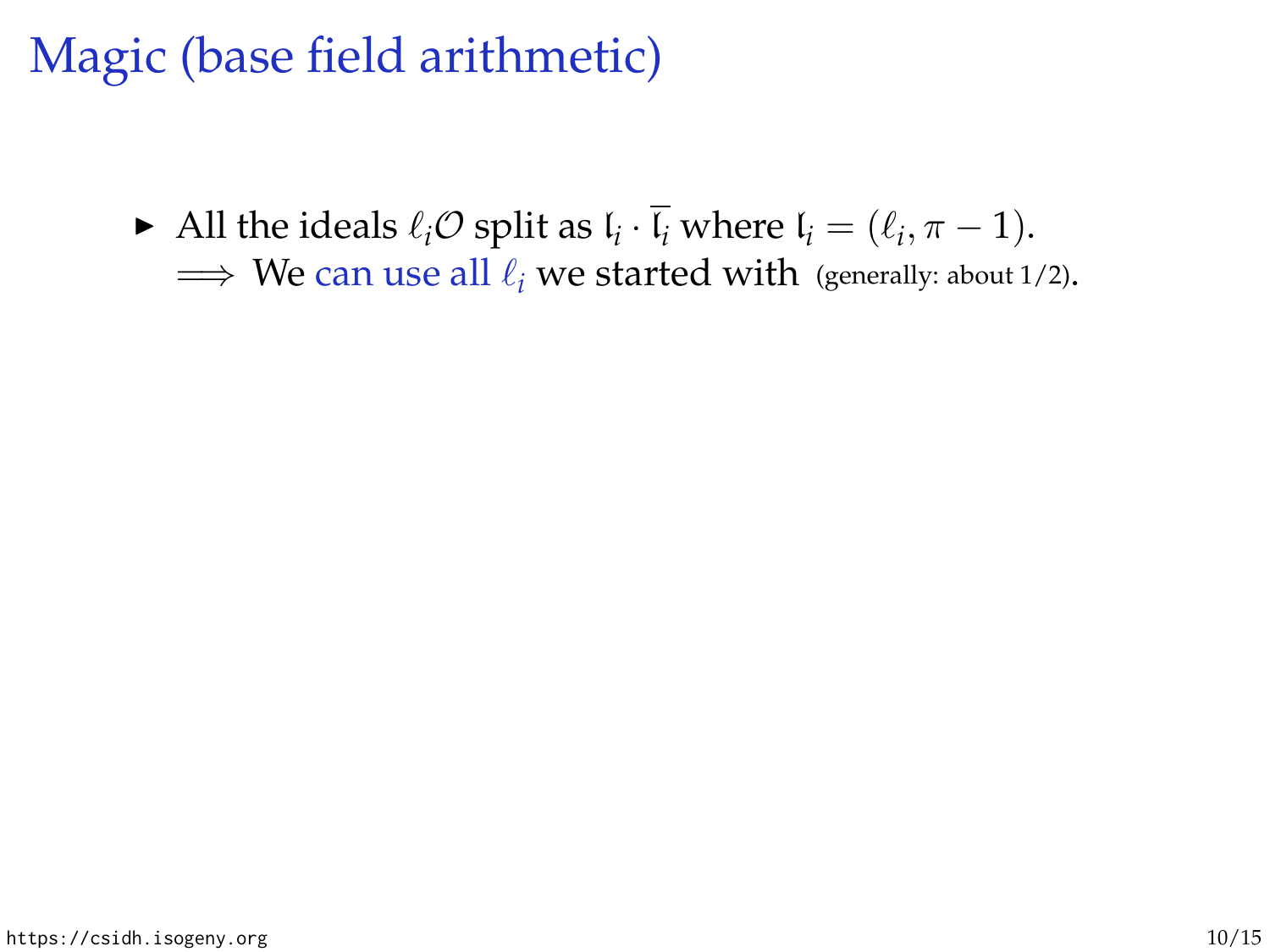- All the ideals  $\ell_i \mathcal{O}$  split as  $\mathfrak{l}_i \cdot \mathfrak{l}_i$  where  $\mathfrak{l}_i = (\ell_i, \pi 1)$ .  $\implies$  We can use all  $\ell_i$  we started with (generally: about 1/2).
- ▶ The subgroup corresponding to <math>l\_i</math> is <math>E[I\_i] = E(\mathbb{F}\_p)[\ell\_i]</math>. (Note that  $\ker(\pi - 1)$  is just the  $\mathbb{F}_p$ -rational points!)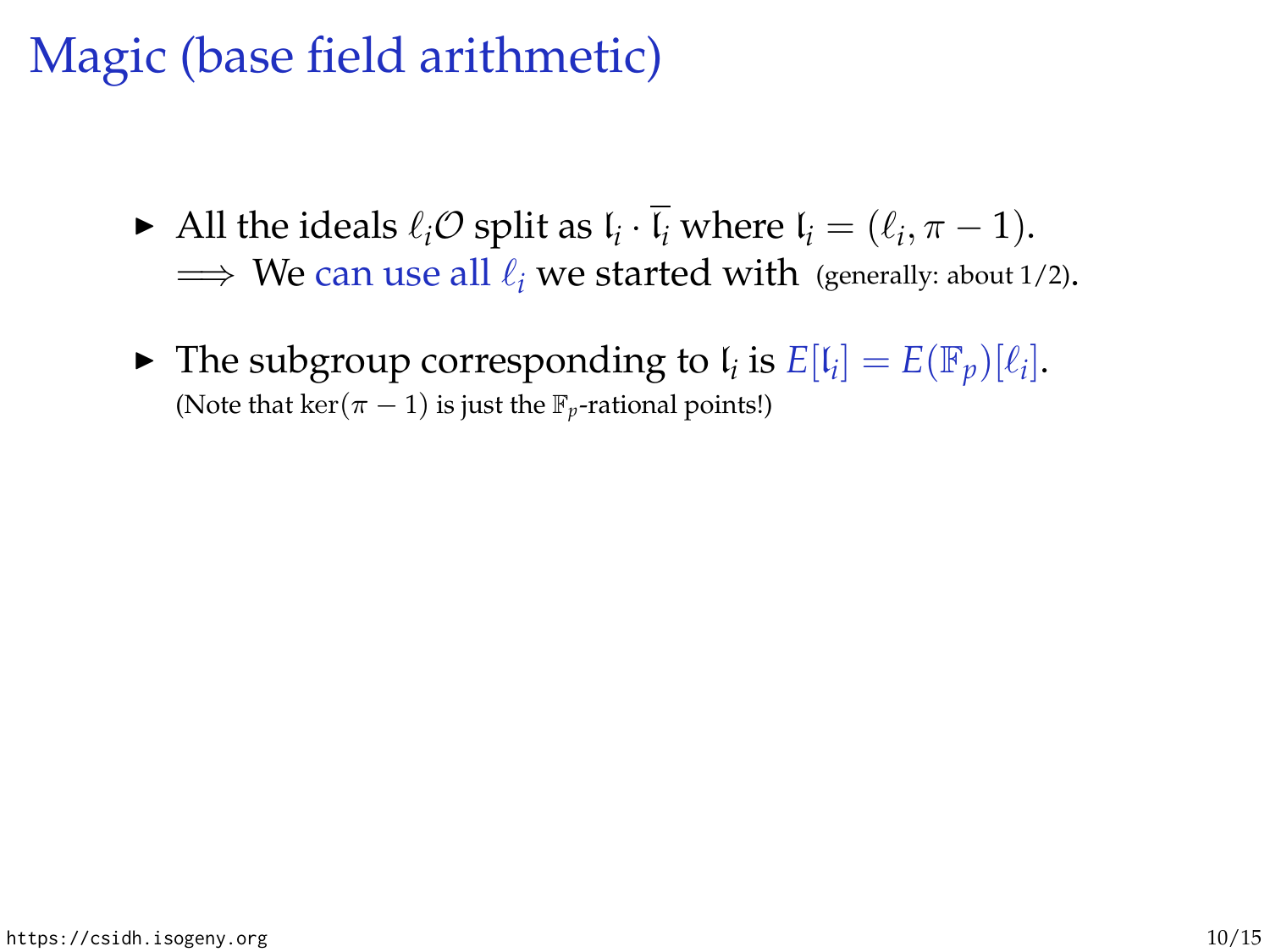- All the ideals  $\ell_i \mathcal{O}$  split as  $\mathfrak{l}_i \cdot \mathfrak{l}_i$  where  $\mathfrak{l}_i = (\ell_i, \pi 1)$ .  $\implies$  We can use all  $\ell_i$  we started with (generally: about 1/2).
- ▶ The subgroup corresponding to <math>l\_i</math> is <math>E[I\_i] = E(\mathbb{F}\_p)[\ell\_i]</math>. (Note that  $\ker(\pi - 1)$  is just the  $\mathbb{F}_p$ -rational points!)
- $\blacktriangleright$  The subgroup corresponding to  $\mathfrak{l}_i$  is  $E[i_i] = \{P \in E[\ell_i] \mid \pi(P) = -P\}.$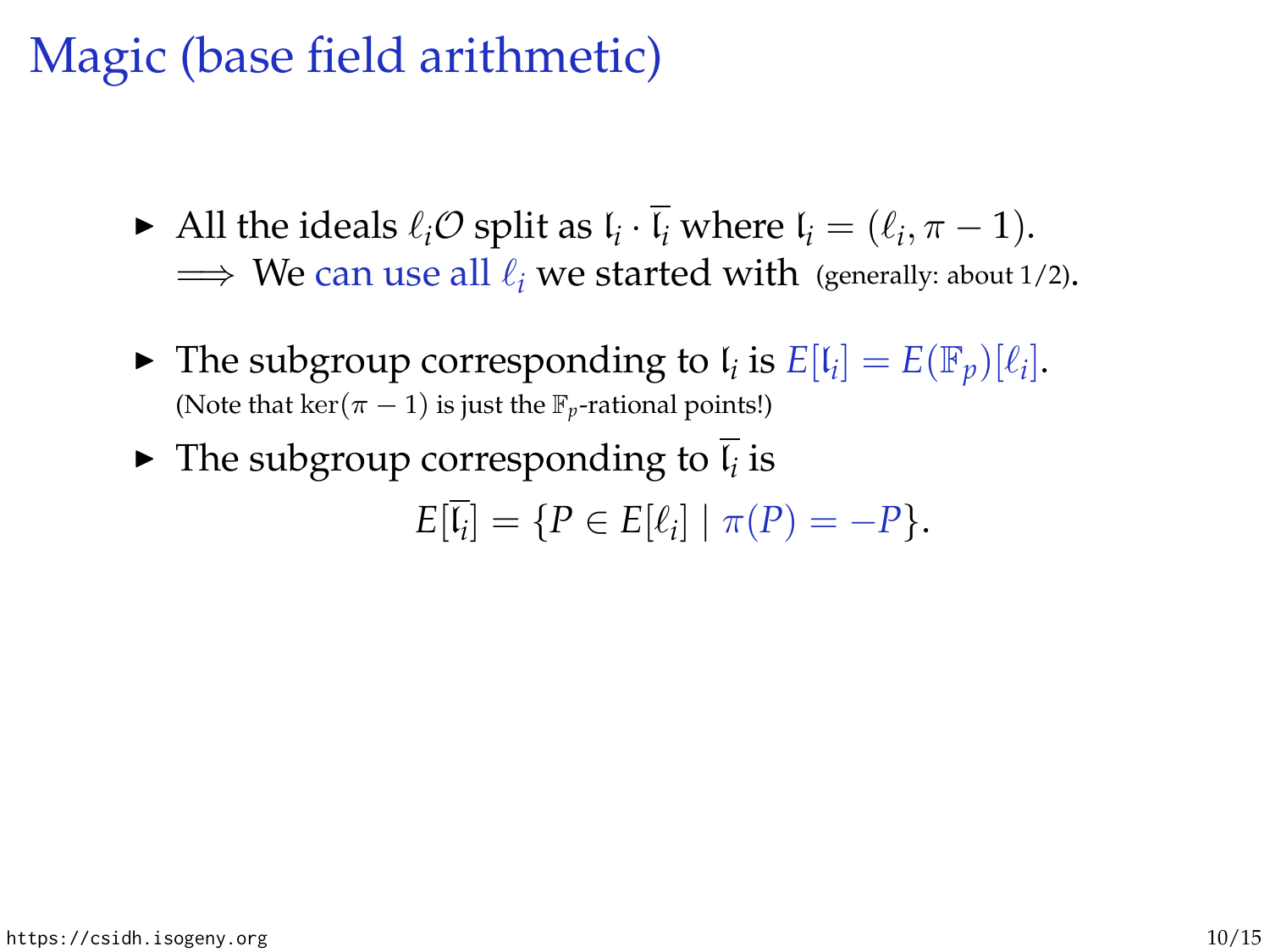- All the ideals  $\ell_i \mathcal{O}$  split as  $\mathfrak{l}_i \cdot \mathfrak{l}_i$  where  $\mathfrak{l}_i = (\ell_i, \pi 1)$ .  $\implies$  We can use all  $\ell_i$  we started with (generally: about 1/2).
- ▶ The subgroup corresponding to <math>l\_i</math> is <math>E[I\_i] = E(\mathbb{F}\_p)[\ell\_i]</math>. (Note that  $\ker(\pi - 1)$  is just the  $\mathbb{F}_p$ -rational points!)
- $\blacktriangleright$  The subgroup corresponding to  $\mathfrak{l}_i$  is  $E[i_i] = \{P \in E[\ell_i] \mid \pi(P) = -P\}.$

For Montgomery curves,

 $E[\bar{l}_i] = \{(x, y) \in E[\ell_i] \mid x \in \mathbb{F}_p; y \notin \mathbb{F}_p\} \cup \{\infty\}.$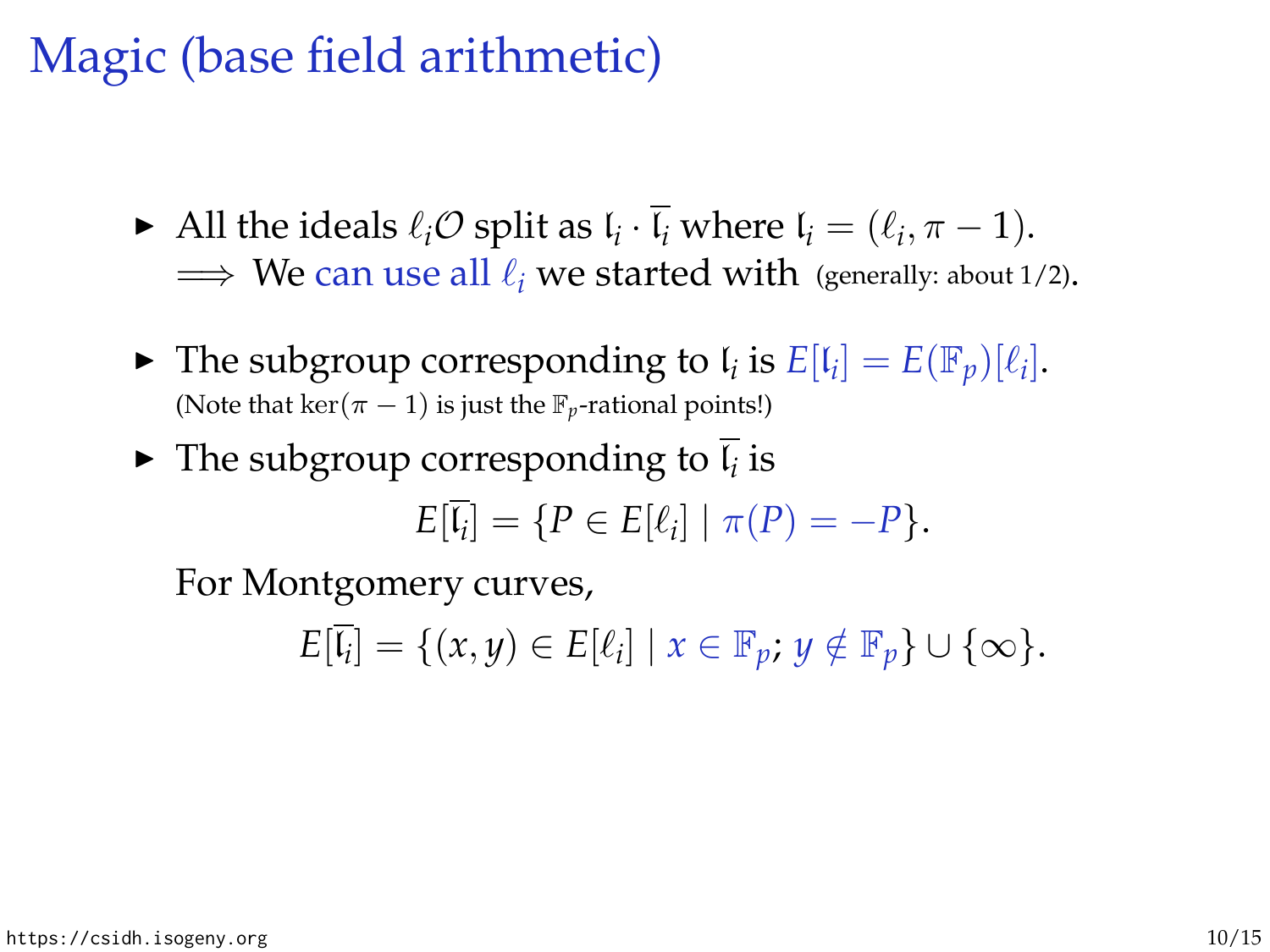- All the ideals  $\ell_i \mathcal{O}$  split as  $\mathfrak{l}_i \cdot \mathfrak{l}_i$  where  $\mathfrak{l}_i = (\ell_i, \pi 1)$ .  $\implies$  We can use all  $\ell_i$  we started with (generally: about 1/2).
- ▶ The subgroup corresponding to <math>l\_i</math> is <math>E[I\_i] = E(\mathbb{F}\_p)[\ell\_i]</math>. (Note that  $\ker(\pi - 1)$  is just the  $\mathbb{F}_p$ -rational points!)
- $\blacktriangleright$  The subgroup corresponding to  $\mathfrak{l}_i$  is  $E[i_i] = \{P \in E[\ell_i] \mid \pi(P) = -P\}.$

For Montgomery curves,

 $E[\bar{l}_i] = \{(x, y) \in E[\ell_i] \mid x \in \mathbb{F}_p; y \notin \mathbb{F}_p\} \cup \{\infty\}.$ 

 $\Rightarrow$  With *x*-only arithmetic everything can be done over  $\mathbb{F}_p$ .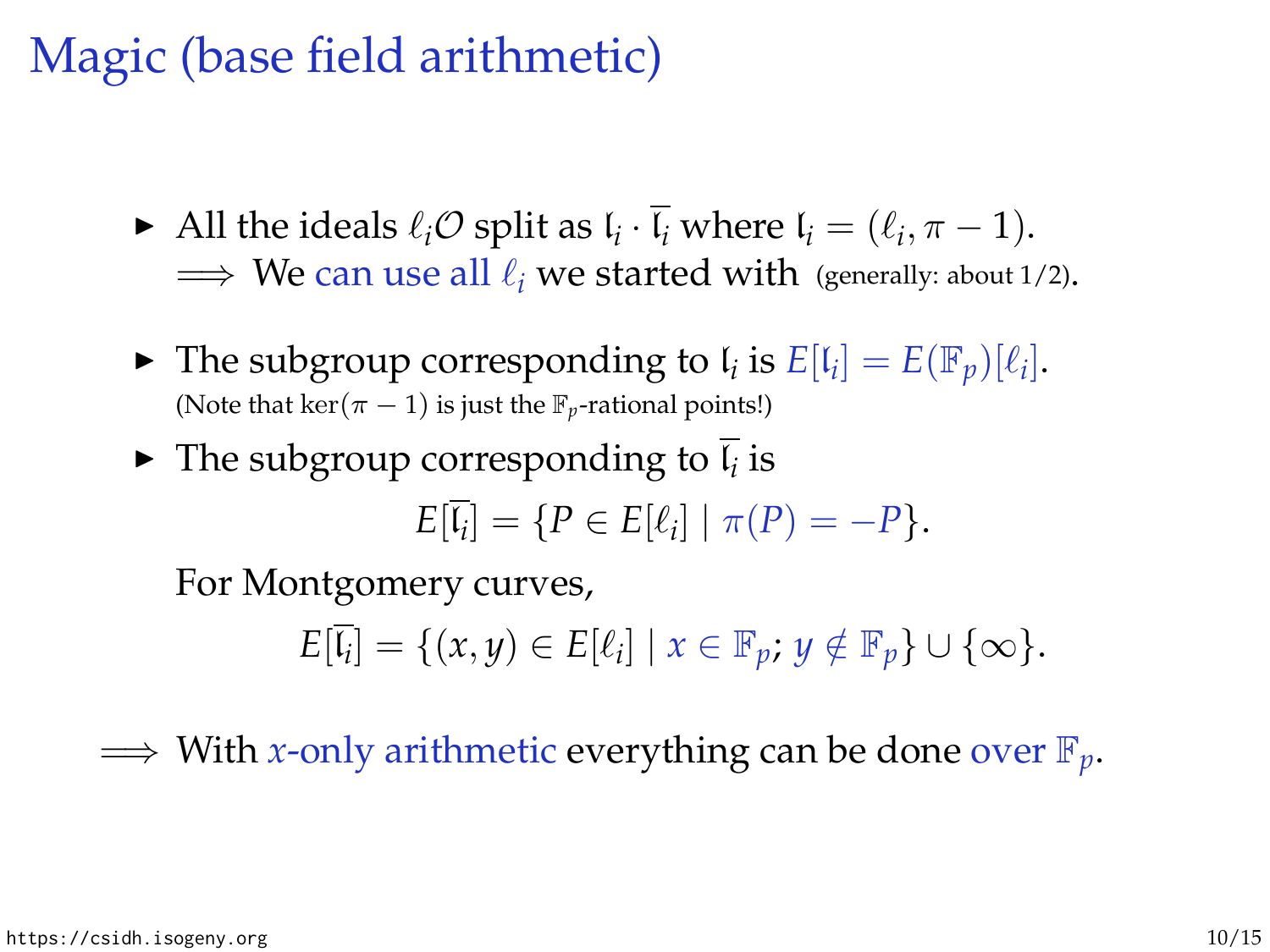**Theorem.** For  $p > 3$  and  $p \equiv 3 \pmod{8}$ , a supersingular elliptic curve over  $\mathbb{F}_p$  can be written in the form

$$
E_A: \ y^2 = x^3 + Ax^2 + x
$$

if and only if the  $\mathbb{F}_p$ -rational endomorphism ring of *E* is  $\mathbb{Z}[\sqrt{p}]$ . Moreover, in that case,  $A \in \mathbb{F}_p$  is unique.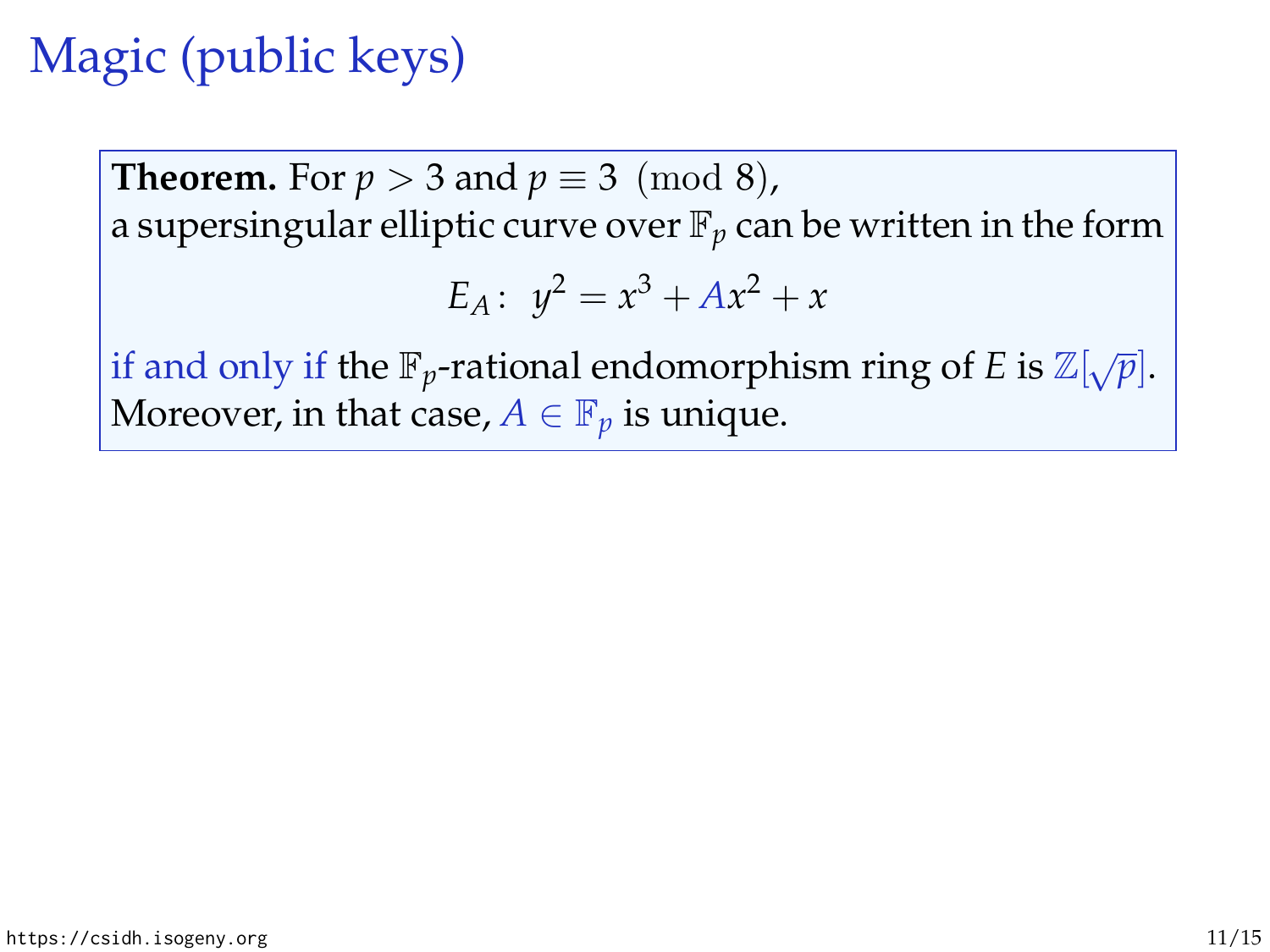**Theorem.** For  $p > 3$  and  $p \equiv 3 \pmod{8}$ , a supersingular elliptic curve over  $\mathbb{F}_p$  can be written in the form  $E_A: y^2 = x^3 + Ax^2 + x$ if and only if the  $\mathbb{F}_p$ -rational endomorphism ring of *E* is  $\mathbb{Z}[\sqrt{p}]$ .

► Public keys are represented by a single coefficient  $A \in \mathbb{F}_p$ .  $\rightsquigarrow$  Tiny keys.

Moreover, in that case,  $A \in \mathbb{F}_p$  is unique.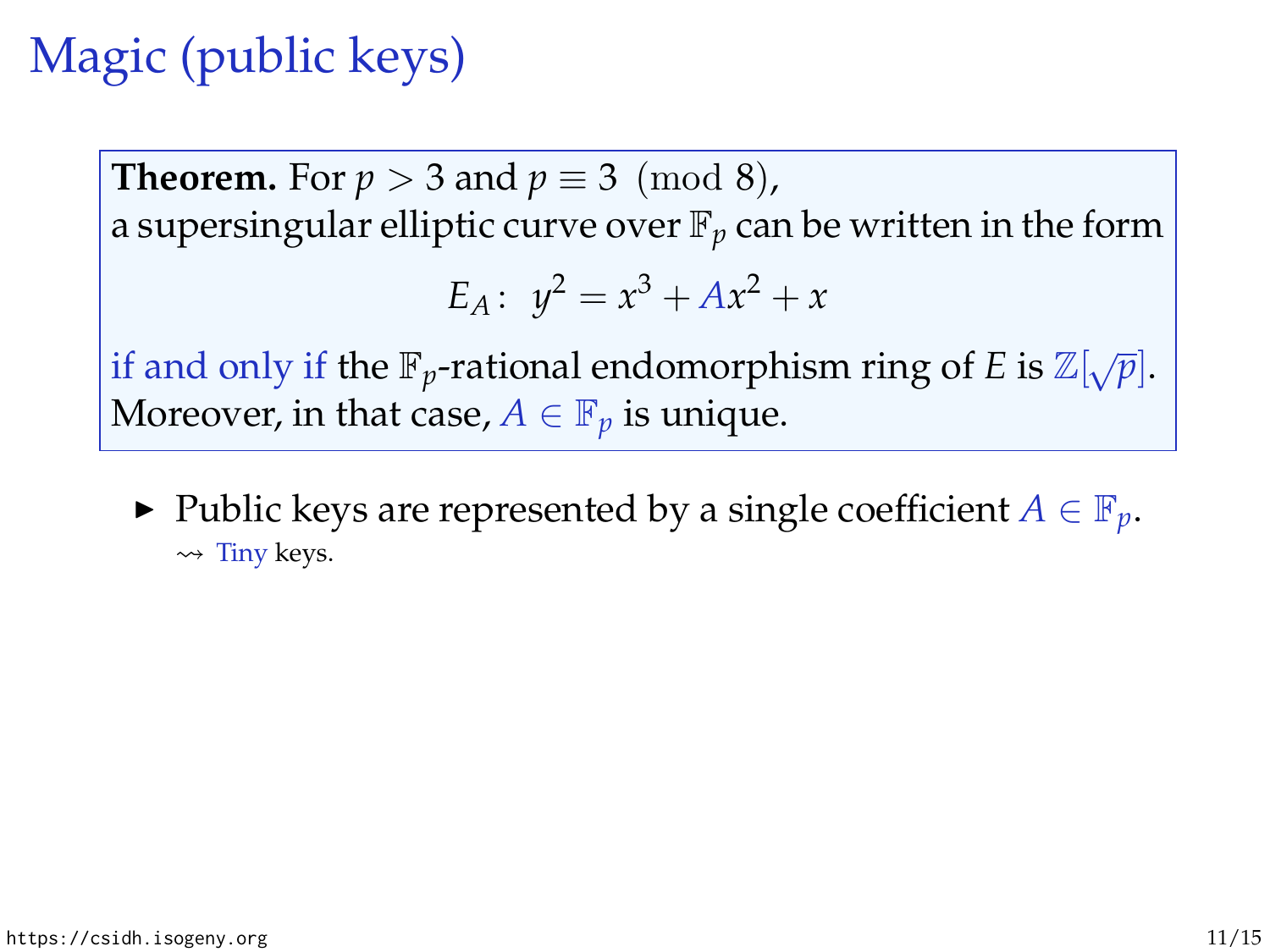**Theorem.** For  $p > 3$  and  $p \equiv 3 \pmod{8}$ , a supersingular elliptic curve over  $\mathbb{F}_p$  can be written in the form

$$
E_A: \ y^2 = x^3 + Ax^2 + x
$$

if and only if the  $\mathbb{F}_p$ -rational endomorphism ring of *E* is  $\mathbb{Z}[\sqrt{p}]$ . Moreover, in that case,  $A \in \mathbb{F}_p$  is unique.

- ► Public keys are represented by a single coefficient  $A \in \mathbb{F}_p$ .  $\rightsquigarrow$  Tiny keys.
- $\blacktriangleright$  Public-key validation:

Check that  $E_A$  is supersingular, i.e., has  $p + 1$  points. Easy Monte-Carlo algorithm: Pick random *P* on  $E_A$  and check  $[p+1]P = \infty$ . This algorithm has a negligible chance  $8/\sqrt{p} + o(1)$  of false positives. We actually use a variant that *proves* that  $E_A$  has  $p + 1$  points.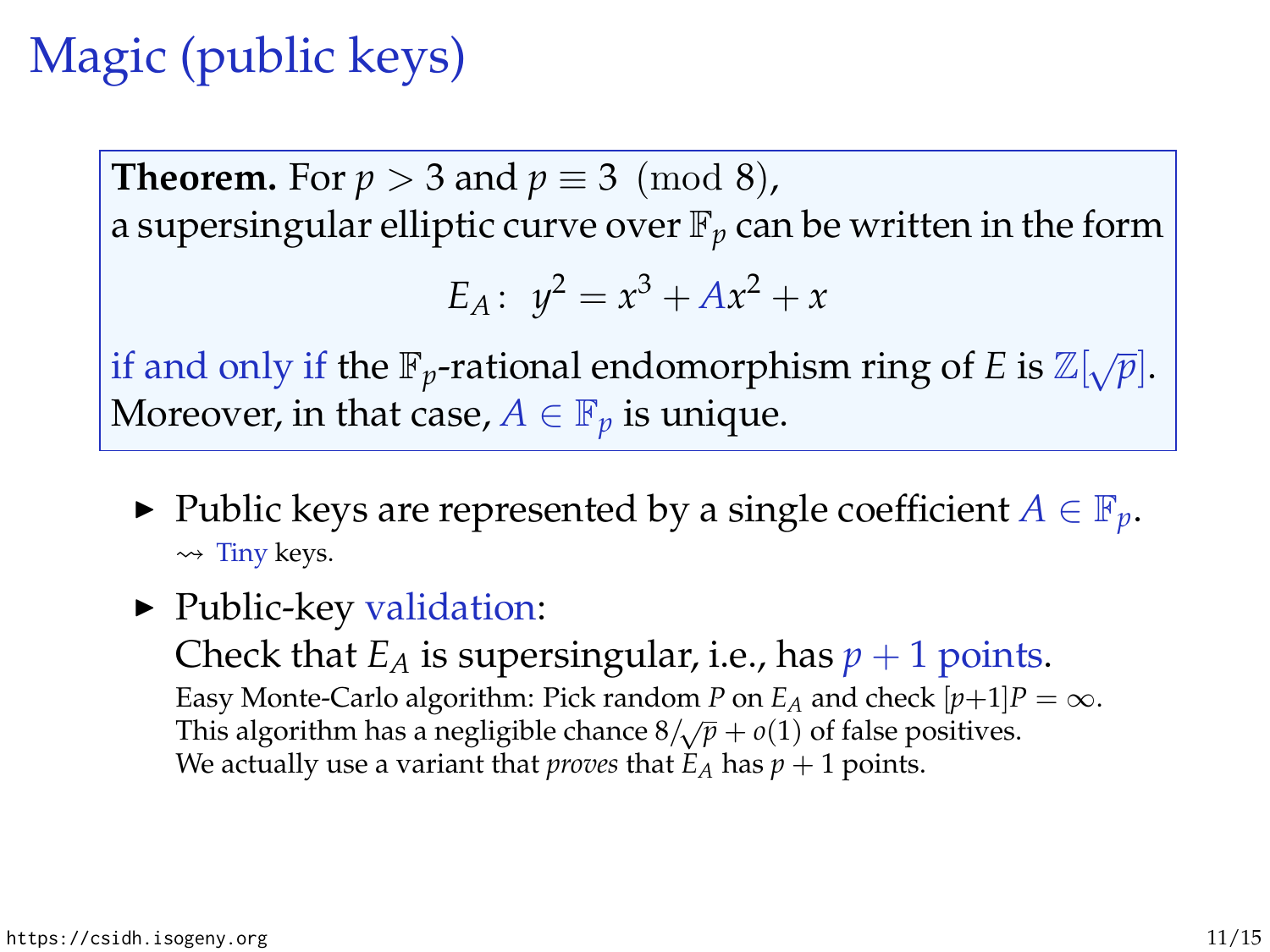**Theorem.** For  $p > 3$  and  $p \equiv 3 \pmod{8}$ , a supersingular elliptic curve over  $\mathbb{F}_p$  can be written in the form

$$
E_A: \ y^2 = x^3 + Ax^2 + x
$$

if and only if the  $\mathbb{F}_p$ -rational endomorphism ring of *E* is  $\mathbb{Z}[\sqrt{p}]$ . Moreover, in that case,  $A \in \mathbb{F}_p$  is unique.

- ► Public keys are represented by a single coefficient  $A \in \mathbb{F}_p$ .  $\rightsquigarrow$  Tiny keys.
- $\blacktriangleright$  Public-key validation:

Check that  $E_A$  is supersingular, i.e., has  $p + 1$  points. Easy Monte-Carlo algorithm: Pick random *P* on  $E_A$  and check  $[p+1]P = \infty$ . This algorithm has a negligible chance  $8/\sqrt{p} + o(1)$  of false positives. We actually use a variant that *proves* that  $E_A$  has  $p + 1$  points.

About  $\sqrt{p}$  of all  $A \in \mathbb{F}_p$  are valid keys.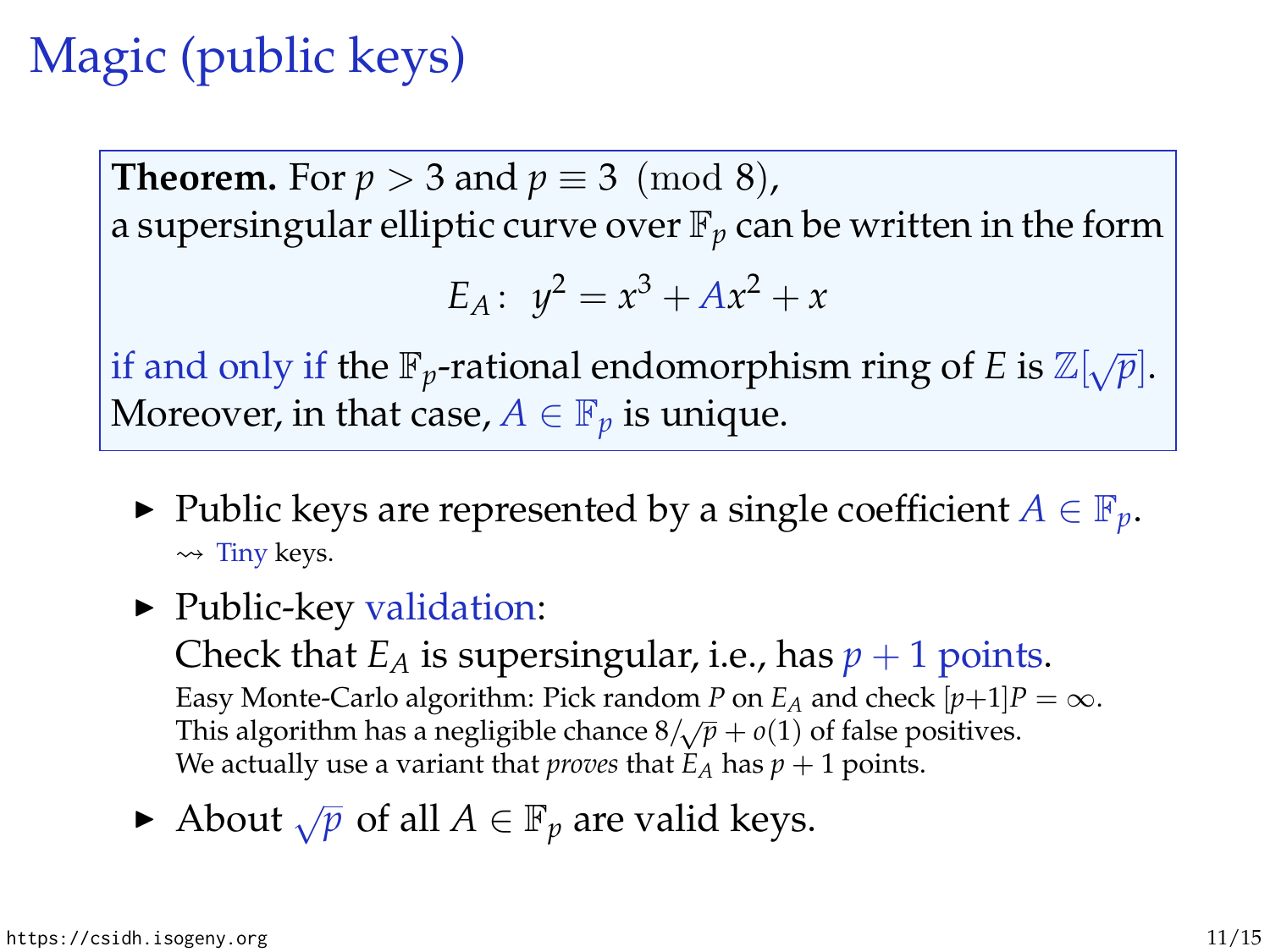

Classical:

► Meet-in-the-middle variants: Time  $O(\sqrt[4]{p})$ . [Delfs-Galbraith]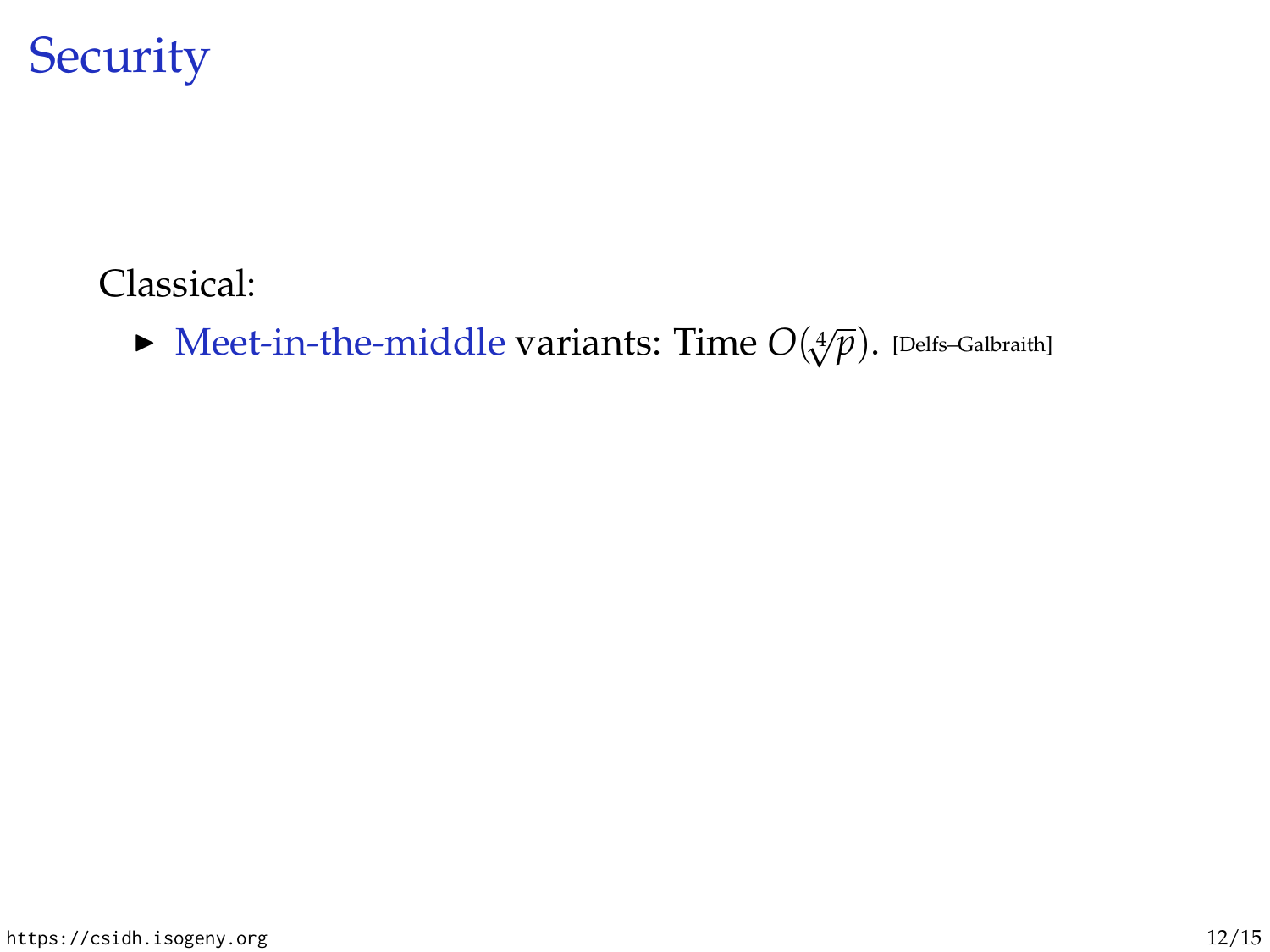# **Security**

Classical:

► Meet-in-the-middle variants: Time  $O(\sqrt[4]{p})$ . [Delfs-Galbraith]

Quantum:

 $\blacktriangleright$  Hidden-shift algorithms: Subexponential complexity.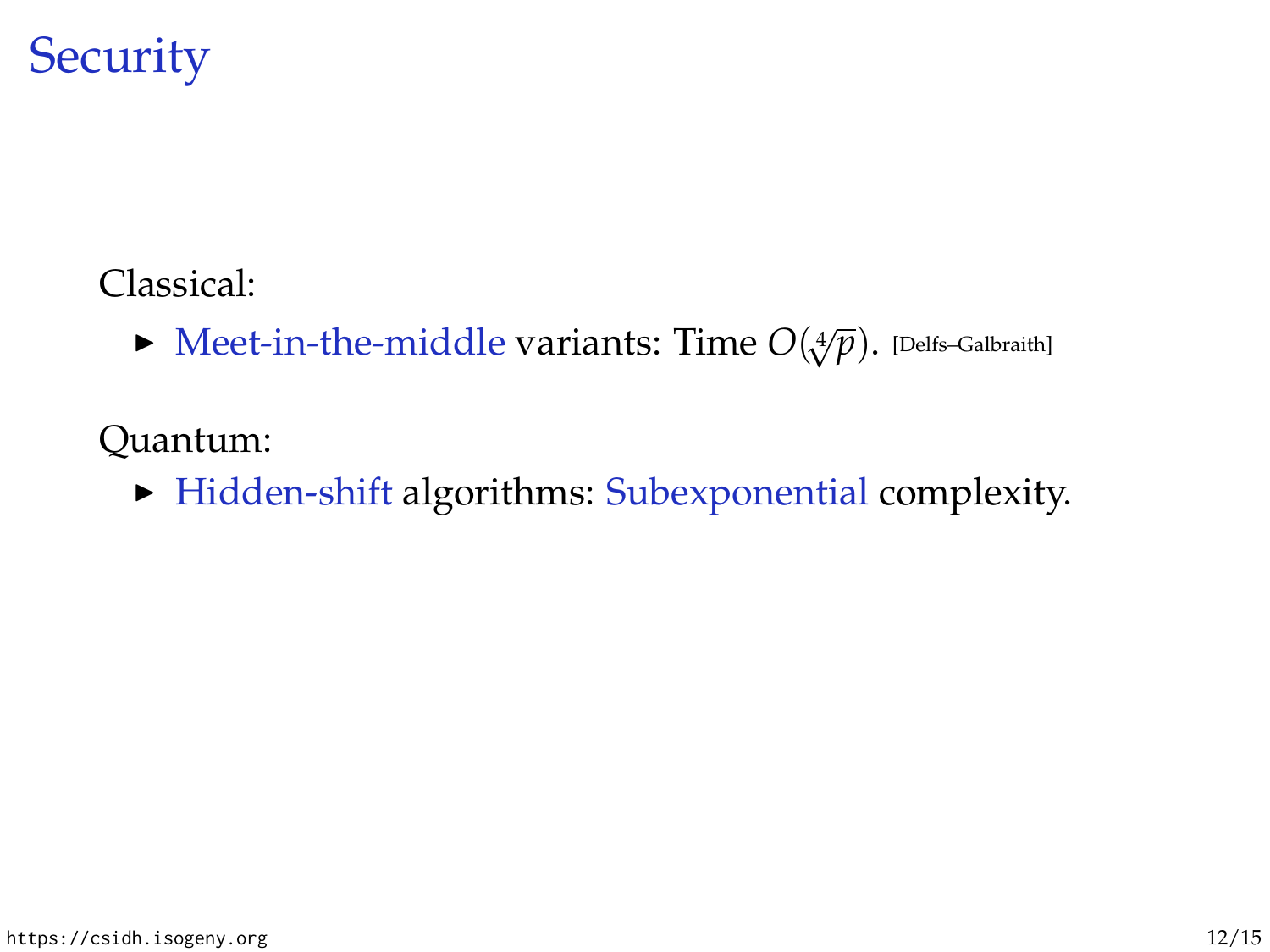# **Security**

#### Classical:

► Meet-in-the-middle variants: Time  $O(\sqrt[4]{p})$ . [Delfs-Galbraith]

Quantum:

- $\blacktriangleright$  Hidden-shift algorithms: Subexponential complexity.
	- $\blacktriangleright$  Literature contains mostly asymptotics.
	- $\triangleright$  Time-space trade-off: Fastest variants need huge memory.
	- ► [BS] ignores much of the cost. No need to panic!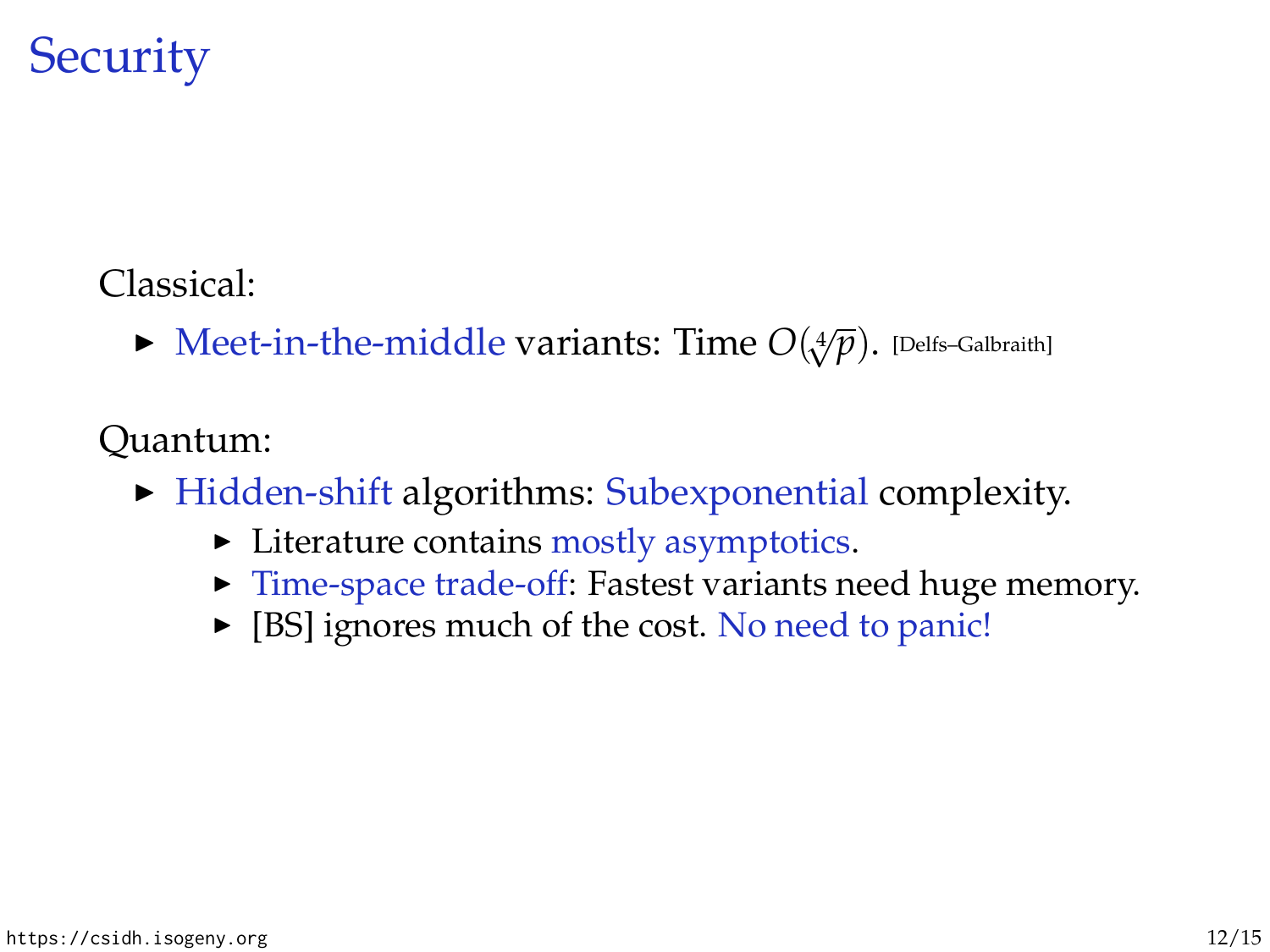Sizes:

- **Private keys: 32 bytes.**
- Public keys: 64 bytes.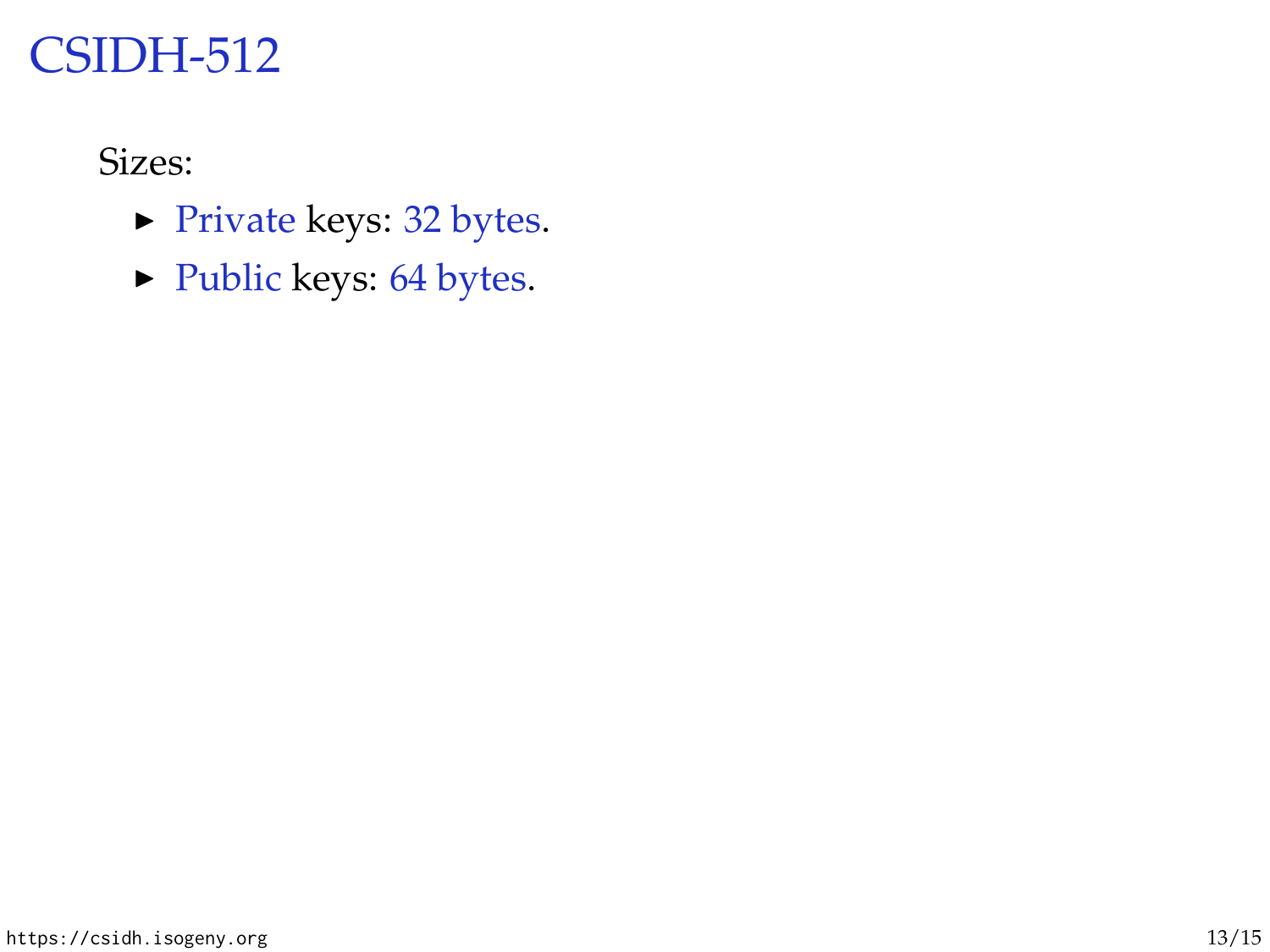Sizes:

- $\blacktriangleright$  Private keys: 32 bytes.
- $\blacktriangleright$  Public keys: 64 bytes.

Performance:

- $\triangleright$  Wall-clock time: 35 ms per operation.
- $\blacktriangleright$  Clock cycles (Skylake): about 10<sup>8</sup> per operation.
- $\blacktriangleright$  Memory usage (x86\_64): about 4 kilobytes.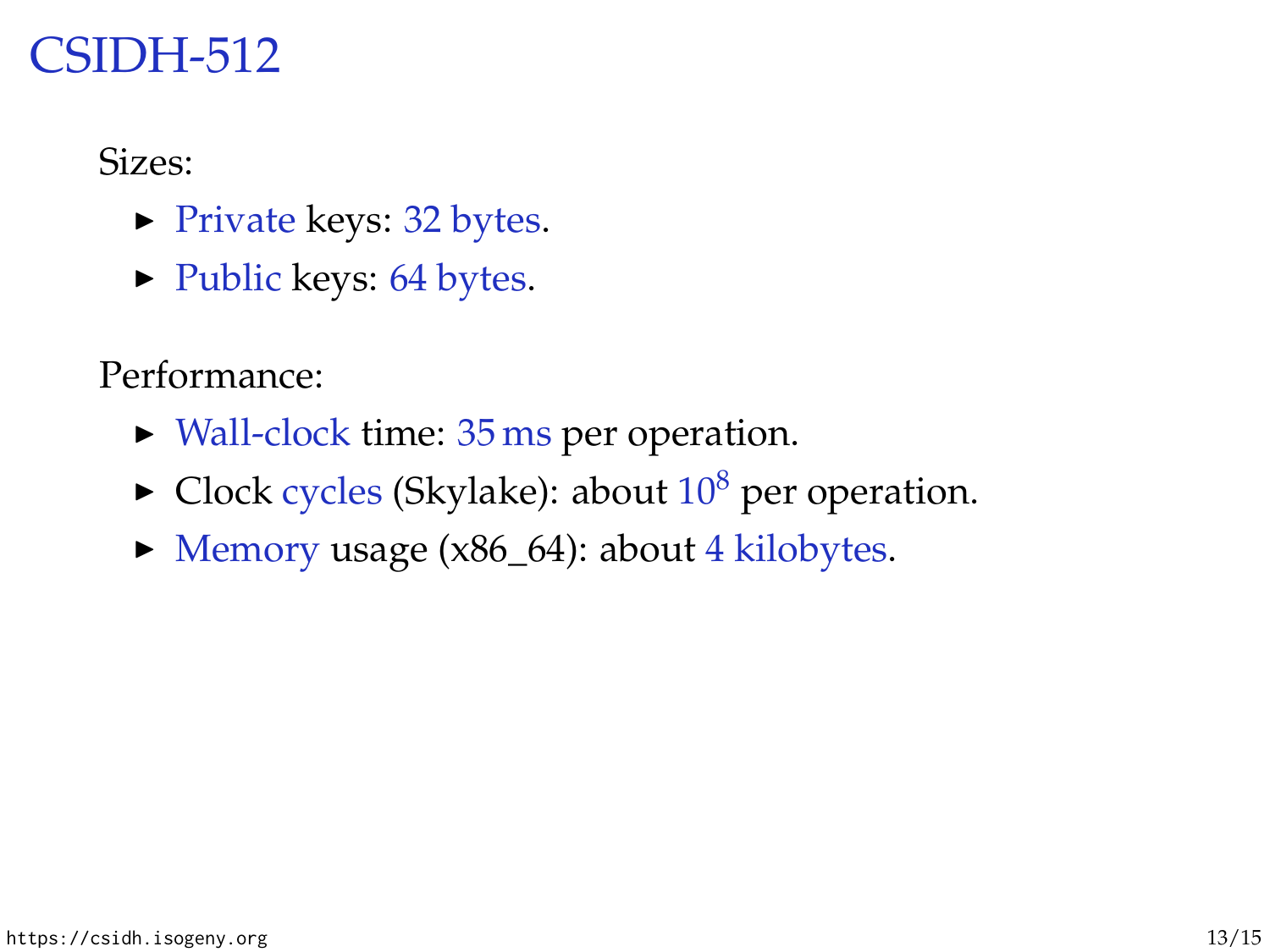Sizes:

- $\blacktriangleright$  Private keys: 32 bytes.
- $\blacktriangleright$  Public keys: 64 bytes.

Performance:

- $\triangleright$  Wall-clock time: 35 ms per operation.
- $\triangleright$  Clock cycles (Skylake): about  $10^8$  per operation.
- $\blacktriangleright$  Memory usage (x86–64): about 4 kilobytes.

Security:

 $\triangleright$  Classical: at least 128 bits.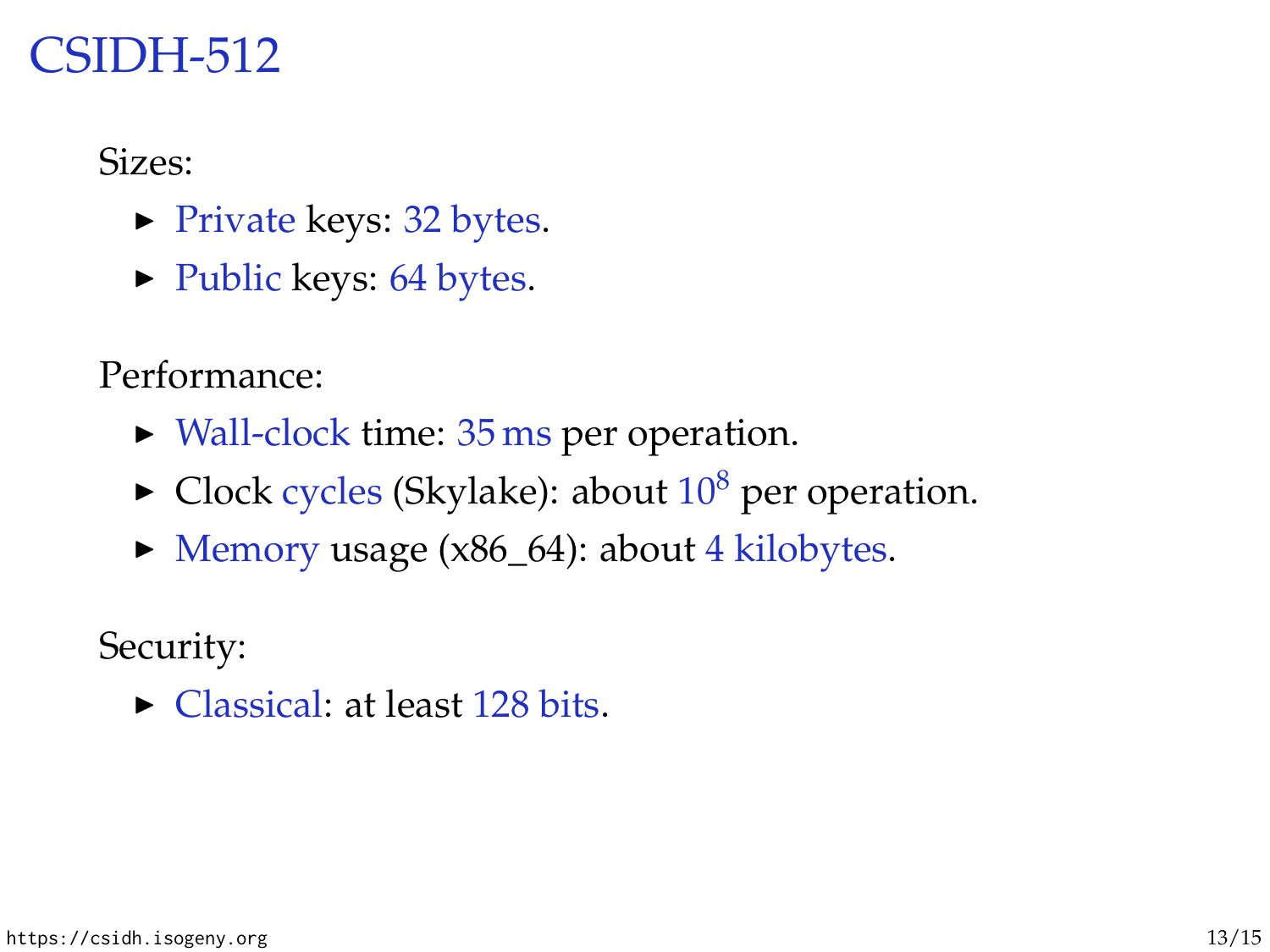Sizes:

- $\triangleright$  Private keys: 32 bytes.
- $\blacktriangleright$  Public keys: 64 bytes.

Performance:

- $\triangleright$  Wall-clock time: 35 ms per operation.
- $\triangleright$  Clock cycles (Skylake): about  $10^8$  per operation.
- $\blacktriangleright$  Memory usage (x86–64): about 4 kilobytes.

Security:

- $\triangleright$  Classical: at least 128 bits.
- $\triangleright$  Quantum: complicated. AFAWK it reaches NIST level 1. [BS] says  $2^{32.5}$  queries; [BLMP] estimates  $\approx 2^{81}$  quantum gates using millions of qubits.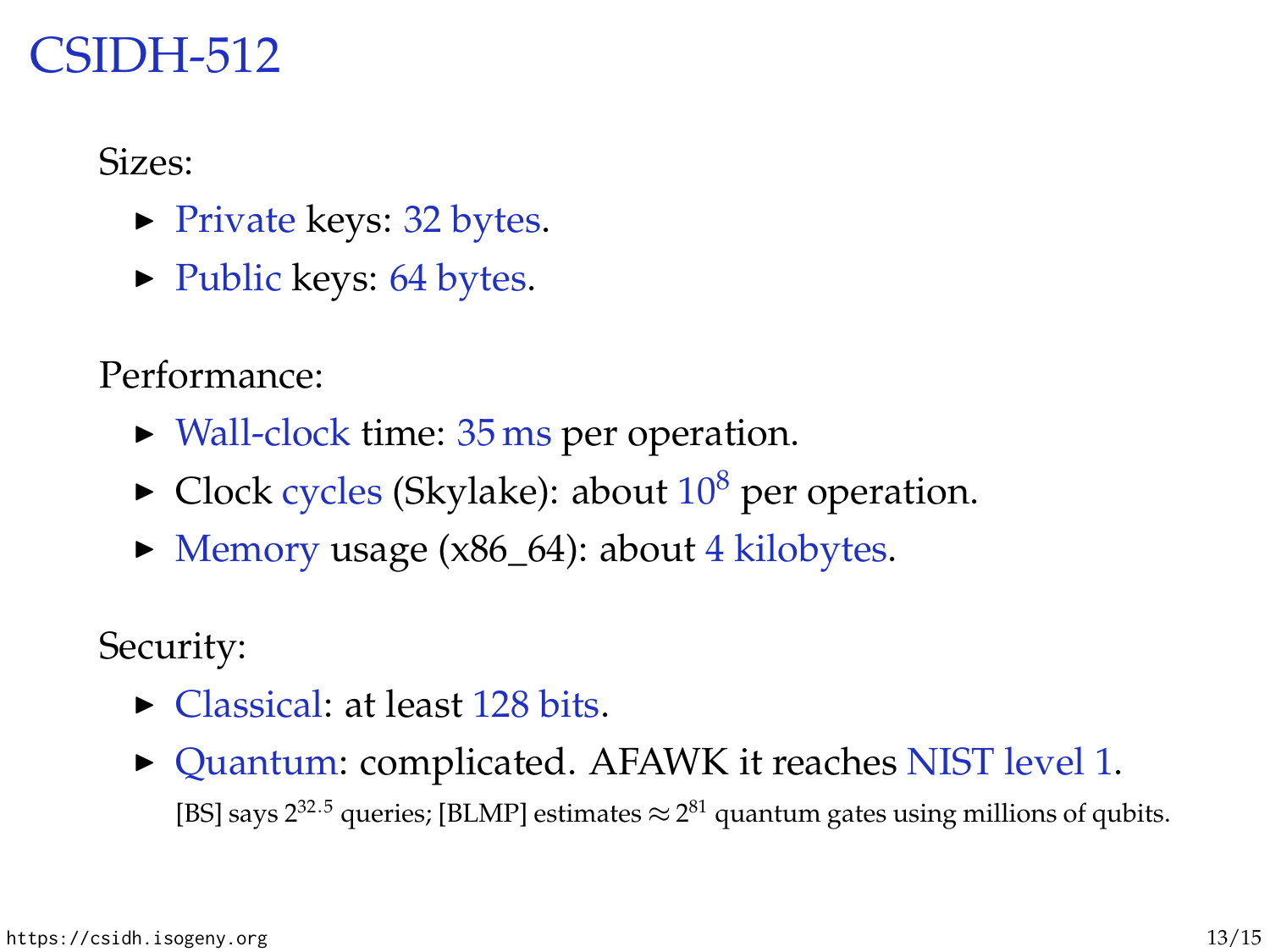$\blacktriangleright$  Fast and constant-time implementation (Quick 'n' slightly dirty version based on [BLMP] is  $\approx$  6 times slower.)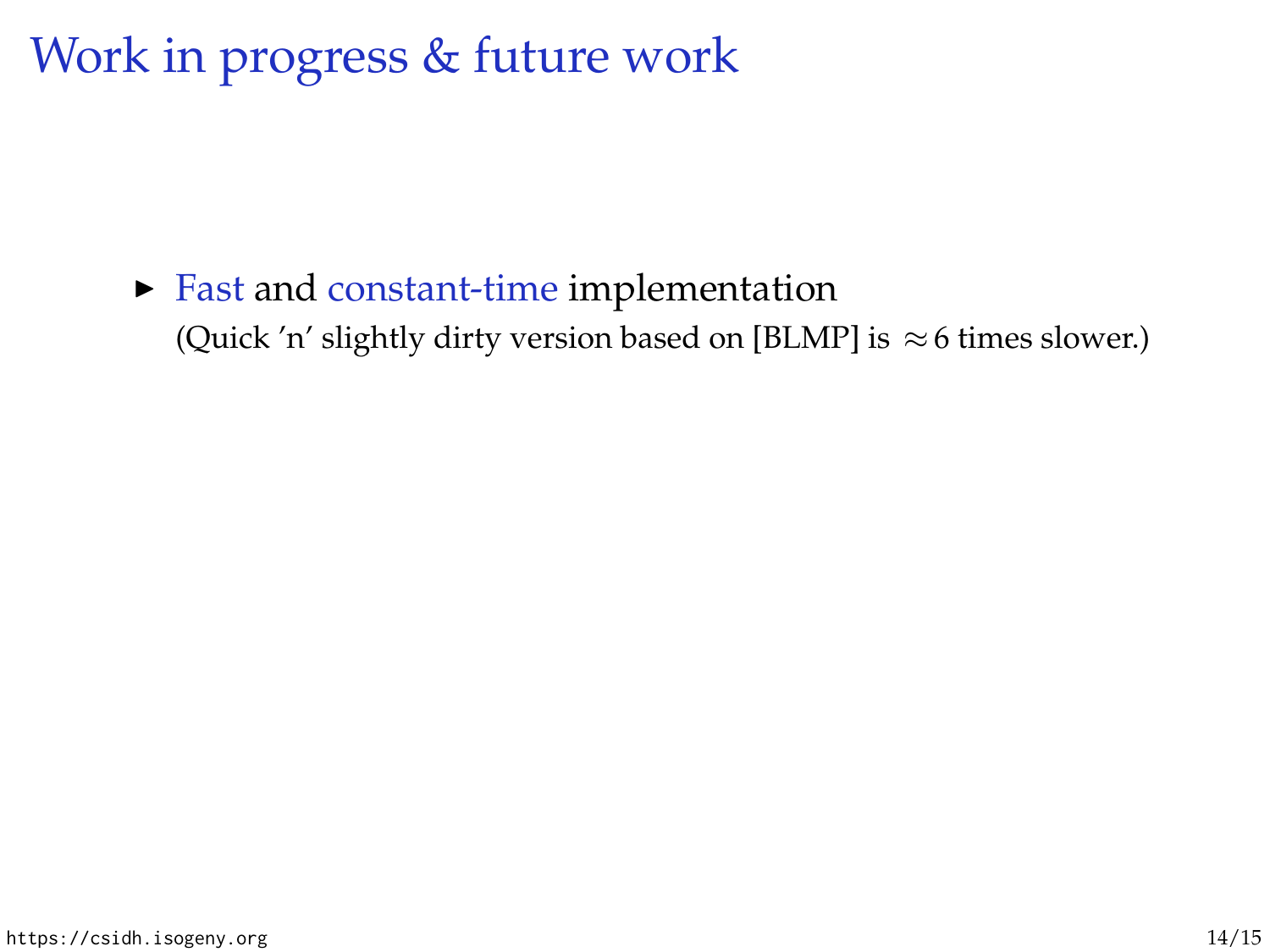- $\blacktriangleright$  Fast and constant-time implementation (Quick 'n' slightly dirty version based on [BLMP] is  $\approx$  6 times slower.)
- $\triangleright$  More security analysis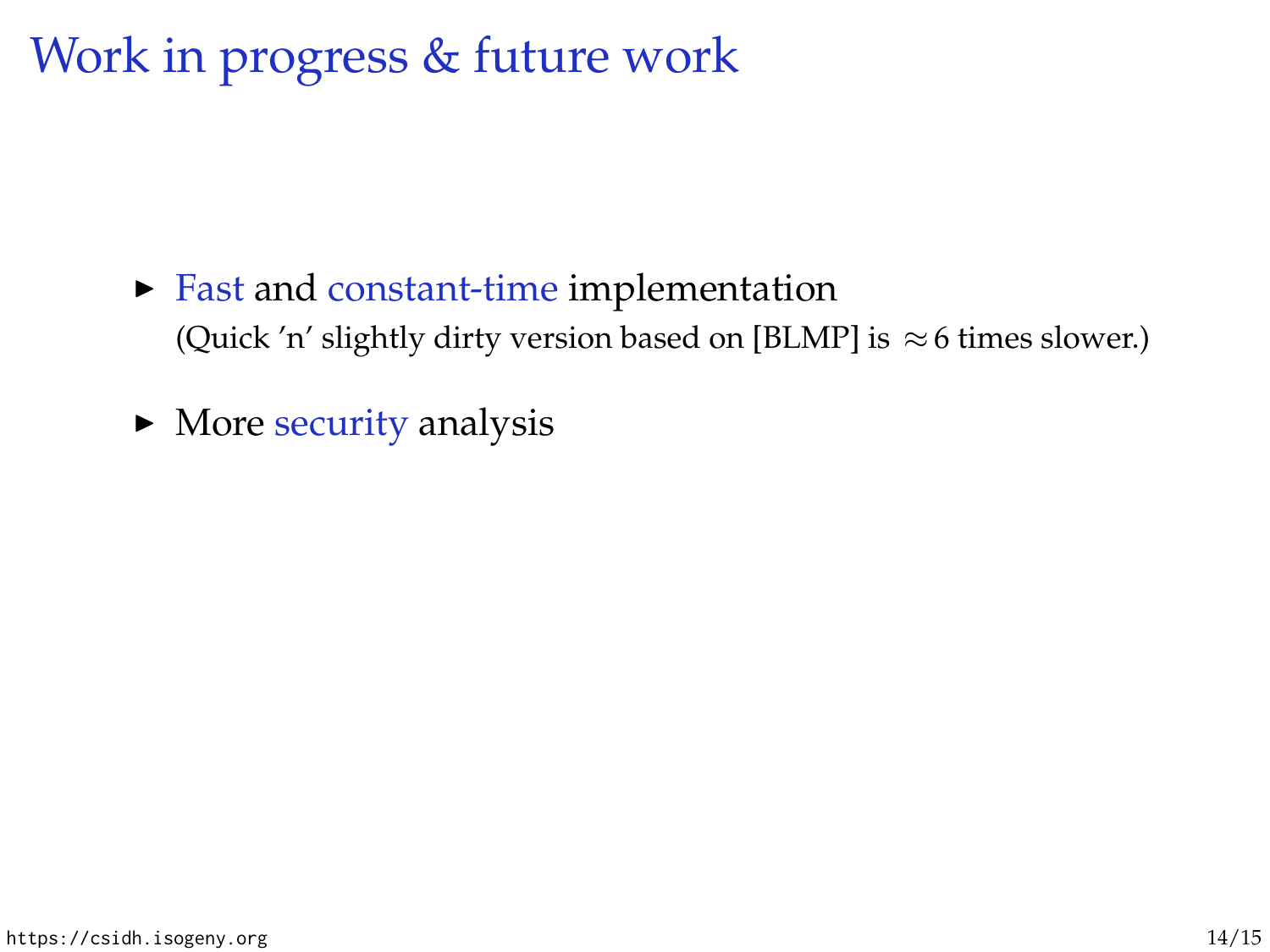- $\blacktriangleright$  Fast and constant-time implementation (Quick 'n' slightly dirty version based on [BLMP] is  $\approx$  6 times slower.)
- $\triangleright$  More security analysis
- $\blacktriangleright$  More applications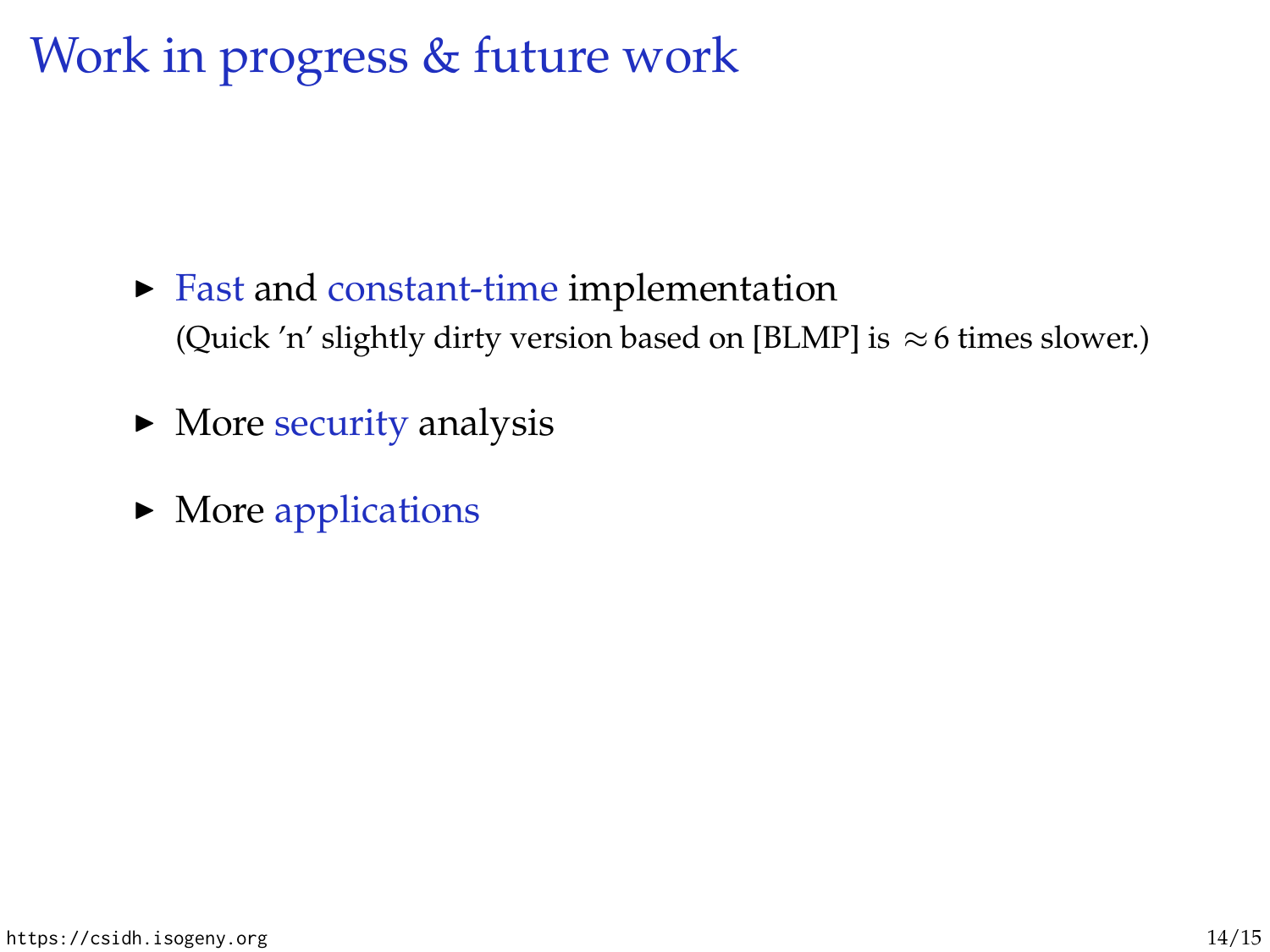- $\blacktriangleright$  Fast and constant-time implementation (Quick 'n' slightly dirty version based on [BLMP] is  $\approx$  6 times slower.)
- $\triangleright$  More security analysis
- $\blacktriangleright$  More applications
- $\blacktriangleright$  [Your paper here!]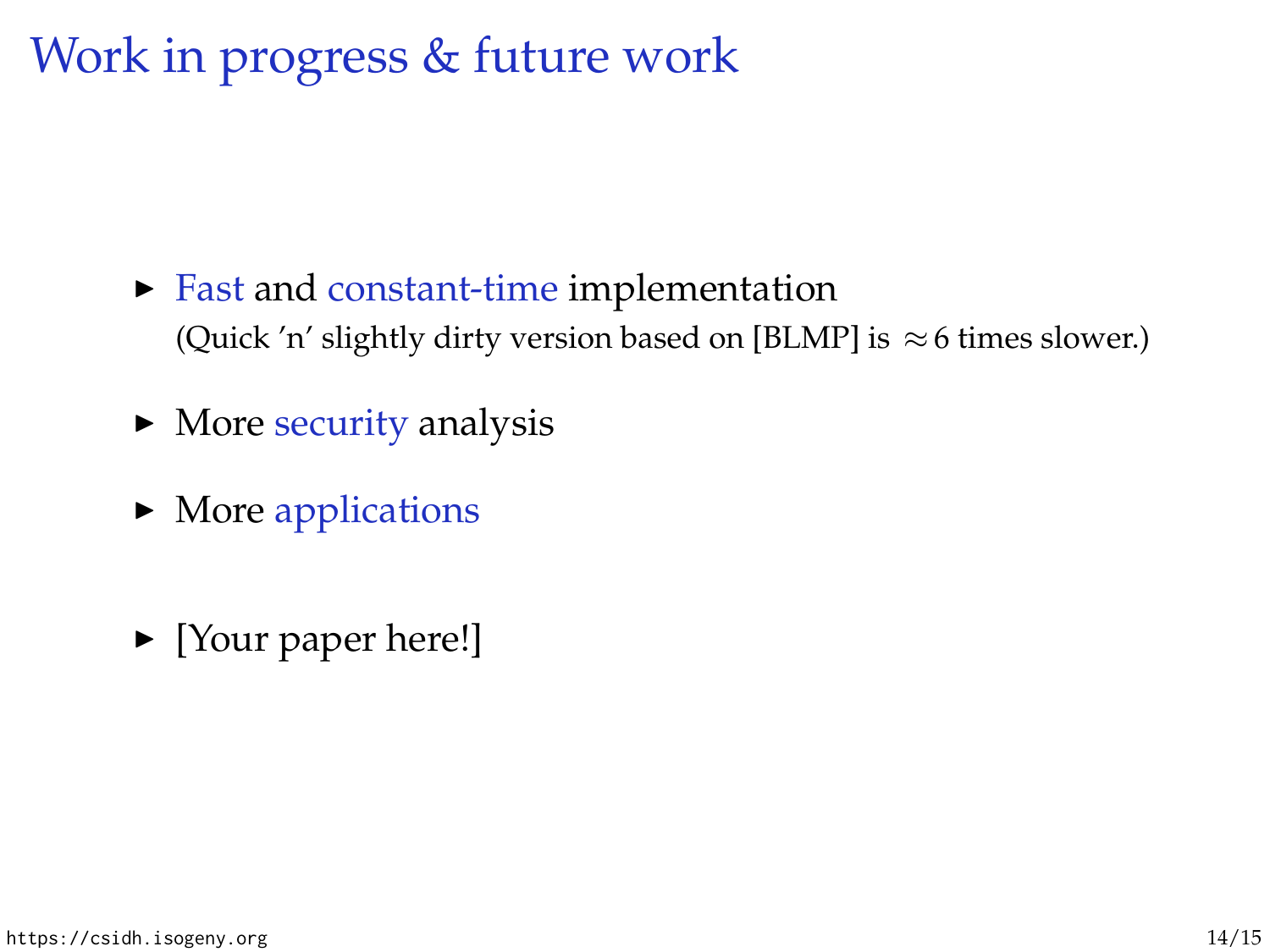# Questions?

[CSIDH] <https://ia.cr/2018/383> [BS] <https://ia.cr/2018/537> [BLMP] <https://ia.cr/2018/1059>

THE RESIDENCE AND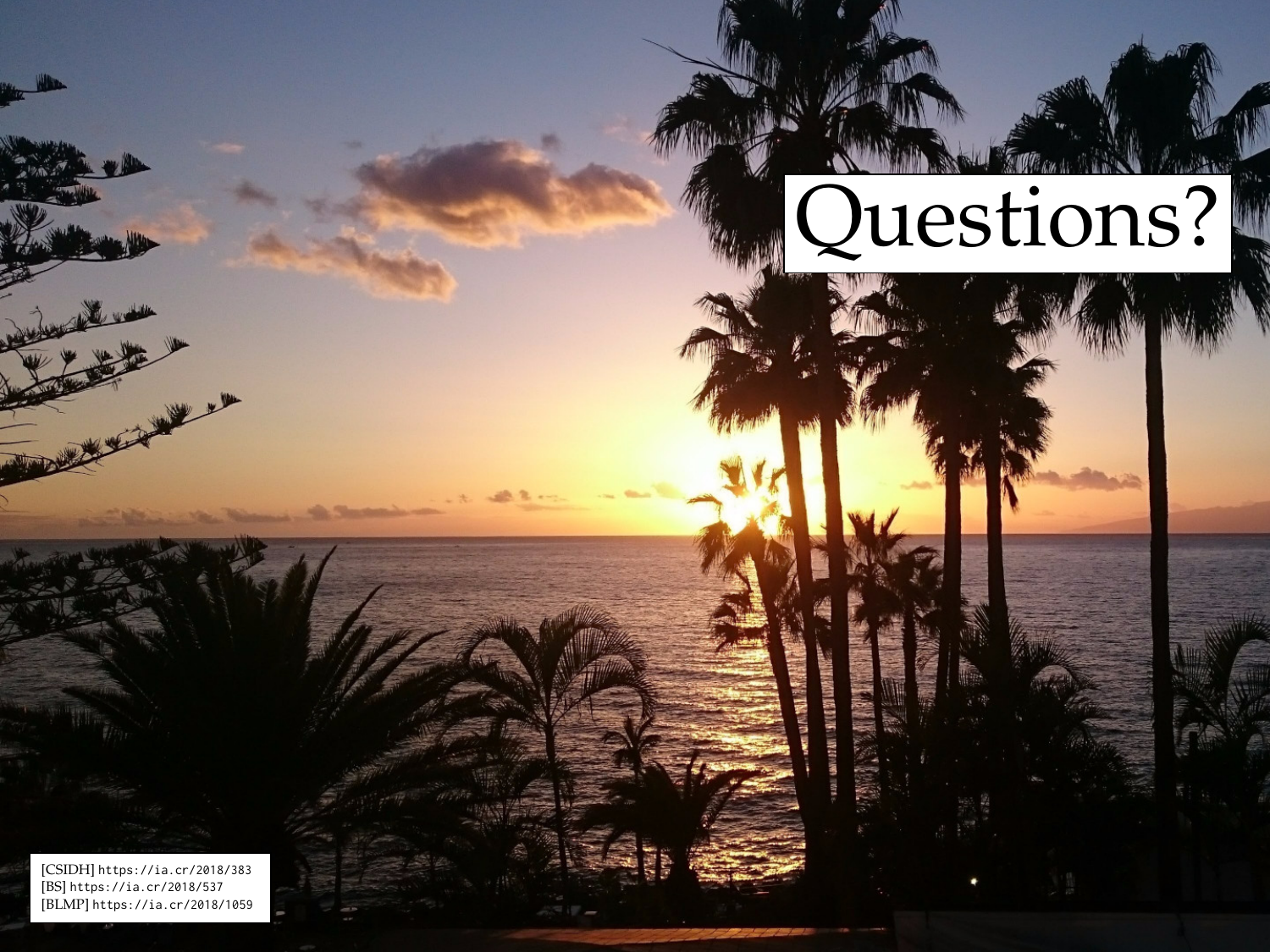

# $CSIDH = SIDH?$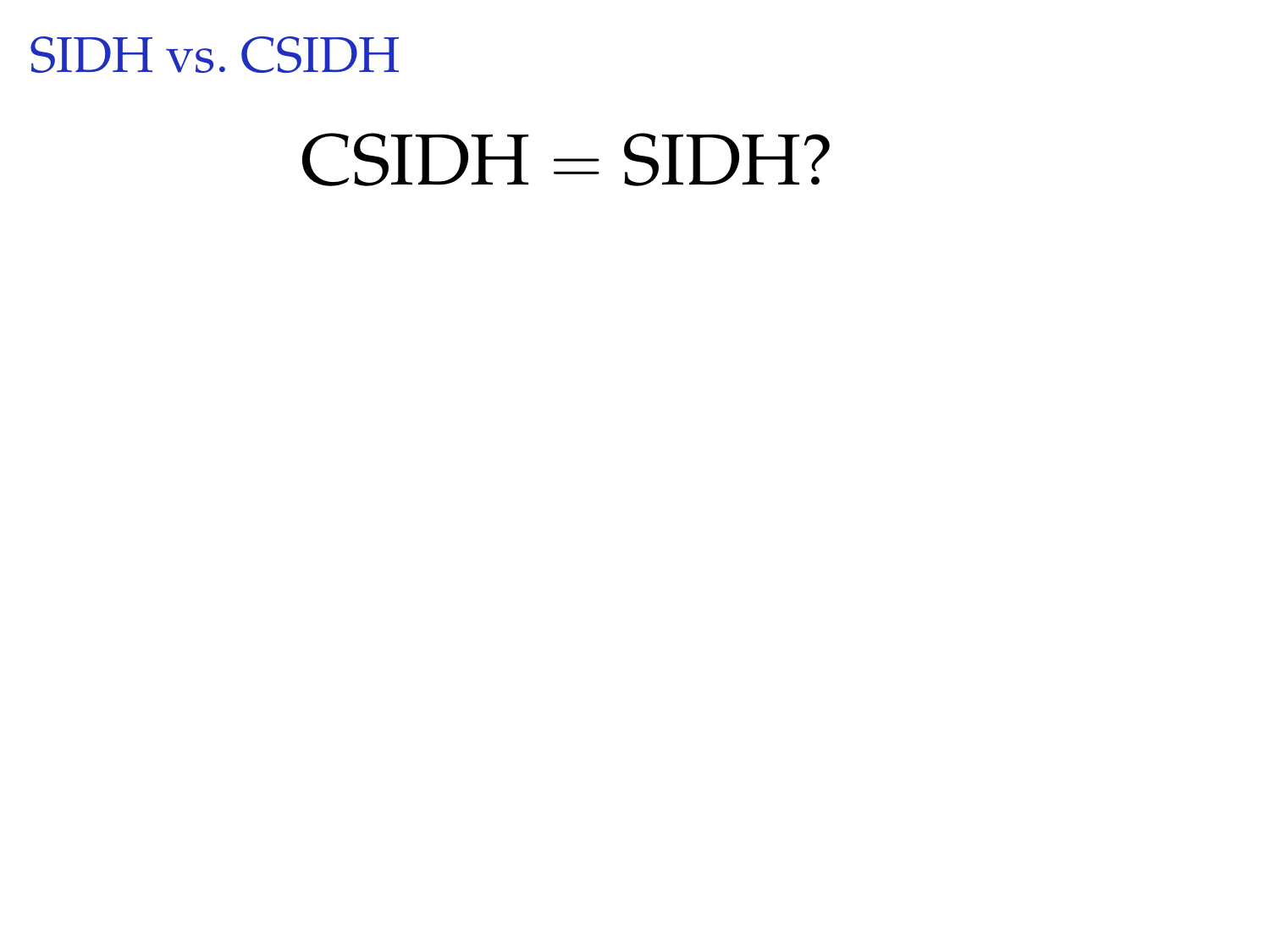

# $CSIDH = SIDH + C$